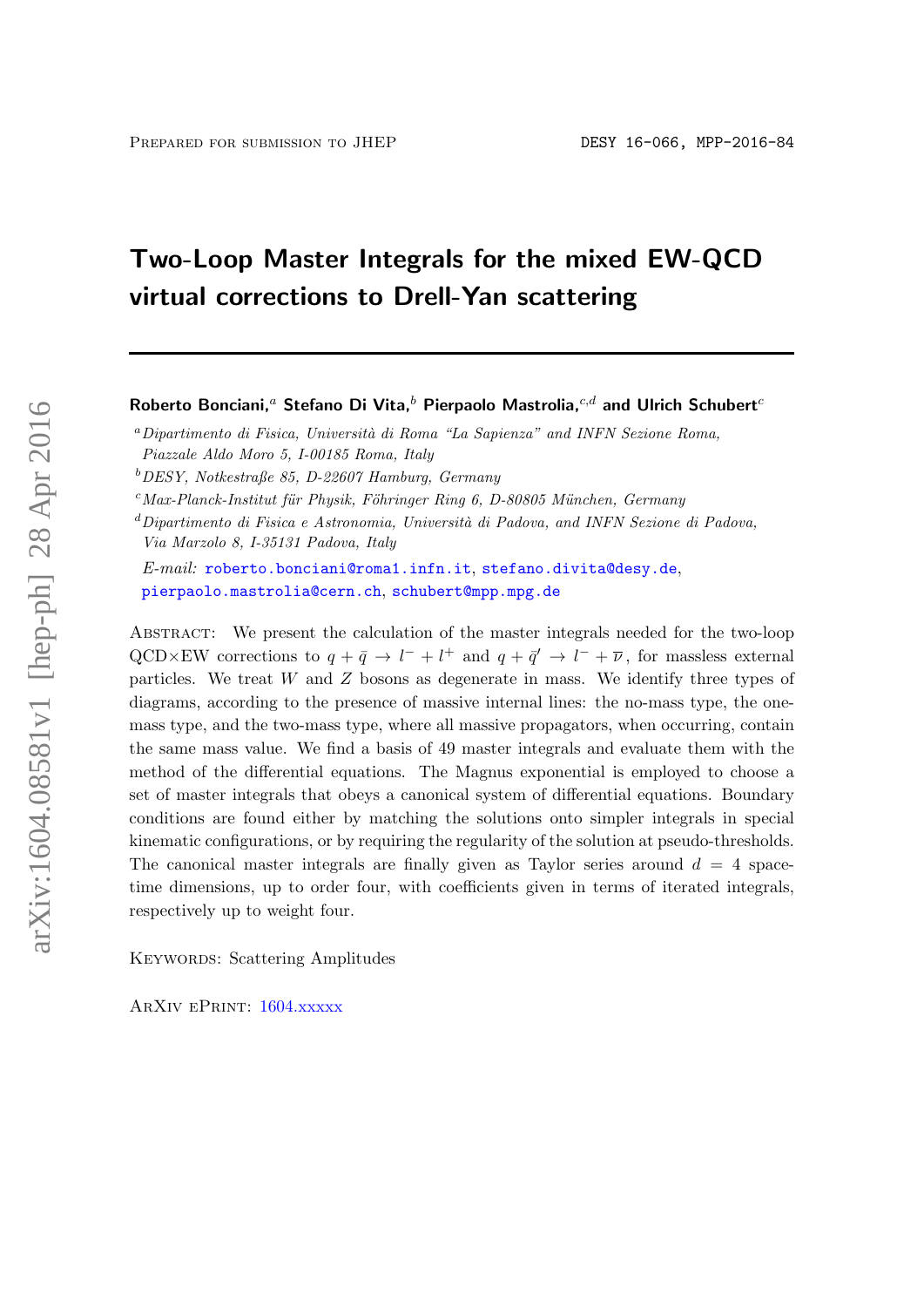# Contents

| $\mathbf{1}$ | Introduction                                          | $\mathbf{1}$ |
|--------------|-------------------------------------------------------|--------------|
| $\bf{2}$     | <b>Notations and Conventions</b>                      | $\bf{5}$     |
| 3            | System of Differential equations for Master Integrals | 8            |
|              | General solution<br>3.1                               | 9            |
|              | Properties of Chen's iterated integrals<br>3.2        | 10           |
|              | Mixed Chen-Goncharov representation<br>3.3            | 12           |
|              | 3.4 Constant GPLs                                     | 14           |
| 4            | One-mass Master Integrals                             | 14           |
|              | One-loop<br>4.1                                       | 14           |
|              | Two-loop<br>4.2                                       | <b>16</b>    |
| 5            | Two-mass Master Integrals                             | 18           |
|              | One-loop<br>5.1                                       | 18           |
|              | Two-loop<br>5.2                                       | 21           |
| 6            | Conclusions                                           | 24           |
|              | A Variables for the one-mass and two-mass integrals   | 25           |
|              | A.1 One-mass type                                     | 25           |
|              | A.2 Two-mass type                                     | 26           |
|              | A.2.1 Range of values for $w$                         | <b>26</b>    |
|              | A.2.2 Range of values for $z$                         | 26           |
|              | <b>B</b> Two-Loop dlog-forms                          | 28           |
|              | B.1 One-mass                                          | 28           |
|              | B.2<br>Two-mass                                       | 31           |

# <span id="page-1-0"></span>1 Introduction

The Drell-Yan production of  $Z$  and  $W$  bosons [\[1\]](#page-40-0) is one of the standard candles for physical studies at the LHC. Due to the big cross section and clean experimental signature, Drell-Yan processes can be measured with small experimental uncertainty and, therefore, allow for very precise tests of the Standard Model of fundamental interactions (SM). They give access to the determination of important parameters of the weak sector, as for instance the sine of the weak mixing angle and the  $W$  boson mass, that together with the top and the Higgs masses provides stringent constraints on the validity of the SM at the TeV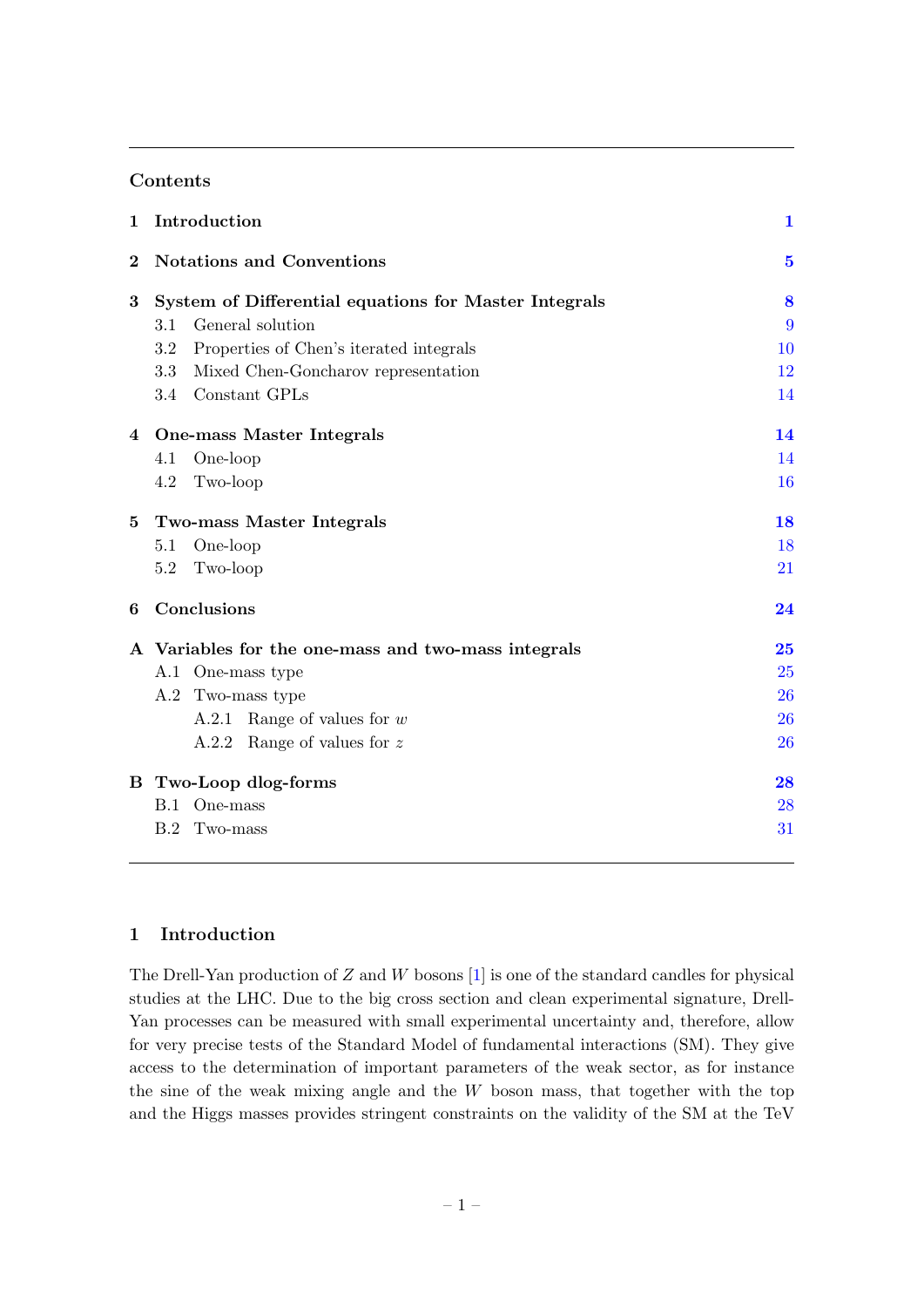energy scale. Furthermore, Drell-Yan processes constitute the SM background in searches of New Physics, involving for instance new vector boson resonances,  $Z'$  and  $W'$ , originating from GUT extensions of the SM. Finally, the Drell-Yan mechanism is used for constraining parton distribution functions, for detector calibration and determination of the collider luminosity. For all these reasons, an accurate and reliable experimental and theoretical control on Drell-Yan processes would be of the maximum importance for future physics studies at colliders.

The theoretical description of Drell-Yan processes currently includes NNLO QCD and NLO EW radiative corrections, implemented in flexible tools able to provide predictions for inclusive observables as well as kinematic distributions. Current theoretical predictions are in good agreement with the experimental measurements. However, higher theoretical accuracy is needed in order to match the future experimental requirements, in particular in view of the run II of the LHC. A consistent part of an increasing theoretical accuracy regards higher-order perturbative corrections.

Very recently, NNNLO QCD corrections were calculated for the Higgs total production cross section in gluon-gluon fusion  $[2, 3]$  $[2, 3]$ . The residual factorization/renormalization scales variation moved from about 10-15% of the NNLO calculation (supplemented by NNLL resummation) to about 5% of the current result. These results will be applied to Drell-Yan as well, since they involve the evaluation of the same topologies for the calculation of the corresponding Feynman diagrams [\[4–](#page-40-3)[9\]](#page-40-4).

At the same order of accuracy (one can roughly thing to exchange two powers of  $\alpha_S$ with one power of  $\alpha$ ), the mixed QCD-EW corrections have to be taken into account. As in the case of QCD NNLO with EW NLO perturbative corrections, the mixed QCD-EW corrections are expected to become of similar size with respect to QCD NNNLO at high leptonic invariant mass [\[10\]](#page-40-5).

At LO, the partonic process in the SM is mediated by the exchange of a photon or a Z/W vector boson, in the s annihilation channel:  $q\bar{q} \to \gamma$ ,  $Z \to l^-l^+$  and  $q\bar{q'} \to W \to l\nu$ .

At higher orders in the coupling constants, we can distinguish between QCD and electroweak (EW) or mixed (EW-QCD) corrections to the LO process. In the first case, only the initial state receives quantum corrections, since the leptonic final state does not couple to gluons.

The NLO QCD corrections to the total cross section were calculated in [\[11,](#page-40-6) [12\]](#page-40-7) and revealed a sizable increase of the cross section with respect to the LO result. The NNLO QCD corrections [\[13,](#page-40-8) [14\]](#page-40-9) stabilized, then, the convergence of the perturbative series.

QCD fixed-order corrections to the total production cross section are supplemented by the resummation of soft-gluon logarithmically enhanced terms, up to NNNLL approximation [\[15–](#page-40-10)[18\]](#page-41-0).

EW quantum corrections allow exchanges of quanta between initial and final states. Therefore, already at the NLO, massive four-point functions have to be evaluated. Since the bulk of the corrections for inclusive observables comes from the resonant region, in which the exchanged vector boson is nearly on-shell, electroweak NLO corrections to the total cross section were calculated for the W  $[19]$  and Z  $[20]$  in narrow-width approximation.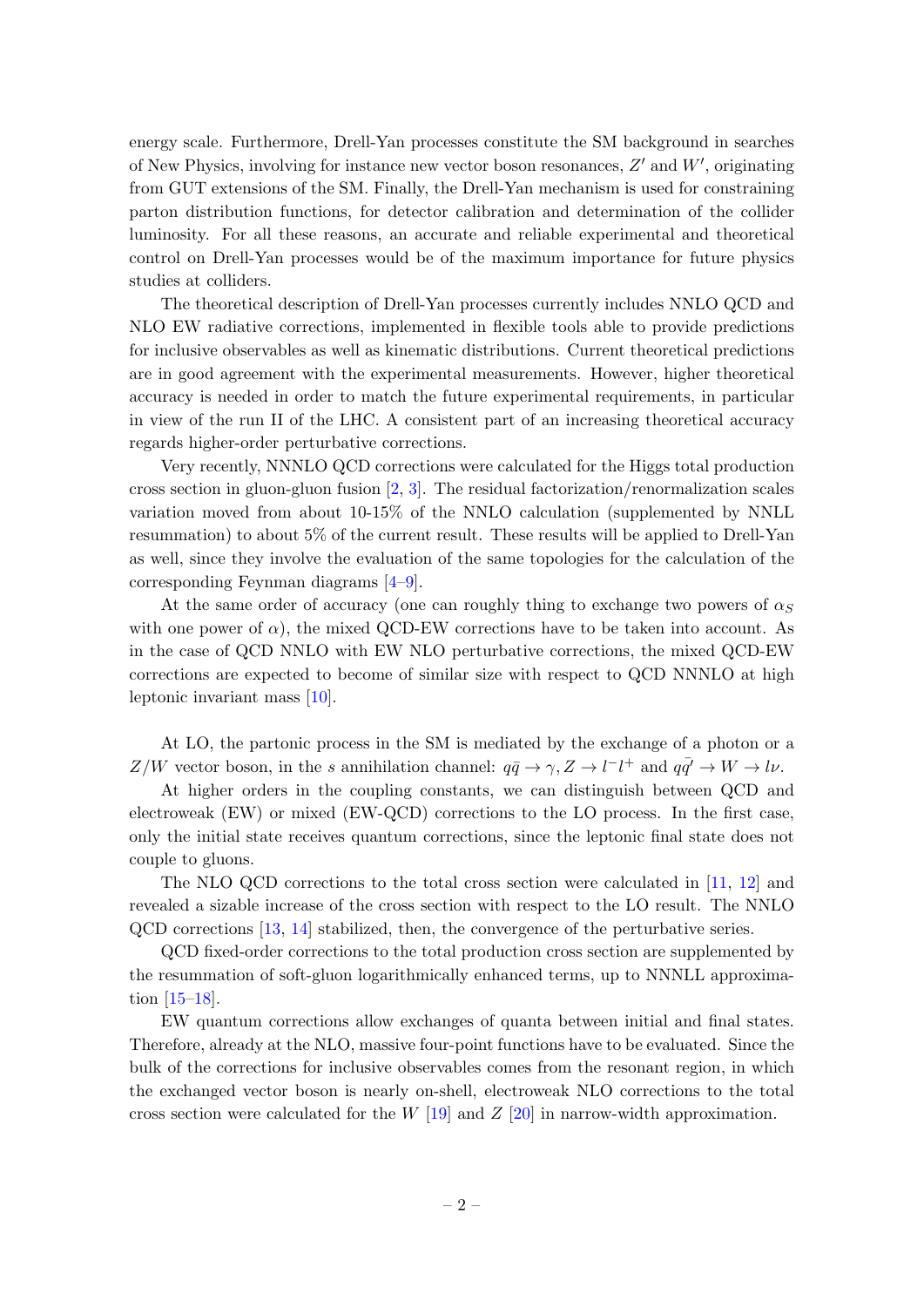More exclusive observables are known in the literature. The Z and W production at non-zero transverse momentum  $p_T$  is known at the NLO in QCD [\[21](#page-41-3)[–26\]](#page-41-4) and in the full SM  $[27]$ . The two-loop QCD helicity amplitudes for the production of a Z or a W with a photon have also been calculated [\[28\]](#page-41-6). For small  $p_T$  ( $p_T \ll m_W, m_Z$ ) the convergence of the fixed-order calculation is spoiled by the large logarithmic terms  $\alpha_S^n \log^m(m_W^2/p_T^2)$  that have to be resummed  $[29–39]$  $[29–39]$ . Finally, the rapidity distribution of a vector boson is known at the NNLO in QCD [\[40\]](#page-42-1).

The NLO corrections are available in a fully differential description. They are implemented in flexible NLO Monte Carlo programs, and merged with QCD parton shower in MC@NLO  $[41]$  and POWHEG  $[42]$ . In  $[43]$ , the NLO EW and the QED multiple photon corrections are combined with NLO QCD corrections and parton shower. Pure QED generators are also available [\[44–](#page-42-5)[47\]](#page-42-6). Although these implementations provide an accurate description of the process and allow for realistic phenomenological studies at the hadronic level, they are not accurate enough for the performances of the run II at the LHC. The NNLO results mentioned above, however, are widely inclusive and they cannot provide realistic descriptions, that necessarily have to include experimental cuts. Therefore, a fully differential description of the Drell-Yan process at the NNLO is needed. With this respect, the state of the art is represented by the two programs FEWZ [\[48\]](#page-42-7), that includes also EW NLO corrections  $[49]$ , and DYNNLO  $[50, 51]$  $[50, 51]$  $[50, 51]$ . In these two programs, the decay products of the vector boson, the spin correlations and the finite-width effects are also taken into account. .

A sizable impact on the  $pp(\bar{p}) \rightarrow W \rightarrow l\nu$  distributions, and therefore on the determination of the  $W$  mass, comes from the QCD initial state radiation (ISR) with QED final state radiation (FSR) or from the real-virtual (factorizable) corrections. However, at the level of precision required ( $\Delta m_W \sim 10$  MeV), the complete set of mixed QCD-EW corrections may be important and have to be considered.

The NNLO mixed QCD-EW corrections to the production of a leptonic pair, i.e. order  $\alpha\alpha_S$  corrections to the LO partonic amplitude, consist on two-loop  $2 \rightarrow 2$  processes, in which the quark-antiquark initial state goes in the final leptonic pair  $(l^+l^-$  or  $l\nu$ ), one-loop  $2 \rightarrow 3$  processes, in which the final leptonic pair is produced together with an unresolved photon or gluon, and tree-level  $2 \rightarrow 4$  processes in which the leptonic pair is produced together with an unresolved photon and an unresolved gluon.

The QCD×QED perturbative corrections were considered in [\[52\]](#page-43-1). In [\[53\]](#page-43-2), the mixed two-loop corrections to the form factors for the production of a Z boson were calculated analytically, expressing the result in terms of harmonic polylogarithms and related generalizations. In [\[54\]](#page-43-3), the authors calculated the mixed corrections in pole approximation near the resonance region. It particular, they worked out contributions coming from the QCD corrections to the production and soft-photon exchange between production and decay process, which cause distortions in the shape of the distributions. In [\[55\]](#page-43-4), the factorizable mixed corrections were included in the analysis.

In this article, we present the calculation of the master integrals (MIs) needed for the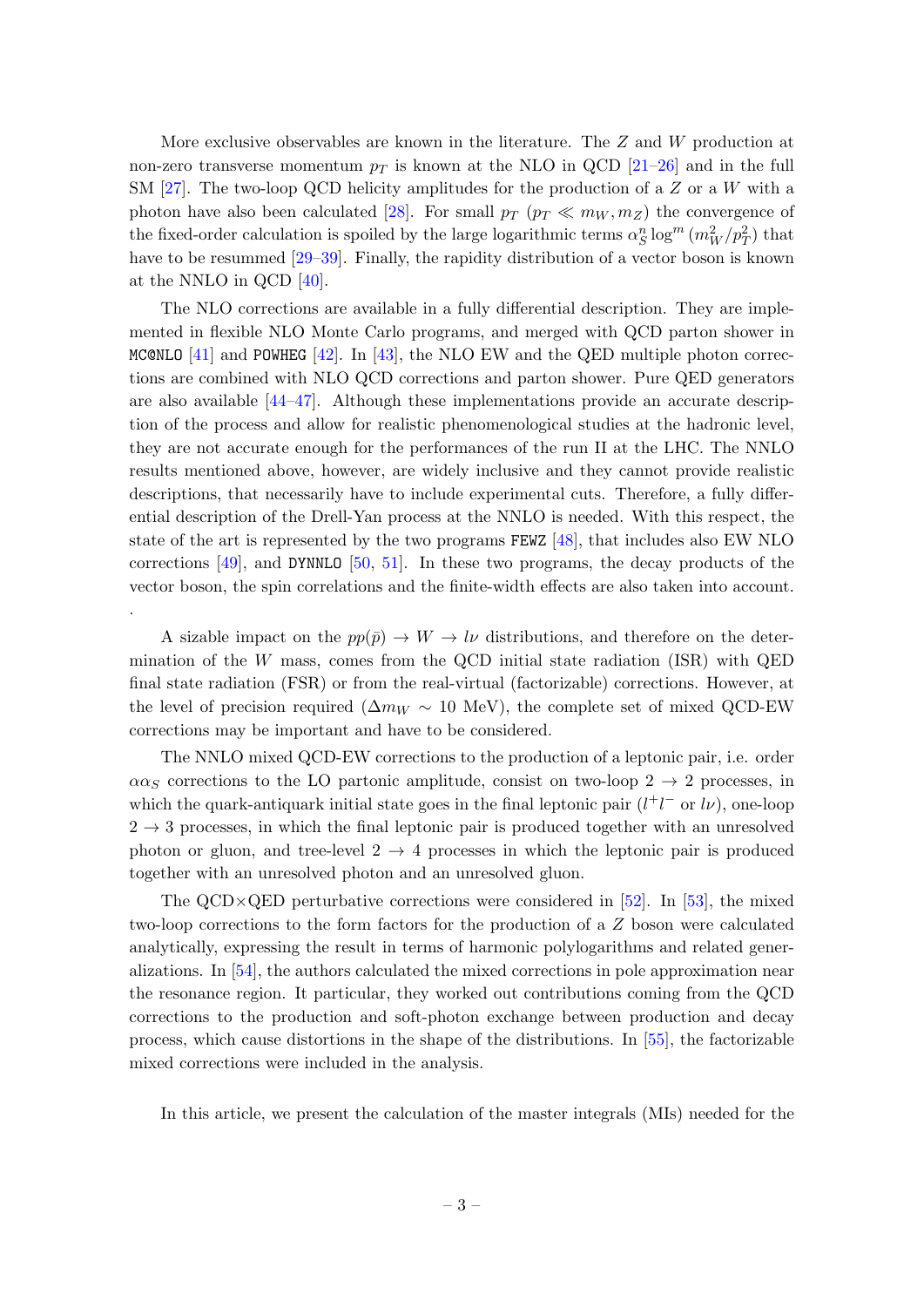virtual corrections to the two-loop  $2 \rightarrow 2$  processes:

$$
q+\bar q\to l^-+l^+\ ,\qquad {\rm and}\quad q+\bar q'\to l^-+\overline{\nu}\,,
$$

for massless external particles. The masses of the W and Z bosons are numerically close to each other, in fact  $\Delta m^2 \equiv m_Z^2 - m_W^2 \ll m_Z^2$ . Therefore, in the diagrams containing both Z and W propagators at the same time, one can perform a series expansion in  $\xi \equiv \Delta m^2/m_Z^2 \sim 0.25$ . Within this approximation, all topologies appearing in the twoloop QCD×EW virtual corrections to Drell-Yan scattering shall contain either no internal massive line, or one massive propagator with mass  $m_W$ , or two massive propagators with the same mass  $m_W$  [\[56\]](#page-43-5). Should they be needed for achieving higher accuracy within the virtual amplitudes, the coefficients of the series in  $\xi$  correspond to scalar integrals with higher powers of the denominators.

Using the code Reduze 2 [\[57,](#page-43-6) [58\]](#page-43-7), the dimensionally regulated integrals involved in the calculation are reduced to a set of 49 MIs, which are later determined by means of the differential equations method [\[59](#page-43-8)[–61\]](#page-43-9), reviewed in [\[62,](#page-43-10) [63\]](#page-43-11). Of those 49 MIs, 8 contain only massless internal lines, 24 involve one massive line and 17 involve two massive lines. The system of differential equations obeyed by the MIs is cast in a canonical form [\[64\]](#page-43-12), following the algorithm based on the use of the Magnus exponential, introduced in  $[65, 66]$  $[65, 66]$ <sup>[1](#page-4-0)</sup>. Boundary conditions are retrieved either from the knowledge of simpler integrals emerging from the limiting kinematics, or by requiring the regularity of the solution at pseudothresholds.

Finally, the canonical MIs are given as Taylor series in  $\epsilon$  (=  $(4-d)/2$ ), up to order  $\epsilon^4$ , being  $d$  the dimensional regularization parameter. The coefficients of the series are pure functions, represented as iterated integrals with rational and irrational kernels, up to weight four. The solution could be expressed in terms of Chen's iterated integrals. Alternatively, we adopt a *mixed representation*, where, when possible, we make explicit the presence of Goncharov polylogarithms (GPLs) [\[70,](#page-44-0) [71\]](#page-44-1), also within the nested integration structure. This representation is suitable for the numerical evaluation of our solution.

While the two-loop four-point integrals with massless internal lines are well known in the literature  $[61, 72-74]$  $[61, 72-74]$  $[61, 72-74]$ , the four point integrals with one and two massive internal lines considered here are new and represent the main result of this communication.

We verified the numerical agreement of the MIs in the unphysical region against the results of SecDec [\[75](#page-44-4)[–77\]](#page-44-5). In particular, because of the presence of irreducible irrational weight functions, we found it convenient to cast 5 of the 17 MIs with two massive internal lines as one-dimensional integral formulas [\[78\]](#page-44-6), involving GPLs in the integrands. The numerical evaluation of our solutions can, therefore, be performed with the help of the GiNaC library [\[79\]](#page-44-7) for the evaluation of GPLs.

The article is structured as follows.

Section [2](#page-5-0) contains our notation and conventions. In Section [3,](#page-8-0) we discuss the solution of the canonical differential equations in terms of Chen's iterated integrals. In section [4,](#page-14-1) we

<span id="page-4-0"></span><sup>&</sup>lt;sup>1</sup>Other related studies can be found in  $[67-69]$  $[67-69]$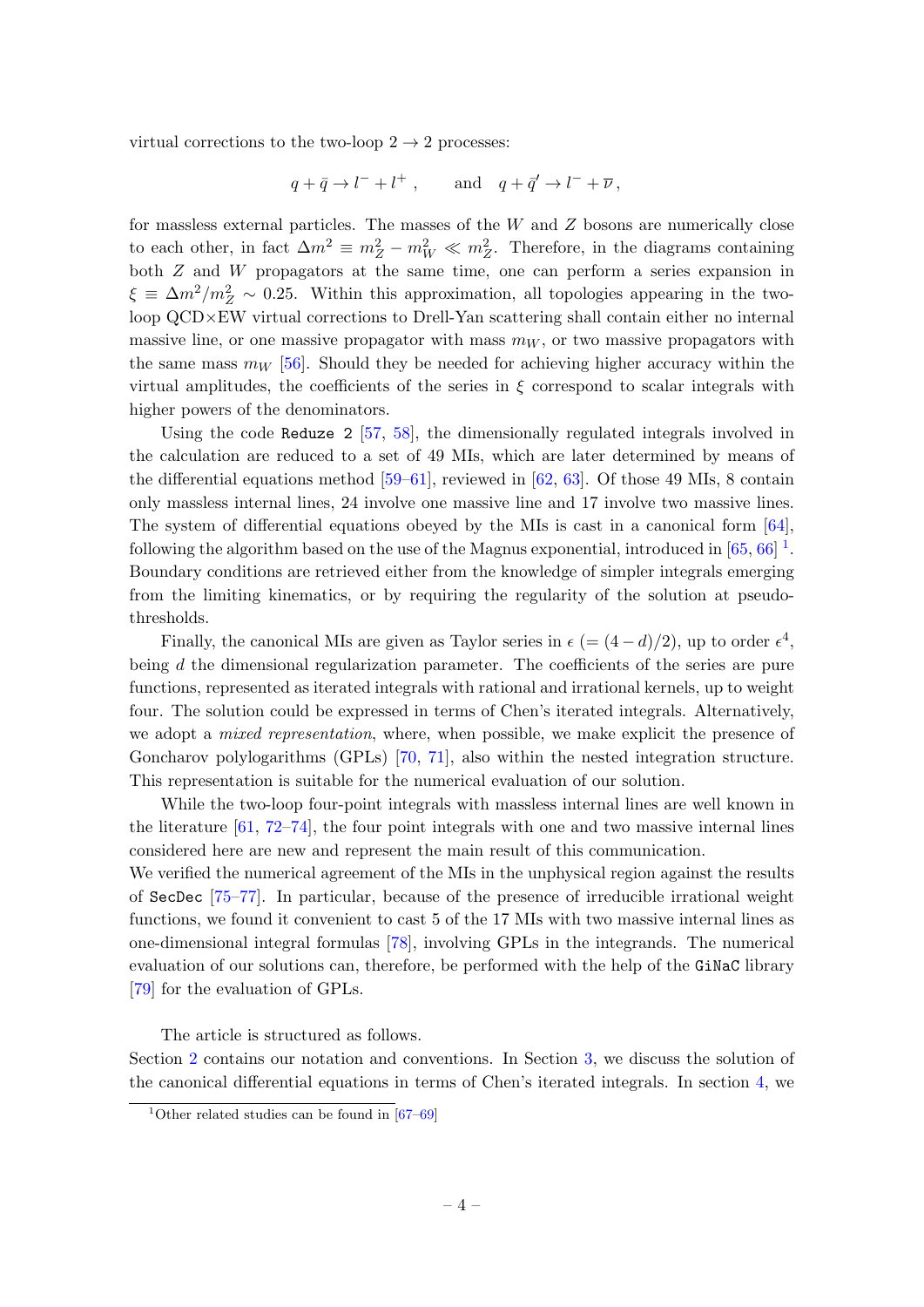explicitly present the system of differential equations and the solutions for the one- and two-loop MIs that contain one massive propagator. In Section [5,](#page-18-0) we give the system of differential equations for the one- and two-loop MIs containing two massive propagators. Conclusions are given In Section [6.](#page-24-0) In Appendix A, we discuss the kinematic domain of our analytic results. In Appendix B, we give the matrices of the system of differential equations in canonical form.

Our results are collected in ancillary files, that we include to the arXiv submission.

# <span id="page-5-0"></span>2 Notations and Conventions

In this paper we study the two-loop corrections to the following partonic scattering processes:

$$
q(p_1) + \bar{q}(p_2) \to l^-(p_3) + l^+(p_4) , \qquad (2.1)
$$

<span id="page-5-1"></span>
$$
q(p_1) + \bar{q}'(p_2) \to l^-(p_3) + \bar{\nu}(p_4).
$$
 (2.2)

The external particles are considered mass-less and they are on their mass-shell,  $p_1^2 = p_2^2 =$  $p_3^2 = p_4^2 = 0$ . The scattering can be described in terms of the Mandelstam variables

<span id="page-5-2"></span>
$$
s = (p_1 + p_2)^2
$$
,  $t = (p_1 - p_3)^2$ ,  $u = (p_1 - p_4)^2$ , (2.3)

in such a way that, for momentum conservation, we have  $s+t+u=0$ . The physical region is defined by

$$
s > 0, \quad t = -\frac{s}{2} (1 - \cos(\theta)), \tag{2.4}
$$

where  $\theta$  is the scattering angle in the partonic center of mass frame, lying in the range  $0 < \theta < \pi$ . Therefore, while  $s > 0$ , t is always negative and  $-s < t < 0$ .

The quantum corrections to the processes [\(2.1\)](#page-5-1) and [\(2.2\)](#page-5-1) can be expanded in power series of the coupling constants. At one loop, the QCD corrections consist on the exchange of a virtual gluon between the initial-state quarks. The final state is not affected, and at most mass-less three-point functions have to be evaluated. The EW corrections, instead, consist on the exchange of photons, Z and W bosons. Moreover, these quanta can be exchanged between the quarks in the initial state as well as the leptons in the final state, but they can also be exchanged between a quark in the initial state and a lepton in the final state. Consequently, in the calculation of the one-loop corrections one has to evaluate massive box and vertex diagrams. In the process of  $q\bar{q} \rightarrow l\nu$  one has to evaluate diagrams in which a  $Z$  and a  $W$  bosons are exchanged simultaneously. In order to reduce the number of scales present in the calculation, we expand the  $Z$  propagators around  $m_W$ :

$$
\frac{1}{p^2 - m_Z^2} = \frac{1}{p^2 - m_W^2 - \Delta m^2} \approx \frac{1}{p^2 - m_W^2} + \frac{m_Z^2}{(p^2 - m_W^2)^2} \xi + \dots
$$
 (2.5)

where

$$
\xi = \frac{\Delta m^2}{m_Z^2} = \frac{m_Z^2 - m_W^2}{m_Z^2} \sim \frac{1}{4}
$$
\n(2.6)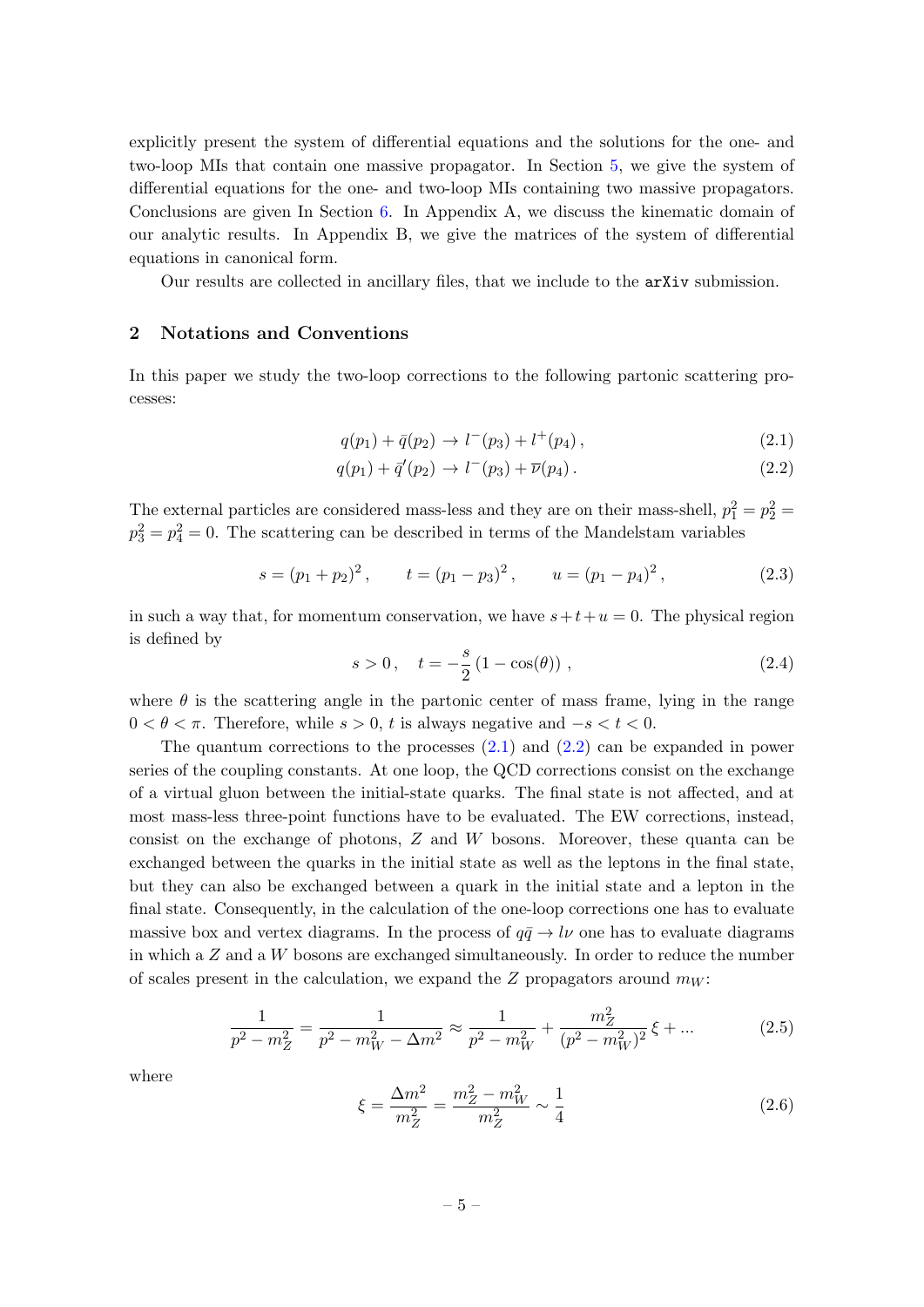<span id="page-6-1"></span>

Figure 1: One-loop topologies. Thin lines represent massless external particles and propagators, while thick lines represent massive propagators.

is the effective parameter of the expansion. The coefficients of the series in  $\xi$  are Feynman diagrams with the same masses, and eventually with increased powers in the expanded denominator. Such diagrams depend only on s, t, and one mass  $m = m_W$ .

However, this does not cause any problem in the calculation, since diagrams with higher powers of the propagators are in any case reduced to the same set of MIs. For phenomenological purposes the first order in  $\xi$  might be sufficient, but in principle any order in  $\xi$  can be calculated without effort, just relying on the reduction procedure. We apply the same approximation to the two-loop diagrams as well.

We calculate the quantum corrections to the processes  $(2.1, 2.2)$  using a Feynman diagrams approach. After considering the interference with the leading order, and summing over the spins and colors, we express the squared absolute value of the amplitude in terms of dimensionally regularized scalar integrals. These integrals are reduced to a set of MIs by means of integration-by-parts identities [\[80,](#page-44-8) [81\]](#page-44-9) and Lorentz-invariance identities [\[61\]](#page-43-9), implemented in the computer program<sup>[2](#page-6-0)</sup> Reduze 2 [\[57,](#page-43-6) [58\]](#page-43-7).

At one-loop, the topologies involved in the QCD and EW corrections are shown in figure [1,](#page-6-1) where we distinguish: a) the mass-less case; b) the exchange of one massive particle; and c) the exchange of two massive particles.

At two-loop, the topologies required by the  $\mathcal{O}(\alpha \alpha_S)$  corrections are only planar. They are shown in figure [2.](#page-7-0) As for the one-loop case, we consider three classes of diagrams, according to the presence of massive particles.

Topologies  $a_1$ ) and  $a_2$ ) belong to the same 9-denominators mass-less topology. They reduce to 8 MIs, that were already known in the literature  $[61, 72-74]$  $[61, 72-74]$ . Topologies  $b_1$ )– $b_3$ ) have one massive propagator. They reduce to 31 MIs out of which 24 contain one massive propagator and 7 are part of the MIs for topologies  $a_1$ ) and  $a_2$ ). The three-point functions were already known in the literature [\[88–](#page-44-10)[90\]](#page-45-0). The four-point functions are calculated and presented here for the first time. Topologies  $c_1$ ) and  $c_2$ ) have two massive propagators and they reduce to 36 MIs, out of which 17 contain two massive propagators, 15 contain one massive propagator (and they are included in the set of MIs for topologies  $b_1$ )– $b_3$ )) and 4 contain only massless propagators. The three-point functions were known in the literature [\[91,](#page-45-1) [92\]](#page-45-2) and the four-point functions are presented here for the first time.

The routings for one- and two-mass topologies, at the one- and two-loop level, can be defined in terms of the following sets of denominators  $D_n$ , where  $k_i$   $(i = 1, 2)$  are the loop

<span id="page-6-0"></span><sup>&</sup>lt;sup>2</sup>Other public programs are available for the reduction to the MIs  $[82-87]$  $[82-87]$ .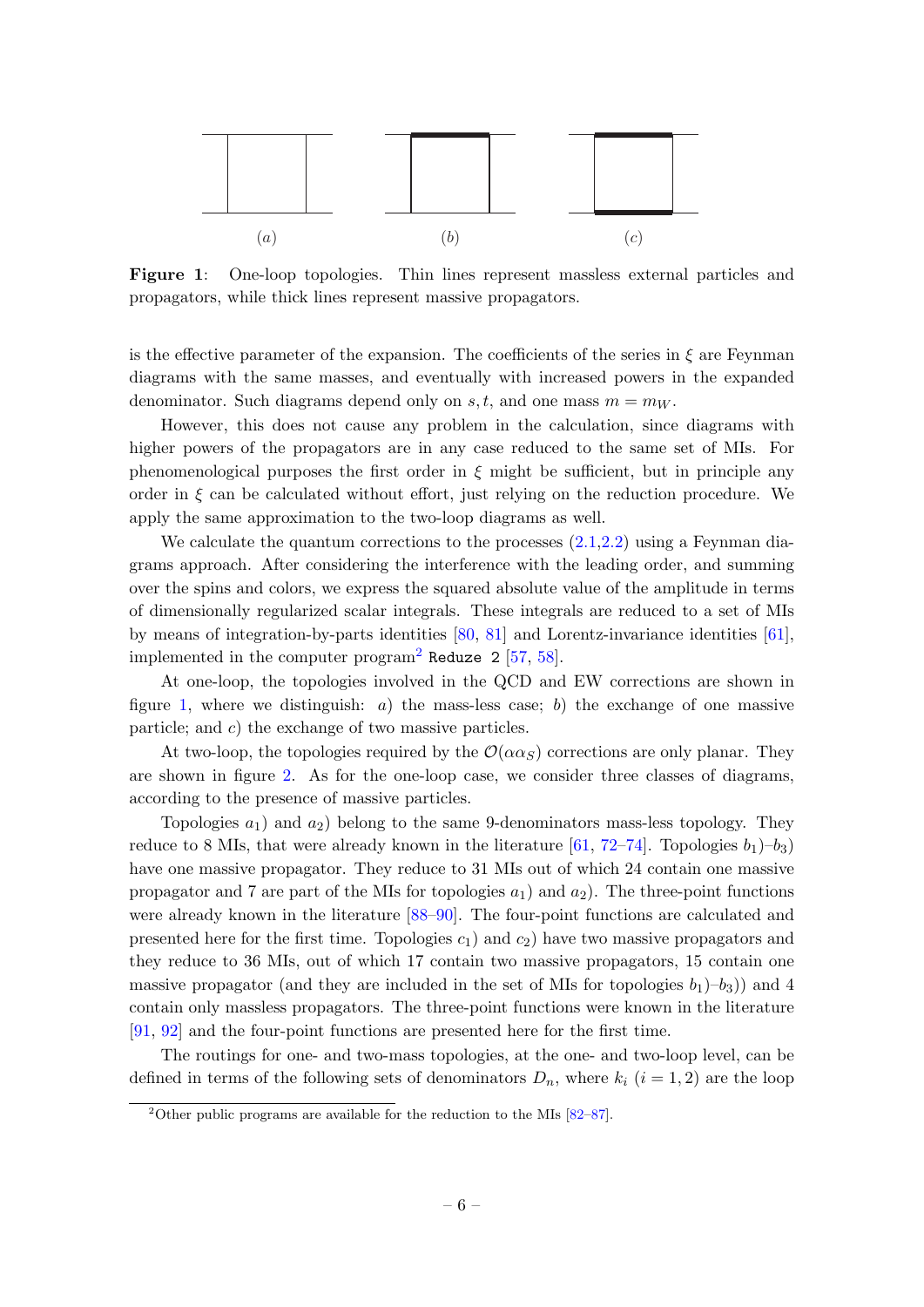<span id="page-7-0"></span>

Figure 2: Two-loop topologies. Thin lines represent massless external particles and propagators, while thick lines represent massive propagators.

momenta, and  $p_i$   $(i = 1, ..., 4)$  are the external momenta:

• One-mass topologies. For the one-loop one-mass integrals (figure  $1\,b$  $1\,b$ ), we have:

$$
D_1 = k_1^2
$$
,  $D_2 = (k_1 - p_1)^2$ ,  $D_3 = (k_1 + p_2)^2 - m^2$ ,  $D_4 = (k_1 - p_1 + p_3)^2$ .

At two loops (figure  $2 b_1-b_3$  $2 b_1-b_3$ ), instead, we have:

$$
D_1 = k_1^2, \quad D_2 = k_2^2, \quad D_3 = (k_1 + k_2)^2, \quad D_4 = (k_1 - p_1)^2,
$$
  
\n
$$
D_5 = (k_1 + p_2)^2, \quad D_6 = (k_1 + k_2 - p_1)^2 - m^2, \quad D_7 = (k_1 + k_2 + p_2)^2,
$$
  
\n
$$
D_8 = (k_1 + k_2 - p_1 + p_3)^2, \quad D_9 = (k_1 - p_1 + p_3)^2.
$$
\n(2.7)

• Two-mass topologies. For the one-loop two-mass integrals (figure  $1 c$  $1 c$ ), we have:

$$
D_1 = k_1^2
$$
,  $D_2 = (k_1 - p_1)^2 - m^2$ ,  $D_3 = (k_1 + p_2)^2 - m^2$ ,  $D_4 = (k_1 - p_1 + p_3)^2$ .

At two loops (figure  $2 c_1$  $2 c_1$  and  $c_2$ ), instead, we have:

$$
D_1 = k_1^2, \quad D_2 = k_2^2, \quad D_3 = (k_1 + k_2)^2, \quad D_4 = (k_1 - p_1)^2,
$$
  
\n
$$
D_5 = (k_1 + p_2)^2, \quad D_6 = (k_1 + k_2 - p_1)^2 - m^2, \quad D_7 = (k_1 + k_2 + p_2)^2 - m^2,
$$
  
\n
$$
D_8 = (k_1 + k_2 - p_1 + p_3)^2, \quad D_9 = (k_1 - p_1 + p_3)^2.
$$
\n(2.8)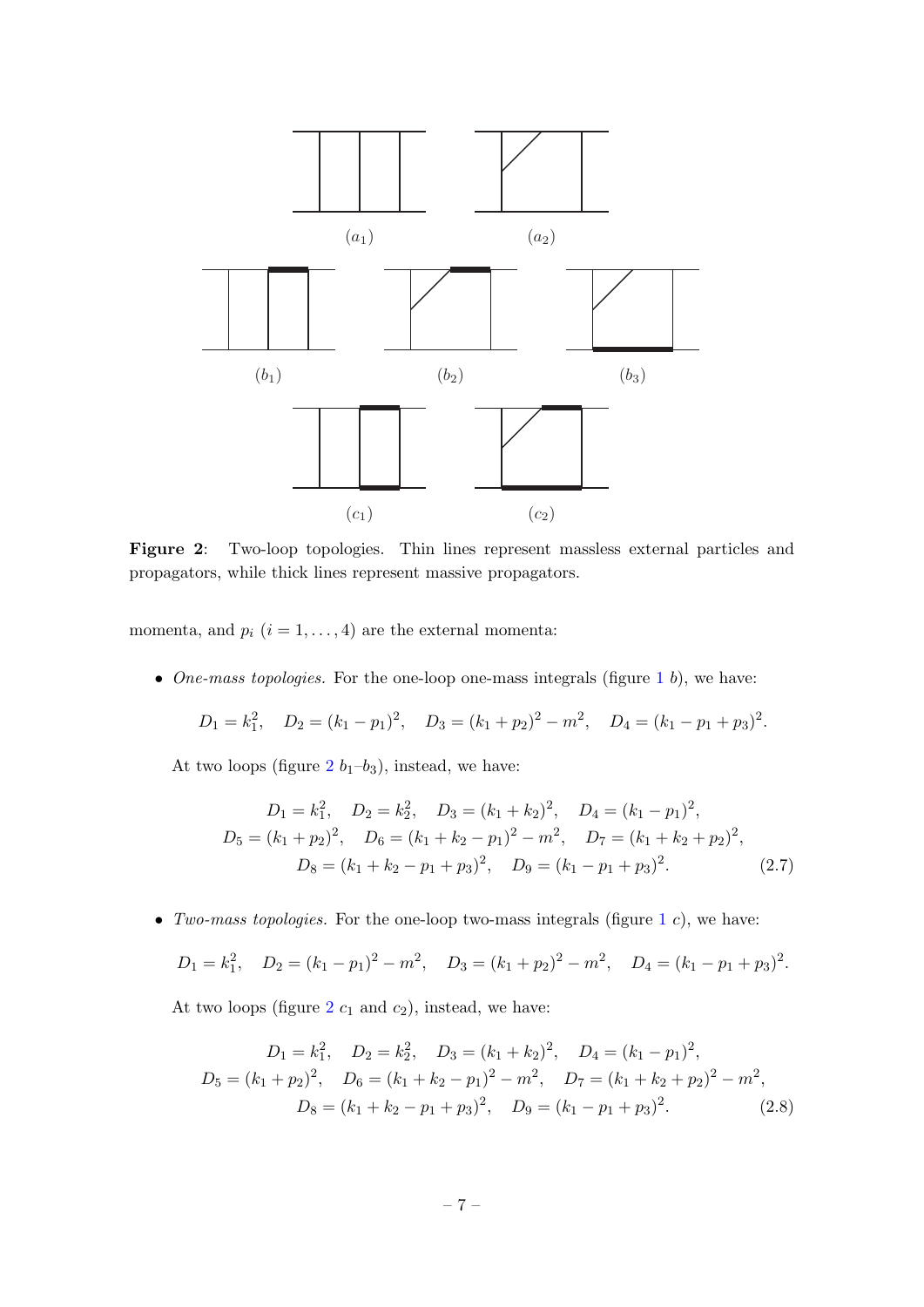In the following we consider  $\ell$ -loop Feynman integrals in d dimensions, built out of p of the above denominators, each raised to some integer power, of the form

$$
\int \widetilde{\mathrm{d}^d k_1} \dots \widetilde{\mathrm{d}^d k_\ell} \frac{1}{D_{a_1}^{n_1} \dots D_{a_p}^{n_p}},\tag{2.9}
$$

where the integration measure is defined as

<span id="page-8-1"></span>
$$
\widetilde{\mathrm{d}^d k_i} \equiv \frac{\mathrm{d}^d k_i}{(2\pi)^d} \left(\frac{i S_\epsilon}{16\pi^2}\right)^{-1} \left(\frac{m^2}{\mu^2}\right)^\epsilon,\tag{2.10}
$$

with  $\mu$  the 't Hooft scale of dimensional regularization, and

<span id="page-8-2"></span>
$$
S_{\epsilon} \equiv (4\pi)^{\epsilon} \frac{\Gamma(1+\epsilon)\Gamma^2(1-\epsilon)}{\Gamma(1-2\epsilon)}.
$$
\n(2.11)

In eqs. [\(2.10\)](#page-8-1), [\(2.11\)](#page-8-2) we used  $\epsilon = (4 - d)/2$ .

#### <span id="page-8-0"></span>3 System of Differential equations for Master Integrals

In this section, we describe the general structure of the systems of differential equations obeyed by the MIs, and the corresponding solutions. Sections dedicated to the one-mass and two-mass MIs will follow, where the details of their complete determination will be provided.

The b- and c-type MIs are functions of the Mandelstam invariants defined in eq. [\(2.3\)](#page-5-2) and of the mass  $m$ . For their evaluation it is convenient to define the dimensionless ratios

$$
x \equiv -\frac{s}{m^2}, \quad y \equiv -\frac{t}{m^2}, \quad z \equiv -\frac{u}{m^2}, \quad \text{with} \ \ x + y + z = 0.
$$
 (3.1)

The b-type and c-type MIs obey systems of partial differential equations in x and  $y$ , which can be combined into matrix equations for their total differentials. In general, the vector of MIs F is solution of the following system of differential equation,

<span id="page-8-5"></span>
$$
d\mathbf{F} = d\mathbb{K}\,\mathbf{F} \tag{3.2}
$$

where the matrix  $K$  depends *both* on the kinematic variables and on the spacetime dimension  $d = 4 - 2\epsilon$ .

By means of a suitable basis transformation, built with the help of the Magnus expo*nential*  $[65, 93]$  $[65, 93]$  $[65, 93]$  following the procedure outlined in Sec. 2 of  $[66]$ , we obtain a *canonical* set of MIs [\[64\]](#page-43-12). Such a basis obeys a system of differential equation where the dependence on  $\epsilon$  is factorized from the kinematics. Moreover, the coefficient matrices can be assembled in a (logarithmic) differential form, referred to as canonical dlog-form. Hence, the canonical basis I obeys the following system of equations,

<span id="page-8-4"></span><span id="page-8-3"></span>
$$
d\mathbf{I} = \epsilon \, d\mathbb{A} \, \mathbf{I} \;, \tag{3.3}
$$

with

$$
d\mathbb{A} = \sum_{i=1}^{n} \mathbb{M}_i \ d\log \eta_i, \qquad (3.4)
$$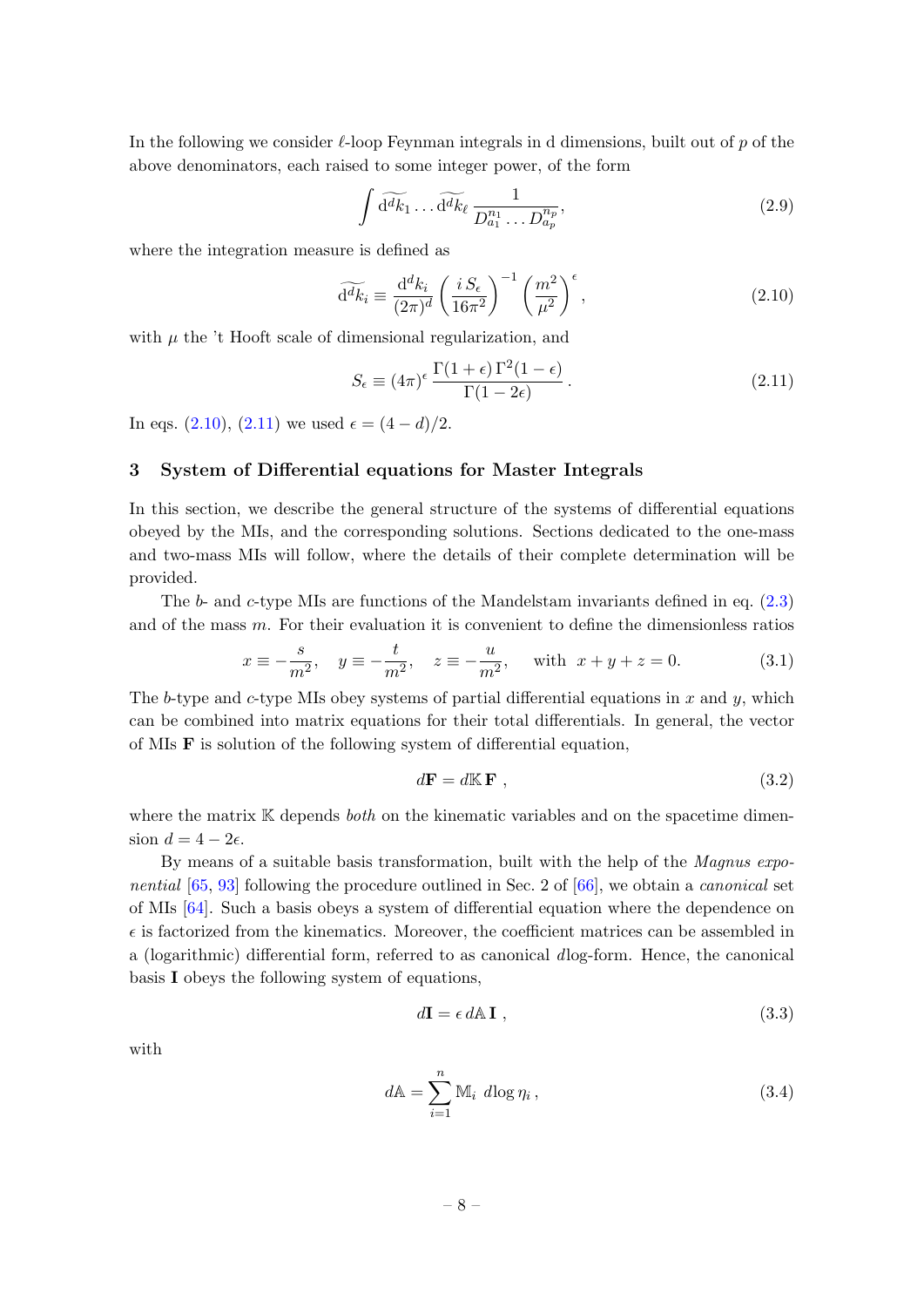where dA is the dlog matrix written in terms of differentials dlog  $\eta_i$  (that contain the kinematic dependence) and coefficient matrices  $\mathbb{M}_i$  (with rational-number entries). The integrability conditions for eq. [\(3.3\)](#page-8-3) read

$$
\partial_a \partial_b \mathbb{A} - \partial_b \partial_a \mathbb{A} = 0, \qquad [\partial_a \mathbb{A}, \partial_b \mathbb{A}] = 0. \tag{3.5}
$$

#### <span id="page-9-0"></span>3.1 General solution

The general solution of the canonical system of differential equations [\(3.3\)](#page-8-3) can be compactly written at a point  $\vec{x} = (x^1, x^2) = (x, y)$  as

<span id="page-9-2"></span><span id="page-9-1"></span>
$$
\mathbf{I}(\epsilon, \vec{x}) = \mathcal{P} \exp\left\{\epsilon \int_{\gamma} d\mathbb{A}\right\} \mathbf{I}(\epsilon, \vec{x}_0), \tag{3.6}
$$

where  $I(\epsilon, \vec{x}_0)$  is a vector of arbitrary constants, depending on  $\epsilon$ , while dA depends only on the kinematic variables. In the above expression, the path-ordered exponential is a short notation for the series

$$
\mathcal{P} \exp\left\{\epsilon \int_{\gamma} d\mathbb{A}\right\} = \mathbb{1} + \epsilon \int_{\gamma} d\mathbb{A} + \epsilon^2 \int_{\gamma} d\mathbb{A} d\mathbb{A} + \epsilon^3 \int_{\gamma} d\mathbb{A} d\mathbb{A} d\mathbb{A} \dots, \tag{3.7}
$$

in which the line integral of the product of k matrix-valued 1-forms  $dA$  is understood in the sense of *Chen's iterated integrals*  $[94]$  (see also  $[95]$  and the pedagogical lectures  $[96]$ ) and  $\gamma$  is a piecewise-smooth path

$$
\gamma : [0,1] \ni t \mapsto \gamma(t) = (\gamma^1(t), \gamma^2(t)), \qquad (3.8)
$$

such that  $\gamma(0) = \vec{x}_0$  and  $\gamma(1) = \vec{x}$ . It follows from Chen's theorem that the iterated integrals in eq. [\(3.7\)](#page-9-1) do not depend on the actual choice of the path, provided the curve does not contain any singularity of dA and it does not cross any of its branch cuts, but only on the endpoints. In this sense, if one fixes  $\vec{x}_0$  and lets  $\vec{x}$  vary, eq. [\(3.6\)](#page-9-2) can be thought of as a function of  $\vec{x}$ . In the limit  $\vec{x} \to \vec{x}_0$ , the line shrinks to a point and all the path integrals in eq.[\(3.7\)](#page-9-1) vanish, so that  $I(\epsilon, \vec{x}) \to I(\epsilon, \vec{x}_0)$ , i.e. the integration constants have a natural interpretation as initial values, and the path-ordered exponential as evolution operator. We assume that the vector of MIs at any point  $I(\vec{x})$  is normalized in such a way that it admits a Taylor series in  $\epsilon$ :

$$
\mathbf{I}(\epsilon, \vec{x}) = \mathbf{I}^{(0)}(\vec{x}) + \epsilon \mathbf{I}^{(1)}(\vec{x}) + \epsilon^2 \mathbf{I}^{(2)}(\vec{x}) + \dots
$$
\n(3.9)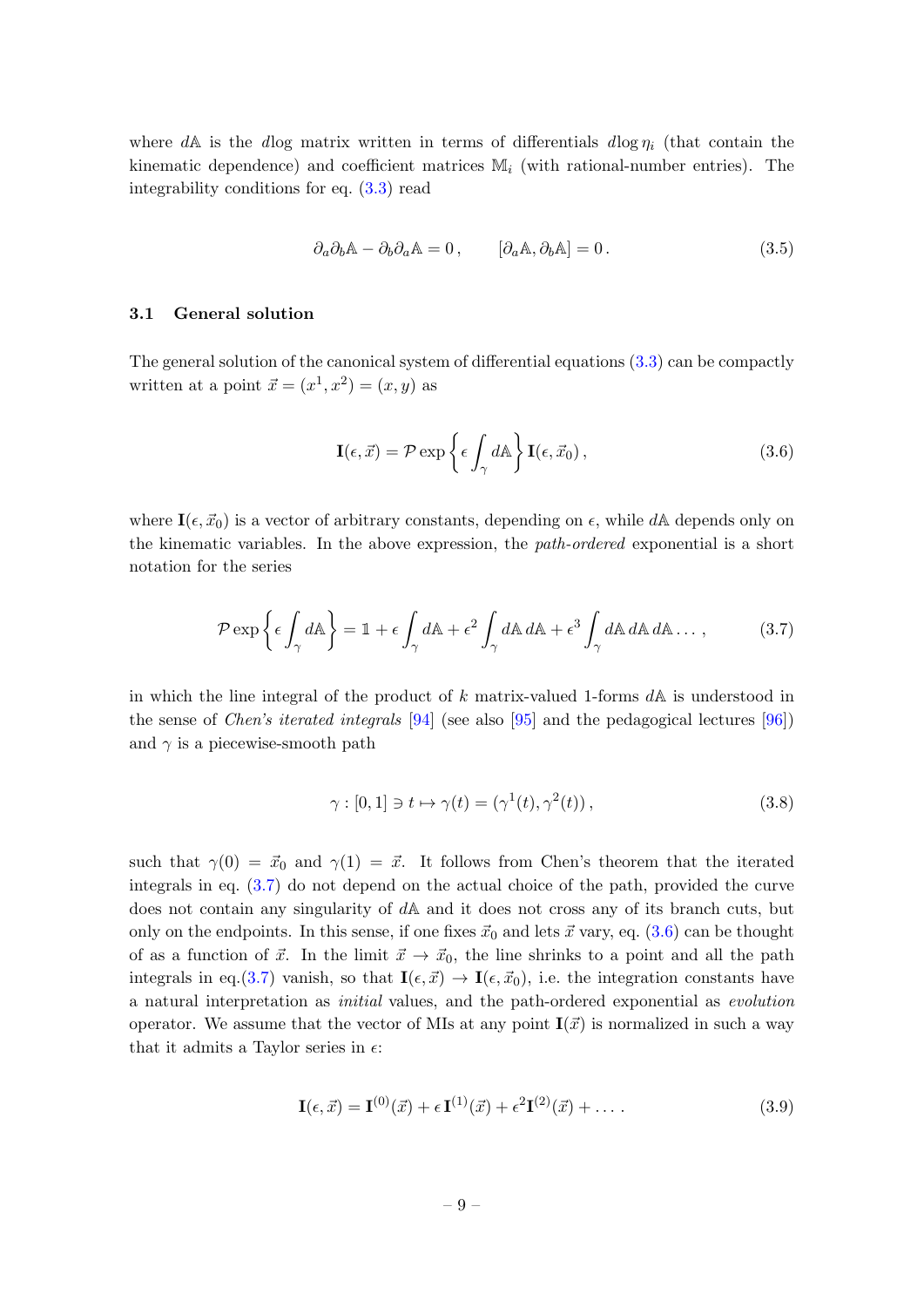The solution  $I(\epsilon, \vec{x})$  is then in principle determined through [\(3.6\)](#page-9-2) at any order of the  $\epsilon$ expansion, and reads (up to the coefficient of  $\epsilon^4$ )

$$
\mathbf{I}^{(0)}(\vec{x}) = \mathbf{I}^{(0)}(\vec{x}_0), \tag{3.10}
$$

$$
\mathbf{I}^{(1)}(\vec{x}) = \mathbf{I}^{(1)}(\vec{x}_0) + \int_{\gamma} d\mathbf{A} \, \mathbf{I}^{(0)}(\vec{x}_0) \,, \tag{3.11}
$$

$$
\mathbf{I}^{(2)}(\vec{x}) = \mathbf{I}^{(2)}(\vec{x}_0) + \int_{\gamma} d\mathbb{A} \mathbf{I}^{(1)}(\vec{x}_0) + \int_{\gamma} d\mathbb{A} \, d\mathbb{A} \mathbf{I}^{(0)}(\vec{x}_0) \,, \tag{3.12}
$$

$$
\mathbf{I}^{(3)}(\vec{x}) = \mathbf{I}^{(3)}(\vec{x}_0) + \int_{\gamma} d\mathbf{A} \mathbf{I}^{(2)}(\vec{x}_0) + \int_{\gamma} d\mathbf{A} d\mathbf{A} \mathbf{I}^{(1)}(\vec{x}_0) + \int_{\gamma} d\mathbf{A} d\mathbf{A} d\mathbf{A} \mathbf{I}^{(0)}(\vec{x}_0),
$$
\n(3.13)

$$
\mathbf{I}^{(4)}(\vec{x}) = \mathbf{I}^{(4)}(\vec{x}_0) + \int_{\gamma} d\mathbf{A} \mathbf{I}^{(3)}(\vec{x}_0) + \int_{\gamma} d\mathbf{A} d\mathbf{A} \mathbf{I}^{(2)}(\vec{x}_0) + \int_{\gamma} d\mathbf{A} d\mathbf{A} d\mathbf{A} \mathbf{I}^{(1)}(\vec{x}_0) + \int_{\gamma} d\mathbf{A} d\mathbf{A} d\mathbf{A} d\mathbf{A} d\mathbf{A} \mathbf{I}^{(0)}(\vec{x}_0).
$$
 (3.14)

The problem of solving [\(3.3\)](#page-8-3), given a set of initial conditions  $I(\vec{x}_0)$ , reduces therefore to the evaluation of matrices of the type

<span id="page-10-6"></span><span id="page-10-5"></span><span id="page-10-4"></span><span id="page-10-2"></span><span id="page-10-1"></span>
$$
\int_{\gamma} \underbrace{d\mathbb{A} \dots d\mathbb{A}}_{k \text{ times}},\tag{3.15}
$$

whose entries, due to [\(3.4\)](#page-8-4), are linear combinations of Chen's iterated integrals of the form

$$
\int_{\gamma} d\log \eta_{i_k} \dots d\log \eta_{i_1} \equiv \int_{0 \le t_1 \le \dots \le t_k \le 1} g_{i_k}^{\gamma}(t_k) \dots g_{i_1}^{\gamma}(t_1) dt_1 \dots dt_k, \qquad (3.16)
$$

with

<span id="page-10-3"></span>
$$
g_i^{\gamma}(t) = \frac{d}{dt} \log \eta_i(\gamma(t)). \qquad (3.17)
$$

We refer to the number of iterated integrations  $k$  as the *weight* of the path-integral. The empty integral (eq.  $(3.16)$ ) for  $k = 0$ ) is defined to be equal to 1. We stress that only the matrices [\(3.15\)](#page-10-2) do not depend on the explicit choice of the path. The individual summands of the form in eq. [\(3.16\)](#page-10-1), which contribute to their entries, in general depend on such a choice. To keep the notation compact, we define

$$
\mathcal{C}_{i_k,\dots,i_1}^{[\gamma]} \equiv \int_{\gamma} d\log \eta_{i_k} \dots d\log \eta_{i_1},\tag{3.18}
$$

which also emphasizes that the iterated integrals in  $(3.16)$  are in general functionals of the path  $\gamma$ .

#### <span id="page-10-0"></span>3.2 Properties of Chen's iterated integrals

The general theory of iterated path integrals was developed by Chen [\[94\]](#page-45-4). Chen's iterated integrals satisfy a number of properties that we summarize for completeness: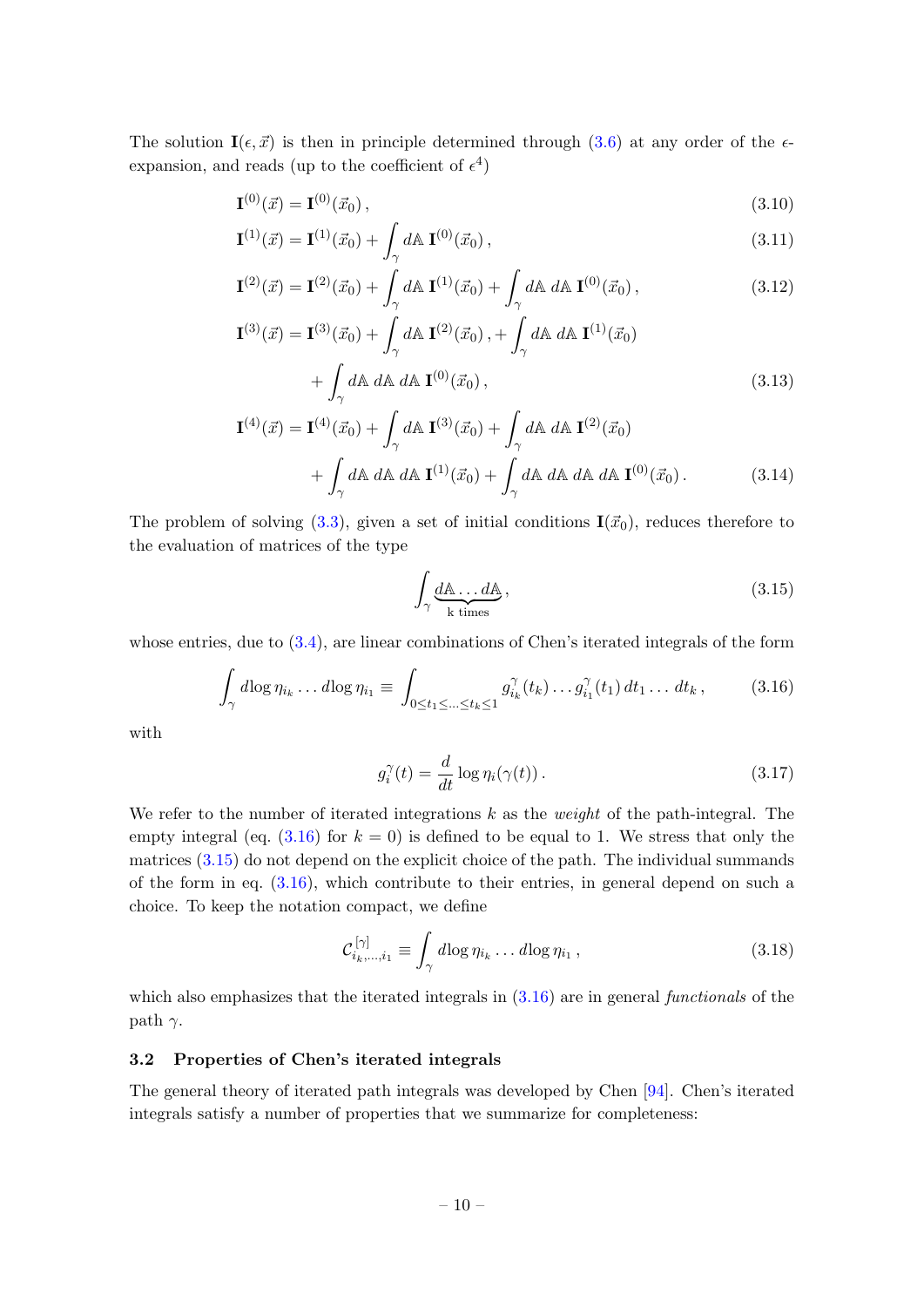- Invariance under path reparametrization. The integral  $\mathcal{C}_{i_k}^{[\gamma]}$  $\sum_{i_k,\ldots,i_1}^{\infty}$  does not depend on how one chooses to parametrize the path  $\gamma$ .
- Reverse path formula. If the path  $\gamma^{-1}$  is the path  $\gamma$  traversed in the opposite direction, then

<span id="page-11-2"></span>
$$
\mathcal{C}_{i_k,\dots,i_1}^{[\gamma^{-1}]} = (-1)^k \mathcal{C}_{i_k,\dots,i_1}^{[\gamma]} \,. \tag{3.19}
$$

• Recursive structure. From  $(3.16)$  and  $(3.17)$  it follows that the line integral of one dlog is defined as usual

$$
\int_{\gamma} d\log \eta \equiv \int_{0 \le t \le 1} \frac{d\log \eta(\gamma(t))}{dt} dt, \qquad (3.20)
$$

and only depends on the endpoints  $\vec{x}_0, \vec{x}$ 

$$
\int_{\gamma} d\log \eta = \log \eta(\vec{x}) - \log \eta(\vec{x}_0). \tag{3.21}
$$

It is convenient to introduce the path integral "up to some point along  $\gamma$ ": given a path  $\gamma$  and a parameter  $s \in [0, 1]$ , one can define the 1-parameter family of paths

$$
\gamma_s : [0,1] \ni t \mapsto \vec{x} = (\gamma^1(st), \gamma^2(st)). \tag{3.22}
$$

If  $s = 1$ , then trivially  $\gamma_s = \gamma$ . If  $s = 0$  the image of the interval [0, 1] is just  $\{\vec{x}_0\}$ . If  $s \in (0, 1)$ , then the curve  $\gamma_s([0, 1])$  starts at  $\gamma(0) = \vec{x}_0$  and overlaps with the curve  $\gamma([0,1])$  up to the point  $\gamma(s)$ , where it ends. It is then easy to see that the path integral along  $\gamma_s$  can be written as

$$
\mathcal{C}_{i_k,\dots,i_1}^{[\gamma_s]} = \int_{0 \le t_1 \le \dots \le t_k \le s} g_{i_k}^{\gamma}(t_k) \dots g_{i_1}^{\gamma}(t_1) dt_1 \dots dt_k , \qquad (3.23)
$$

which differs from eq.  $(3.16)$  by the fact that the outer integration (i.e. the one in  $dt_k$ ) is performed over [0, s] instead of [0, 1]. Having introduced  $\gamma_s$ , we can rewrite [\(3.16\)](#page-10-1) in a recursive manner:

<span id="page-11-0"></span>
$$
\mathcal{C}_{i_k,\dots,i_1}^{[\gamma]} = \int_0^1 g_{i_k}^{\gamma}(s) \, \mathcal{C}_{i_{k-1},\dots,i_1}^{[\gamma_s]} ds \,. \tag{3.24}
$$

From eq.  $(3.23)$  we can also immediately derive the following identity:

<span id="page-11-1"></span>
$$
\frac{d}{ds}\mathcal{C}_{i_k,\dots,i_1}^{[\gamma_s]} = g_{i_k}^{\gamma}(s)\mathcal{C}_{i_{k-1},\dots,i_1}^{[\gamma_s]}.
$$
\n(3.25)

• Shuffle algebra. Chen's iterated integrals fulfill shuffle algebra relations: if  $\vec{m}$  =  $m_M, \ldots, m_1$  and  $\vec{n} = n_N, \ldots, n_1$  (with M and N natural numbers)

$$
\mathcal{C}_{\vec{m}}^{[\gamma]} \mathcal{C}_{\vec{n}}^{[\gamma]} = \sum_{\text{shuffles } \sigma} \mathcal{C}_{\sigma(m_M), \dots, \sigma(m_1), \sigma(n_N), \dots, \sigma(n_1)}^{[\gamma]}, \tag{3.26}
$$

where the sum runs over all the permutations  $\sigma$  that preserve the relative order of  $\vec{m}$ and  $\vec{n}$ .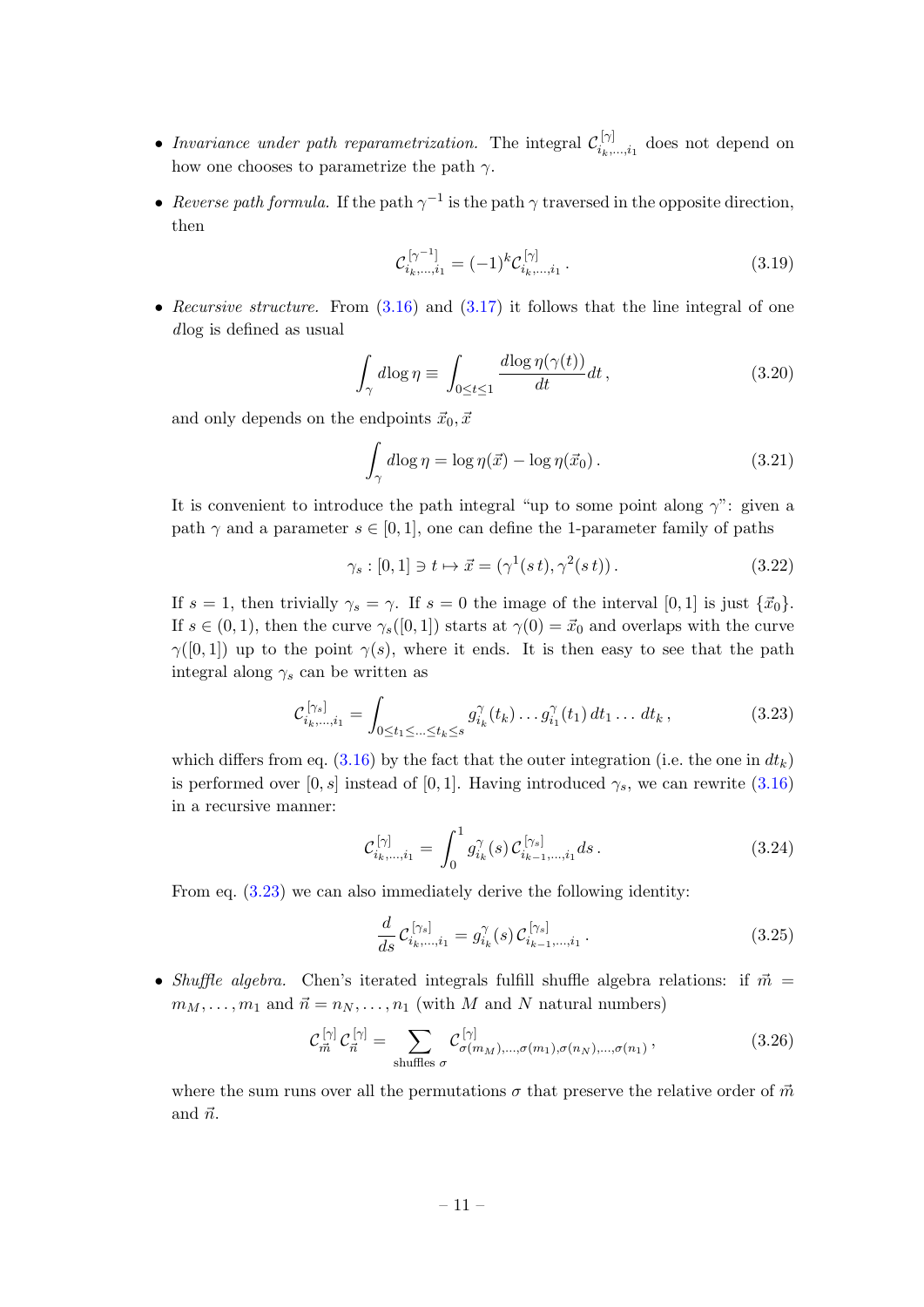• Path composition formula. If  $\alpha, \beta : [0, 1] \to \mathcal{M}$  are such that  $\alpha(0) = \vec{x}_0, \alpha(1) = \beta(0)$ , and  $\beta(1) = \vec{x}$ , then the composed path  $\gamma \equiv \alpha \beta$  is obtained by first traversing  $\alpha$  and then  $\beta$ . One can prove that the integral over such a composed path satisfies

$$
\mathcal{C}_{i_k,\dots,i_1}^{[\alpha\beta]} = \sum_{p=0}^{k} \mathcal{C}_{i_k,\dots,i_{p+1}}^{[\beta]} \mathcal{C}_{i_p,\dots,i_1}^{[\alpha]}.
$$
\n(3.27)

• Integration-by-parts formula. In order to compute the path ordered integral of  $k$  dlog forms using the definition, eq.  $(3.16)$  (or, equivalently, eq.  $(3.24)$ ), in principle one would have to perform  $k$  nested integrations. When a fully analytic solution cannot be achieved, numerical integration can as well be employed. Therefore one can use an alternative form of the Chen iterated integral suitable for the combined use of analytic and numerical integrations. In fact, we observe that the innermost integration can always be performed analytically using  $(3.20)$ , so that only  $k-1$  integrations are left. For instance, in the case  $k = 2$ ,

<span id="page-12-1"></span>
$$
\mathcal{C}_{b,a}^{[\gamma]} = \int_0^1 g_b(t) \mathcal{C}_a^{[\gamma_t]} dt \n= \int_0^1 g_b(t) (\log \eta_a(\vec{x}(t)) - \log \eta_a(\vec{x}_0)) dt.
$$
\n(3.28)

For  $k \geq 3$ , one can proceed recursively using eq.  $(3.24)$ , assuming that the numerical evaluation up to the first  $k - 1$  iterations is a solved problem. Using integration by parts, one can show that the numerical integration over the outermost weight  $g_k$  can actually be avoided, leaving only  $k-2$  integrations to be performed

$$
\mathcal{C}_{i_k,\dots,i_1}^{[\gamma]} = \log \eta_{i_k}(\vec{x}) \mathcal{C}_{i_{k-1},\dots,i_1}^{[\gamma]} - \int_0^1 \log \eta_{i_k}(\vec{x}(t)) g_{i_{k-1}}(t) \mathcal{C}_{i_{k-2},\dots,i_1}^{[\gamma_t]} dt.
$$
 (3.29)

#### <span id="page-12-0"></span>3.3 Mixed Chen-Goncharov representation

In principle eq. [\(3.6\)](#page-9-2) completely determines the solution, which can be written in terms of Chen's iterated integrals along an arbitrary piecewise-smooth path (see the discussion below eq. [\(3.6\)](#page-9-2)). The initial conditions  $\mathbf{I}(\vec{x}_0)$  can be computed analytically, if possible, or by means of numerical methods. The number of iterated integrals that have to be evaluated numerically can be minimized by the use the of algebraic identities relating them. According to the discussion in section [3.2,](#page-10-0) the evaluation of the solution up to weight 4 requires in general 2 nested numerical integrations.

In order to obtain results that allow for an efficient numerical evaluation, we have chosen to give the solution in a mixed representation that involves GPLs and general Chen's iterated integrals. The representation in terms of GPLs is particularly convenient because public packages exist, like GiNaC, that implement their numerical evaluation in a fast and accurate way. Whenever the alphabet is rational in the kinematic variables  $x_i$ , one can always choose a path that allows to express the Chen iterated integrals in terms of GPLs, namely the broken line such that, in each segment, only one of the  $x_i$  is allowed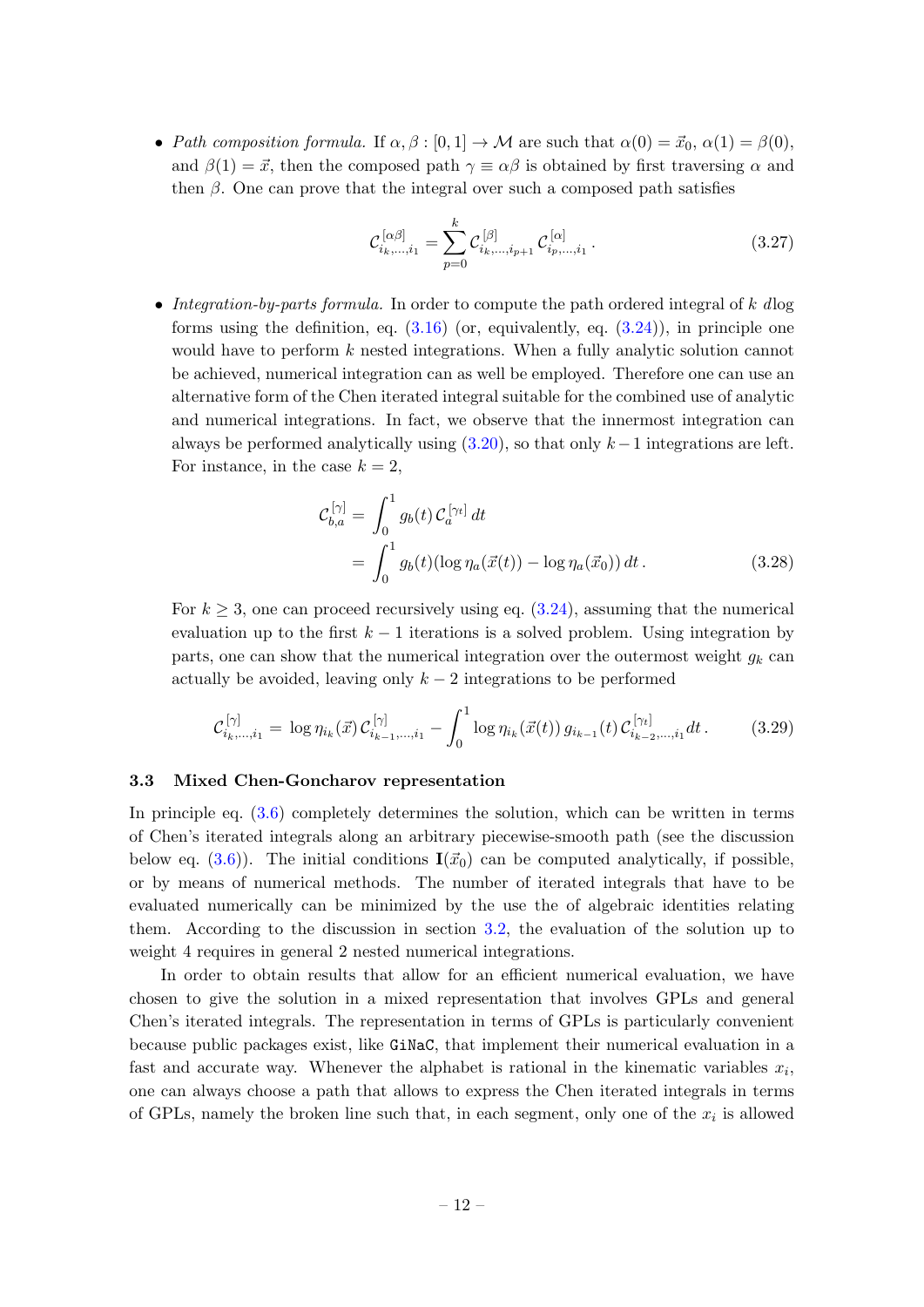to vary. Along each segment, by means of factorization over the complex numbers, one can obtain a linear alphabet and, therefore, the GPLs representation. This approach is equivalent to integrating the differential equations for  $x$  and  $y$  separately. By integrating, say, the equation in x one obtains the solution in terms of GPLs of argument x up to an unknown function  $\mathbf{H}(y)$ . By taking the derivative with respect to y and matching to the equation in y, one obtains a differential equation for  $H(y)$ . The latter can be again integrated in terms of GPLs of argument y, up to a constant.

As we will discuss in section [5,](#page-18-0) the alphabet for our differential equations is not always rational in the kinematic variables we use and, in that case, a representation in terms of GPLs cannot be given for the complete solution. To reach the mixed representation, we have exploited the property of path-independence of the coefficients of the  $\epsilon$ -expansion of the solution eq.  $(3.6)$ . In particular, eqs.  $(3.11)-(3.14)$  $(3.11)-(3.14)$  can be written in an equivalent alternative form using eq. [\(3.24\)](#page-11-1):

<span id="page-13-0"></span>
$$
\mathbf{I}^{(k)}(\vec{x}) = \mathbf{I}^{(k)}(\vec{x}_0) + \int_0^1 \left[ \frac{d\mathbb{A}(t)}{dt} \mathbf{I}^{(k-1)}(\vec{x}_t) \right] dt,
$$
\n(3.30)

where  $\vec{x}_t$  is the point  $(x(t), y(t))$  along the curve identified by  $\gamma$ . We see that, in order to build the weight-k coefficient, one must perform a path integration over the weight-  $(k-1)$  coefficient. The choice of such path is independent of the path used to compute the former because, as we have already discussed, each coefficient is a function of the sole endpoints. In other words, as far as the weight- $k$  coefficient of the solution is concerned, we are free to choose the integration path independently for each of the k integrations (for each component of  $I(\vec{x})$ .

To see how this can be useful in our computation, we note that the letters  $\eta_i$  (in suitable variables, say  $\vec{x}$  can be grouped in two classes. The first contains the letters that are rational in the components of  $\vec{x}$  and happens to represent the alphabet for most of the MIs we need to compute. The second is the class of letters that are non-rational functions of the variables. The two classes together constitute the alphabet for the 5 most complicated MIs.

Starting from the weight-1 coefficient of the solution, we proceed as follows. As far as the involved  $\eta_i$ 's belong to the first class of letters, we can express the solution in terms of GPLs. We keep integrating in this manner until, at some weight  $k$ , the solution begins to involve non-rational  $\eta_i$ 's. At this point we proceed with the path integration as in  $(3.30)$ . Within this approach, the weight  $k-1$  solution is not expressed in terms of Chen's iterated integrals over an arbitrary path, but in terms of GPLs. We introduce the following notation to keep our results compact:

$$
\mathcal{C}_{a|\vec{m}|\vec{n}}^{[\gamma]} \equiv \int_0^1 g_a^{\gamma}(t) G_{\vec{m}}^{\gamma}(x) G_{\vec{n}}^{\gamma}(y) dt , \qquad (3.31)
$$

$$
\mathcal{C}_{a|\vec{m}|_{\mathcal{P}}}^{[\gamma]} \equiv \int_0^1 g_a^{\gamma}(t) G_{\vec{m}}^{\gamma}(x) dt , \qquad (3.32)
$$

$$
\mathcal{C}_{a|z|\vec{n}}^{[\gamma]} \equiv \int_0^1 g_a^{\gamma}(t) G_{\vec{n}}^{\gamma}(y) dt , \qquad (3.33)
$$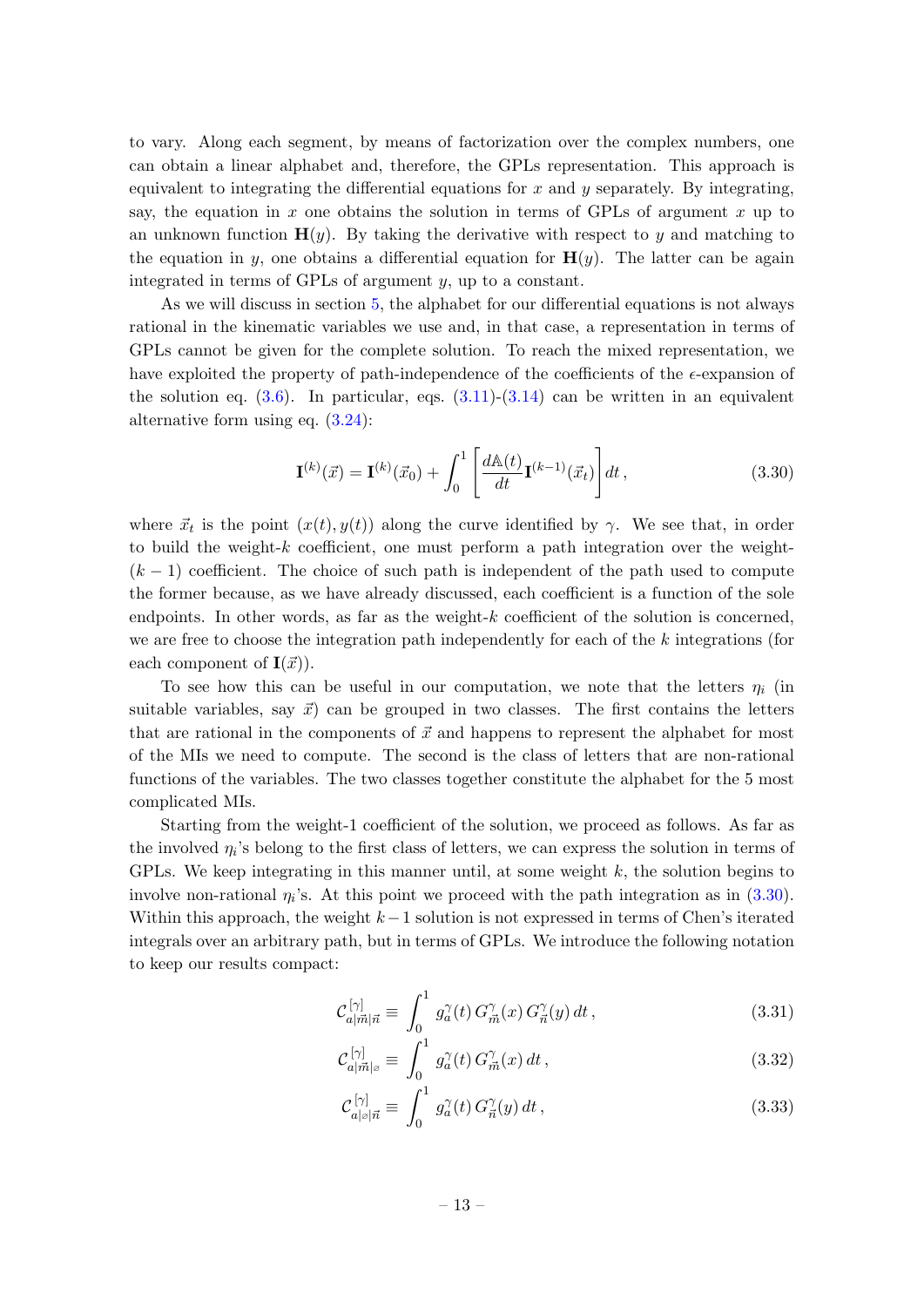$$
\mathcal{C}_{a,\vec{b}|\vec{m}|\vec{n}}^{[\gamma]} \equiv \int_0^1 g_a^{\gamma}(t) \mathcal{C}_{\vec{b}|\vec{m}|\vec{n}}^{[\gamma_t]} dt , \qquad (3.34)
$$

where  $G_{\vec{m}}^{\gamma}(x)$  and  $G_{\vec{n}}^{\gamma}(y)$  stand for the GPLs  $G_{\vec{m}}(x)$  and  $G_{\vec{n}}(y)$  evaluated at  $(x, y)$  =  $(\gamma^1(t), \gamma^2(t)).$ 

#### <span id="page-14-0"></span>3.4 Constant GPLs

In the determination of the boundary values of the MIs we encountered constant GPLs of argument 1 with weights drawn from three sets. For the one-mass MIs there is only one relevant set, with four weights,

• 
$$
\{-1, 0, \frac{1}{2}, 1\}
$$
.

For the two-mass MIs we encountered the following two sets, with seven weights each

- $\{-1, 0, -i, i, 1, (-1)^{\frac{1}{3}}, -(-1)^{\frac{2}{3}}\},\$
- $\{-1, 0, -i, i, 1, -(-1)^{\frac{1}{6}}, -(-1)^{\frac{5}{6}}\},\$

where the former includes the third roots of −1 and the latter involves a subset of the sixth roots of  $-1$ . With the help of GiNaC, we verified that, at order  $\epsilon^k$ , the Taylor coefficient of each MI  $I_i^{(k)}$  contains a combinations of constant GPLs that turns out to be proportional to  $\zeta_k$ , namely amounting to  $q_{i,k} \zeta_k$ , with  $q_{i,k} \in \mathbb{Q}$ . The resulting identities were verified at high numerical accuracy. As examples, we show,

$$
0 = G_r + G_{-r^2},
$$
\n
$$
\zeta_2 = 3G_{0,-r^2} + 4G_{r,-r^2} + 4G_{-r^2,0} - 2G_{-r^2,1} + 4G_{-r^2,r} + 4G_{-r^2,-r^2} + 3G_{0,r} + 4G_{r,0} - 2G_{r,1} + 4G_{r,r},
$$
\n(3.36)

$$
-\frac{77}{8}\zeta_3 = G_{-1,-1,\frac{1}{2}} + G_{-1,\frac{1}{2},-1} + G_{-1,\frac{1}{2},1} + 3G_{0,0,\frac{1}{2}} + 3G_{0,\frac{1}{2},1} + G_{\frac{1}{2},-1,-1} + G_{\frac{1}{2},-1,1} - G_{\frac{1}{2},0,\frac{1}{2}} + 4G_{\frac{1}{2},0,1} + G_{\frac{1}{2},1,-1} + \frac{3}{2}\zeta_2 G_{\frac{1}{2}},
$$
(3.37)

where for simplicity we omitted the argument  $(x = 1)$  of the GPLs and we defined the weight  $r \equiv (-1)^{1/3}$ . For related studies see also [\[97–](#page-45-7)[100\]](#page-45-8).

#### <span id="page-14-1"></span>4 One-mass Master Integrals

In this section we describe the computation of the MIs with one internal massive line, namely topology (b) of figure [1](#page-6-1) and topologies  $(b_1)-(b_3)$  of figure [2.](#page-7-0)

#### <span id="page-14-2"></span>4.1 One-loop

The following set of MIs for the one-loop one-mass box obeys a differential equation in  $x$ and y, defined in eq.  $(3.1)$ , which is linear in  $\epsilon$ :

$$
F_1 = \epsilon \mathcal{T}_1, \qquad F_2 = \epsilon \mathcal{T}_2, \qquad F_3 = \epsilon \mathcal{T}_3,
$$
  
\n
$$
F_4 = \epsilon^2 \mathcal{T}_4, \qquad F_5 = \epsilon^2 \mathcal{T}_5.
$$
\n(4.1)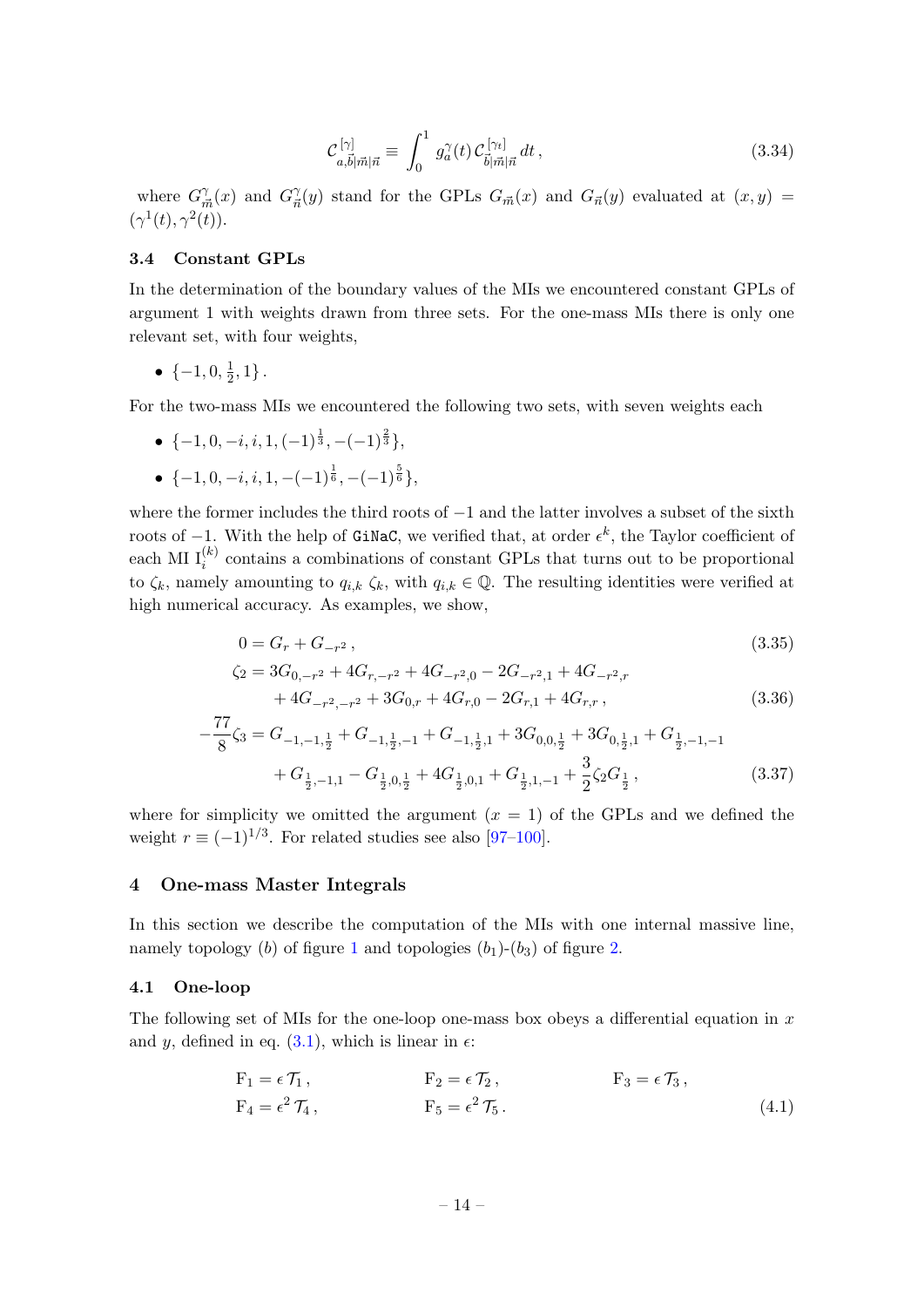<span id="page-15-0"></span>

**Figure 3:** One-loop one-mass MIs  $\mathcal{T}_{1,\dots,5}$ . Thin lines represent massless external particles and propagators; thick lines stand for massive propagators; an horizontal (vertical) dashed external line represents an off-shell leg with squared momentum equal to  $s(t)$ ; dots indicate squared propagators.

where the  $\mathcal{T}_i$  are depicted in figure [3.](#page-15-0) By means of the Magnus exponential [\[65,](#page-43-13) [93\]](#page-45-3), according to the procedure outlined in Sec. 2 of [\[66\]](#page-43-14), we obtain the canonical MIs

$$
I_1 = F_1, \t I_2 = -s F_2, \t I_3 = -t F_3, \nI_4 = -t F_4, \t I_5 = (s - m^2) t F_5.
$$
\n(4.2)

The alphabet of the corresponding  $dlog-form$ , eq  $(3.4)$ , is

<span id="page-15-1"></span>
$$
\eta_1 = x, \qquad \eta_2 = 1 + x, \qquad \eta_3 = y, \n\eta_4 = 1 - y, \qquad \eta_5 = x + y, \qquad (4.3)
$$

and the coefficient matrices read

$$
\mathbb{M}_{1} = \begin{pmatrix} 0 & 0 & 0 & 0 & 0 \\ 0 & 1 & 0 & 0 & 0 \\ 0 & 0 & 0 & 0 & 0 \\ 0 & 0 & 0 & 0 & 0 \\ 0 & 2 & -1 & -1 & 1 \end{pmatrix}, \qquad \mathbb{M}_{2} = \begin{pmatrix} 0 & 0 & 0 & 0 & 0 \\ -1 & -2 & 0 & 0 & 0 \\ 0 & 0 & 0 & 0 & 0 \\ 0 & 0 & 0 & 0 & 0 \\ 0 & 0 & 0 & 0 & 0 \\ 0 & 0 & 0 & 0 & 2 \end{pmatrix}, \qquad \mathbb{M}_{3} = \begin{pmatrix} 0 & 0 & 0 & 0 & 0 \\ 0 & 0 & 0 & 0 & 0 \\ 0 & 0 & 1 & 0 & 0 \\ 0 & 0 & 0 & 1 & 0 \\ 0 & 0 & 0 & 0 & 1 \end{pmatrix}, \qquad \mathbb{M}_{4} = \begin{pmatrix} 0 & 0 & 0 & 0 & 0 \\ 0 & 0 & 0 & 0 & 0 \\ 0 & 0 & 0 & 0 & 0 \\ -1 & 0 & 1 & -1 & 0 \\ -1 & 0 & 1 & -1 & 0 \end{pmatrix}, \qquad \mathbb{M}_{5} = \begin{pmatrix} 0 & 0 & 0 & 0 & 0 \\ 0 & 0 & 0 & 0 & 0 \\ 0 & 0 & 0 & 0 & 0 \\ 0 & 0 & 0 & 0 & 0 \\ 0 & 0 & 0 & 0 & 0 \\ 0 & -2 & -1 & 1 & 1 \end{pmatrix}.
$$
\n
$$
(4.4)
$$

If  $x > 0$  and  $0 < y < 1$  all the letters  $\eta_i$  are positive. Since the alphabet is linear in x and  $y$ , according to the discussion in section [3.3,](#page-12-0) the solution can be conveniently cast in terms of GPLs.

Instead of choosing a particular basepoint  $\vec{x}_0$ , the integration constants of I<sub>2...5</sub> can be easily fixed by demanding regularity at the pseudothresholds  $t \to -m^2$ ,  $u \to 0$ ,  $s \to 0$ and their reality in the euclidean region. On the other hand,  $I_1$  is a constant and must be determined by direct integration:

$$
I_1 = \frac{\Gamma(1 - 2\epsilon)}{\Gamma(1 - \epsilon)^2}.
$$
\n(4.5)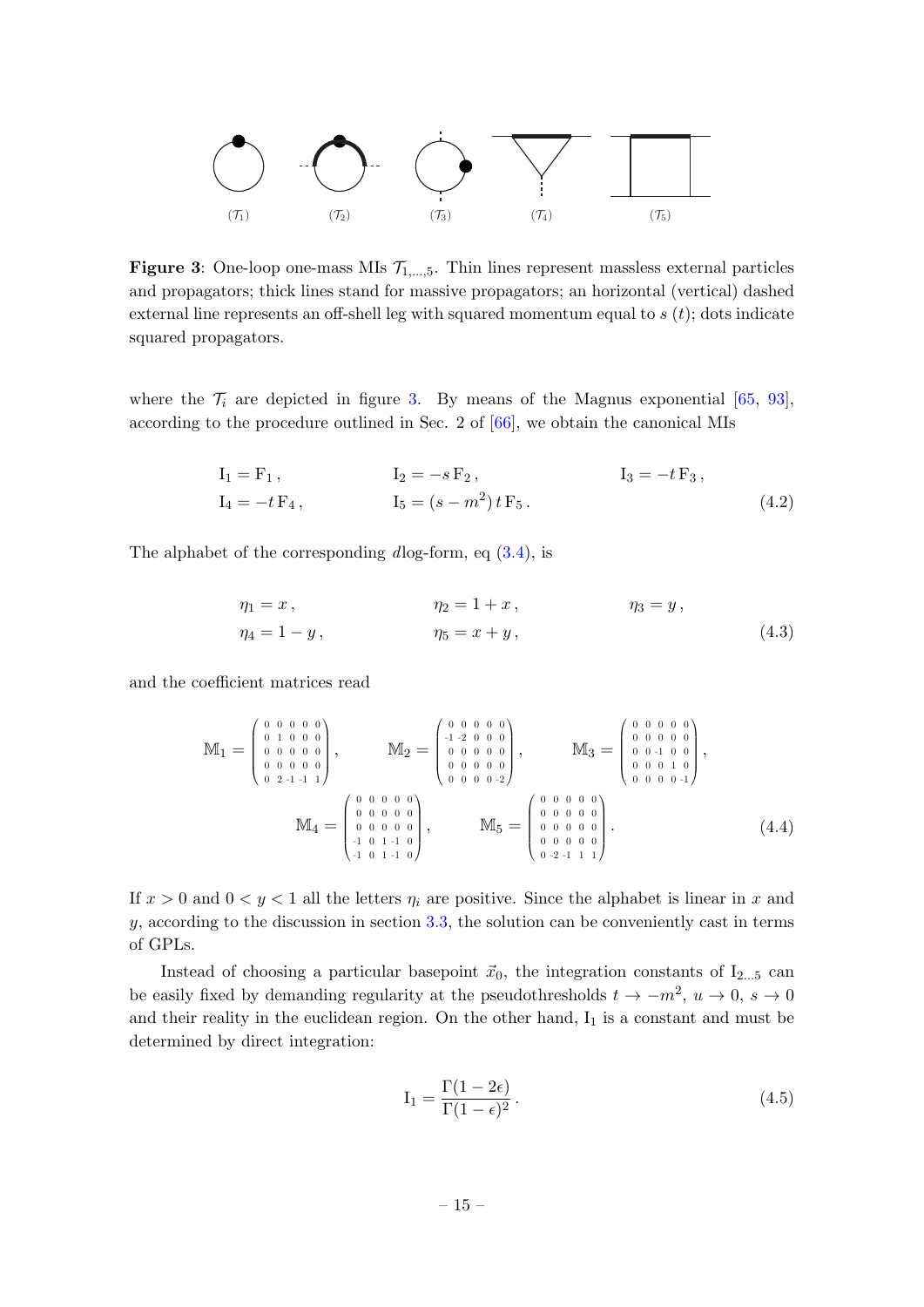#### <span id="page-16-0"></span>4.2 Two-loop

At the two-loop order, the following set of MIs admits  $\epsilon$ -linear differential equations in x and  $y$  (defined in eq.  $(3.1)$ ):

F<sub>1</sub> = (1 - 
$$
\epsilon
$$
) $\epsilon^2$  T<sub>1</sub>,  
\nF<sub>2</sub> =  $\epsilon^2$  T<sub>2</sub>,  
\nF<sub>3</sub> =  $\epsilon^2$  T<sub>3</sub>,  
\nF<sub>4</sub> =  $\epsilon^2$  T<sub>4</sub>,  
\nF<sub>5</sub> =  $\epsilon^2$  T<sub>5</sub>,  
\nF<sub>6</sub> =  $\epsilon^2$  T<sub>6</sub>,  
\nF<sub>7</sub> =  $\epsilon^3$  T<sub>7</sub>,  
\nF<sub>10</sub> =  $\epsilon^2$  T<sub>10</sub>,  
\nF<sub>11</sub> =  $\epsilon^2$  T<sub>11</sub>,  
\nF<sub>12</sub> =  $\epsilon^3$  T<sub>12</sub>,  
\nF<sub>13</sub> =  $\epsilon^4$  T<sub>13</sub>,  
\nF<sub>16</sub> =  $\epsilon^3$  T<sub>16</sub>,  
\nF<sub>17</sub> =  $\epsilon^3$  T<sub>17</sub>,  
\nF<sub>18</sub> =  $\epsilon^4$  T<sub>15</sub>,  
\nF<sub>19</sub> =  $\epsilon^3$  T<sub>19</sub>,  
\nF<sub>20</sub> =  $\epsilon^4$  T<sub>20</sub>,  
\nF<sub>21</sub> =  $\epsilon^3$  T<sub>21</sub>,  
\nF<sub>22</sub> =  $\epsilon^4$  T<sub>22</sub>,  
\nF<sub>23</sub> =  $\epsilon^3$  T<sub>23</sub>,  
\nF<sub>24</sub> = (1 - 2 $\epsilon$ ) $\epsilon^3$  T<sub>24</sub>,  
\nF<sub>25</sub> =  $\epsilon^3$  T<sub>25</sub>,  
\nF<sub>28</sub> =  $\epsilon^3$  T<sub>28</sub>,  
\nF<sub>29</sub> =  $\epsilon^4$  T<sub>29</sub>,  
\nF<sub>31</sub> =  $\epsilon^4$  T<

where the  $\mathcal{T}_i$  are depicted in figure [4.](#page-17-0) Once again, by means of Magnus exponentials, we are able to obtain a canonical basis:

$$
I_{1} = F_{1}, \tI_{2} = -s F_{2}, \tI_{3} = 2m^{2} F_{2} + \lambda_{-} F_{3},
$$
  
\n
$$
I_{4} = -s F_{4}, \tI_{5} = -s F_{5}, \tI_{6} = -t F_{6},
$$
  
\n
$$
I_{7} = -s F_{7}, \tI_{8} = -t F_{8}, \tI_{9} = -s F_{9},
$$
  
\n
$$
I_{10} = \frac{m^{2}}{2\lambda_{+}} (2s\lambda_{-} F_{10} - 2F_{1} - 3s F_{5}), \tI_{11} = s^{2} F_{11}, \tI_{12} = -t F_{12},
$$
  
\n
$$
I_{13} = -s F_{13}, \tI_{14} = s^{2} F_{14}, \tI_{15} = -s F_{15},
$$
  
\n
$$
I_{16} = s t F_{16}, \tI_{17} = s t F_{17}, \tI_{18} = -t F_{18},
$$
  
\n
$$
I_{19} = -m^{2} t F_{19}, \tI_{20} = u F_{20}, \tI_{21} = -t \lambda_{-} F_{21},
$$
  
\n
$$
I_{22} = u F_{22}, \tI_{23} = -t \lambda_{-} F_{23}, \tI_{24} = -t F_{24},
$$
  
\n
$$
I_{25} = -t \lambda_{-} F_{25}, \tI_{26} = -t m^{2} (F_{17} + \lambda_{-} F_{26}), \tI_{27} = s t F_{27},
$$
  
\n
$$
I_{30} = s t \lambda_{-} F_{30},
$$
  
\n
$$
I_{31} = m^{2} s F_{29} - s \lambda_{-} F_{31},
$$
  
\n(4.7)

where  $\lambda_{\pm} = (m^2 \pm s)$ . After combining the two differential equations into one total differential, we find a dlog-form [\(3.4\)](#page-8-4) with the alphabet

$$
\eta_1 = x, \qquad \eta_2 = 1 + x, \qquad \eta_3 = y, \n\eta_4 = 1 - y, \qquad \eta_5 = x + y, \qquad \eta_6 = x + y + xy, \qquad (4.8)
$$

which includes the additional letter  $\eta_6$  as compared to one-loop [\(4.3\)](#page-15-1). If  $x > 0$  and  $0 < y < 1$  all the letters  $\eta_i$  are positive. The coefficient matrices are given in the appendix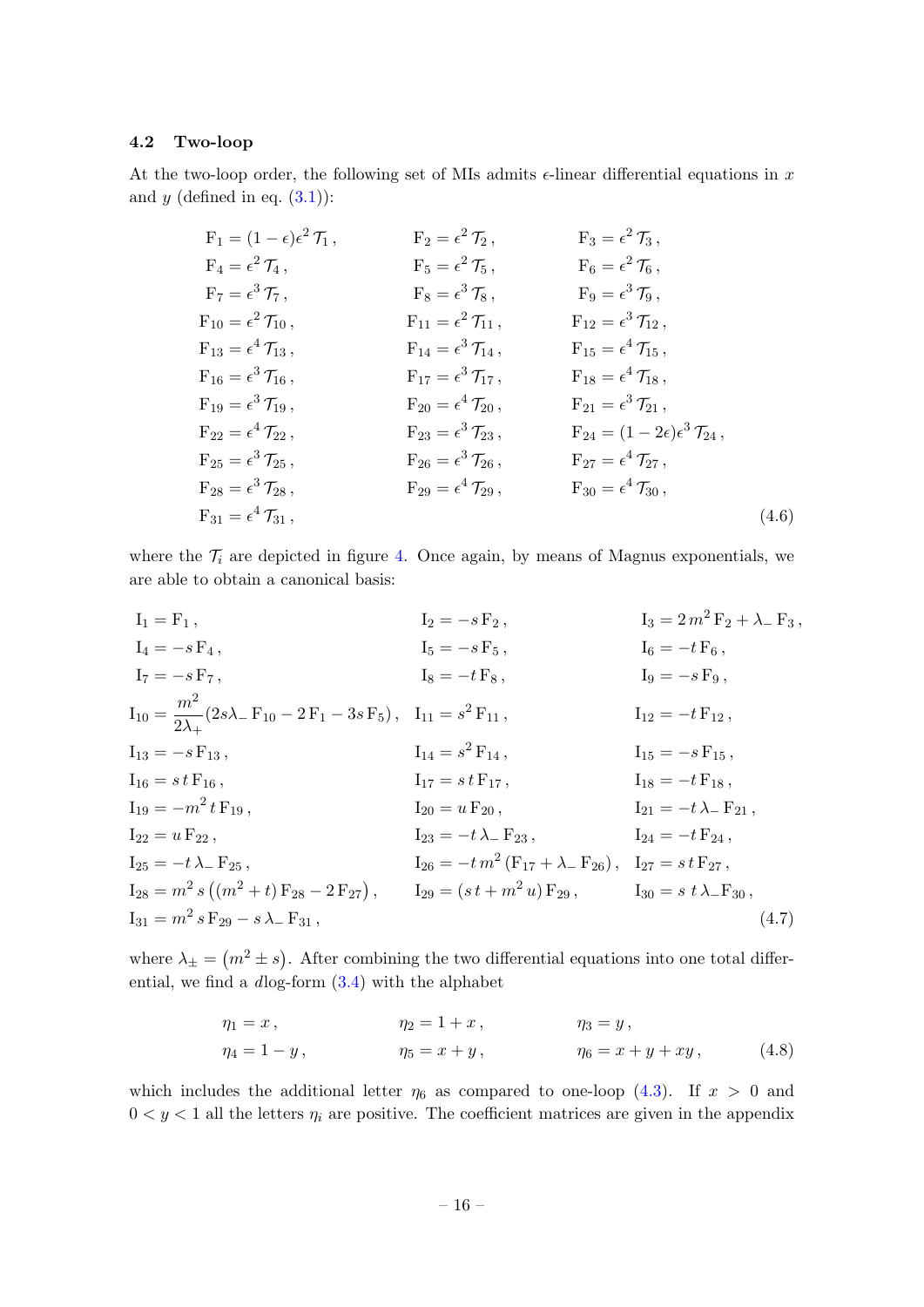<span id="page-17-0"></span>

**Figure 4:** Two-loop one-mass MIs  $\mathcal{T}_{1,\dots,31}$ . The conventions are as in figure [3.](#page-15-0)

 $(B.1)$ . Since the additional letter is multilinear in x and y, also at the two-loop order we are able to obtain the solution in terms of GPLs (see the discussion in section [3.3\)](#page-12-0).

We hereby list the conditions imposed to which integrals for determining their boundary constants;

- regularity at  $t \to -m^2$  and  $u \to 0$  and imposing reality on the resulting boundary constants:  $\mathrm{I}_{2,\dots,5,7\dots10,12,14\dots17,19\dots31}$  ,
- limit  $s \to 0$ :  $I_{11,13}$ ,
- limit  $t \to 0$ :  $I_{18}$ .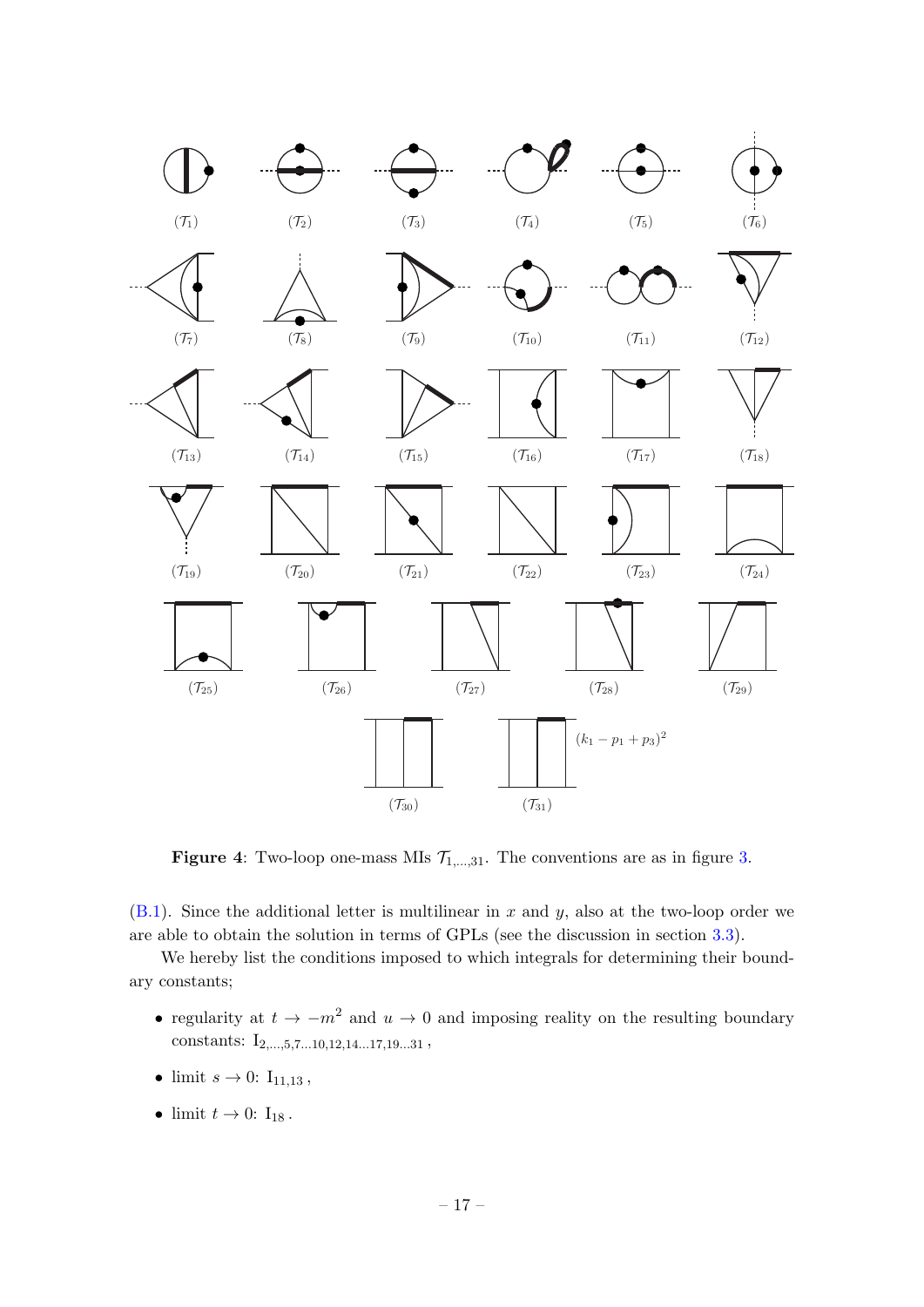<span id="page-18-2"></span>

**Figure 5:** One-loop two-mass MIs  $\mathcal{T}_{1,\dots,6}$ . The conventions are as in figure [3.](#page-15-0)

This leaves us with  $I_{1,6}$ , to be determined by direct integration:

$$
I_1 = -\frac{1}{2} \frac{\Gamma(1 - 2\epsilon)^2 \Gamma(1 + 2\epsilon)}{\Gamma(1 - \epsilon)^3 \Gamma(1 + \epsilon)},
$$
\n(4.9)

$$
I_6 = -\frac{y^{-2\epsilon}}{\pi} \frac{\Gamma(\frac{1}{2} - \epsilon) \Gamma(\frac{1}{2} + \epsilon) \Gamma(1 - 2\epsilon)}{\Gamma(1 - 3\epsilon) \Gamma(1 + \epsilon)}.
$$
\n(4.10)

Owing to the explicit representation in terms of GPLs, all the one-mass MIs can be computed in the whole  $(s, t)$  domain (see appendix [A\)](#page-25-0). Our results have been successfully checked against SecDec.

The analytic expressions of all the MIs are explicitly given in electronic form in ancillary files that can be obtained from the arXiv version of this paper.

# <span id="page-18-0"></span>5 Two-mass Master Integrals

In this section we describe the computation of the MIs with two internal massive lines, namely topology  $(c)$  of figure [1](#page-6-1) and topologies  $(c_1)-(c_2)$  of figure [2.](#page-7-0)

#### <span id="page-18-1"></span>5.1 One-loop

We choose the following set of MIs, admitting a differential equation linear in  $\epsilon$ 

$$
F_1 = \epsilon \mathcal{T}_1, \qquad F_2 = \epsilon \mathcal{T}_2, \qquad F_3 = \epsilon \mathcal{T}_3, F_4 = \epsilon^2 \mathcal{T}_4, \qquad F_5 = \epsilon^2 \mathcal{T}_5, \qquad F_6 = \epsilon^2 \mathcal{T}_6,
$$
 (5.1)

where the  $\mathcal{T}_i$  are shown in figure [5.](#page-18-2) After applying the Magnus transformation we obtain the following canonical basis

$$
I_1 = F_1, \t I_2 = -s\sqrt{1 - \frac{4m^2}{s}} F_2, \t I_3 = -t F_3,
$$
  
\n
$$
I_4 = -s F_4, \t I_5 = -t F_5, \t I_6 = s t \sqrt{1 - 4\frac{m^2}{s} \left(1 + \frac{m^2}{t}\right)} F_6, \t (5.2)
$$

The alphabet of the corresponding canonical dlog-form,  $(3.4)$ , is non-rational in s, t and m. In particular four square roots appear

<span id="page-18-3"></span>
$$
\sqrt{-s}
$$
,  $\sqrt{4m^2 - s}$ ,  $\sqrt{-t}$ , and  $\sqrt{1 - \frac{4m^2}{s} \left(1 + \frac{m^2}{t}\right)}$ . (5.3)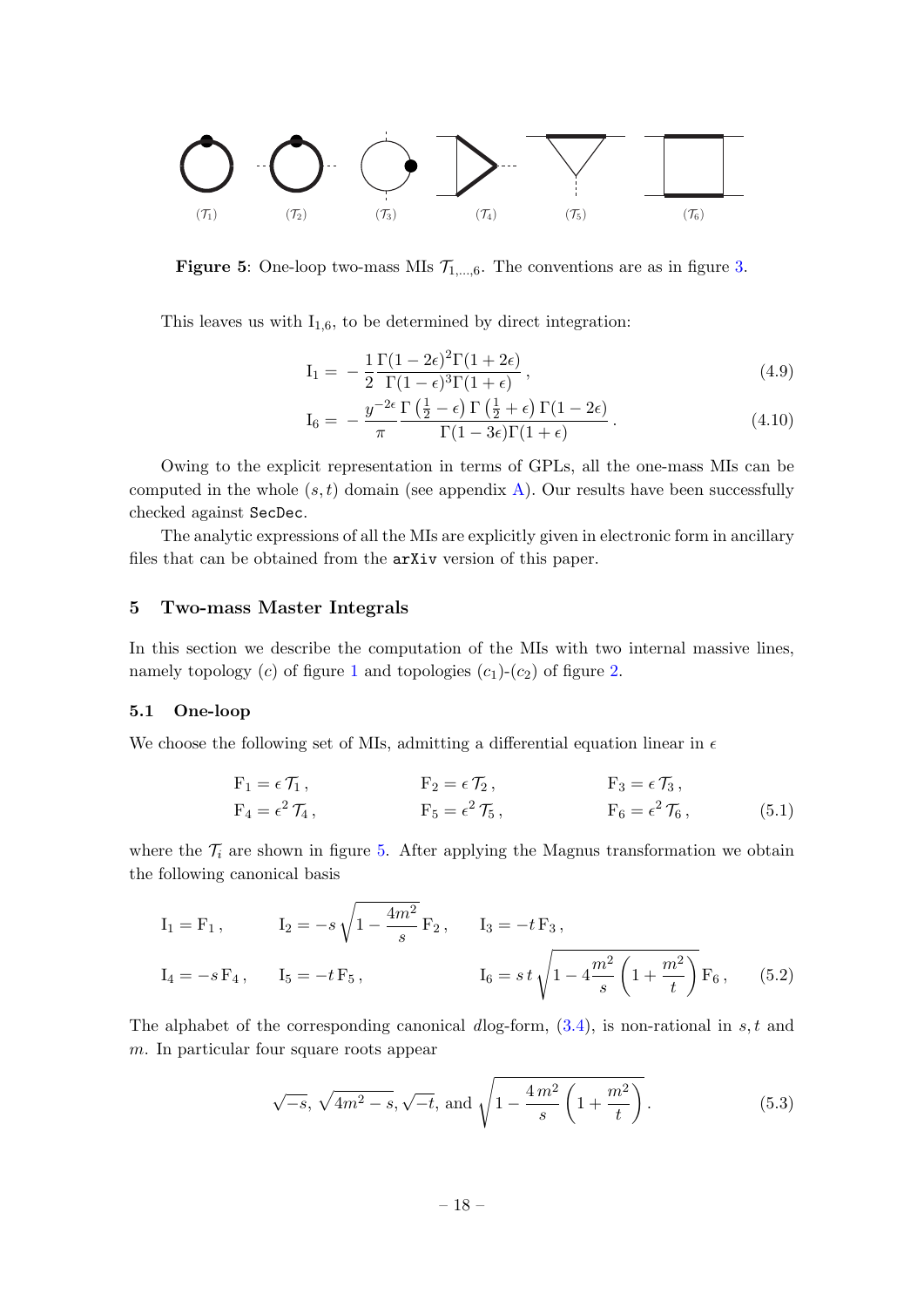The latter can be rationalized through the change of variables

<span id="page-19-1"></span><span id="page-19-0"></span>
$$
-\frac{s}{m^2} = \frac{(1-w)^2}{w}, \qquad -\frac{t}{m^2} = \frac{w}{z} \frac{(1+z)^2}{(1+w)^2}.
$$
 (5.4)

We note that the above mapping is not invertible at  $s = 4m^2$ . In terms of w and z, the alphabet reads

$$
\eta_1 = z, \qquad \eta_2 = 1 + z, \qquad \eta_3 = 1 - z, \n\eta_4 = w, \qquad \eta_5 = 1 + w, \qquad \eta_6 = 1 - w, \n\eta_7 = z - w, \qquad \eta_8 = z + w^2, \qquad \eta_9 = 1 - wz, \n\eta_{10} = 1 + w^2 z,
$$
\n(5.5)

and the coefficient matrices are

$$
\mathbb{M}_{1} = \begin{pmatrix} 0 & 0 & 0 & 0 & 0 & 0 \\ 0 & 0 & 0 & 0 & 0 & 0 \\ 0 & 0 & 1 & 0 & 0 & 0 \\ 0 & 0 & 0 & 0 & 0 & 0 \\ 1 & 0 & -1 & 0 & 0 & 0 \\ 0 & 2 & 0 & 0 & 0 & 0 \end{pmatrix}, \quad \mathbb{M}_{4} = \begin{pmatrix} 0 & 0 & 0 & 0 & 0 & 0 \\ 1 & 1 & 0 & 0 & 0 & 0 \\ 0 & 0 & -1 & 0 & 0 & 0 \\ 0 & -2 & 0 & -1 & 0 & 0 \\ 0 & 0 & 0 & 0 & 1 & 0 \\ 0 & 0 & 0 & 0 & 0 & 1 \end{pmatrix}, \quad \mathbb{M}_{5} = \begin{pmatrix} 0 & 0 & 0 & 0 & 0 & 0 \\ 0 & -2 & 0 & 0 & 0 & 0 \\ 0 & 0 & 2 & 0 & 0 & 0 \\ 0 & 0 & 0 & 0 & 0 & 0 \\ 0 & 0 & 0 & 0 & 0 & 0 \\ 0 & 0 & 0 & 0 & 0 & 0 \end{pmatrix}, \quad \mathbb{M}_{9} = \begin{pmatrix} 0 & 0 & 0 & 0 & 0 & 0 \\ 0 & -2 & 0 & 0 & 0 & 0 \\ 0 & 0 & 0 & 0 & 0 & 0 \\ 0 & 0 & 0 & 0 & 0 & 0 \\ 0 & 0 & 0 & 0 & 0 & 0 \\ 0 & 0 & 0 & 0 & 0 & 0 \\ 0 & 0 & 0 & 0 & 0 & 0 \\ 0 & 0 & 0 & 0 & 0 & 0 \end{pmatrix}, \quad \mathbb{M}_{10} = \begin{pmatrix} 0 & 0 & 0 & 0 & 0 & 0 \\ 0 & 0 & 0 & 0 & 0 & 0 \\ 0 & 0 & 0 & 0 & 0 & 0 \\ 0 & 0 & 0 & 0 & 0 & 0 \\ 0 & 0 & 0 & 0 & 0 & 0 \\ 0 & 0 & 0 & 0 & 0 & 0 \\ 0 & 0 & 0 & 0 & 0 & 0 \\ 0 & 0 & 0 & 0 & 0 & 0 \end{pmatrix}, \quad (5.6)
$$

and  $(\mathbb{M}_2)_{3,3} = -2$  and  $(\mathbb{M}_2)_{5,5} = 2$  are the only non-vanishing entries in  $\mathbb{M}_2$ ,  $(\mathbb{M}_3)_{6,6} = -2$ is the only non-vanishing entry in  $\mathbb{M}_3$ , and  $(\mathbb{M}_6)_{4,4} = 2$  is the only non-vanishing entry in  $M_6$ . In the region  $0 < w < z < 1$  all the letters  $\eta_i$  are positive. For a detailed discussion of how the interesting regions in the s, t plane are mapped to the  $\mathbb{C} \times \mathbb{C}$  space of the w, z variables, see appendix [A.](#page-25-0) The alphabet in  $(5.5)$  is linear in z but contains letters quadratic in  $w$ . As the latter can be linearized by factorization over the complex numbers, we are once again able to express the solution in terms of GPLs (see the discussion in section [3.3\)](#page-12-0).

The integration constants of  $I_{4,5,6}$  can be fixed by requiring their regularity at the pseudothresholds  $s \to 0$ ,  $t \to -m^2$  and  $u \to 0$ . The boundary constant of I<sub>2</sub> can be fixed by taking the  $s \to 0$  limit. This leaves us with two integrals,  $I_{1,3}$ , to be determined by direct integration:

$$
I_1 = \frac{\Gamma(1 - 2\epsilon)}{\Gamma(1 - \epsilon)^2},\tag{5.7}
$$

$$
I_3 = \left[\frac{z}{w} \frac{(1+w)^2}{(1+z)^2}\right]^{\epsilon}.
$$
\n(5.8)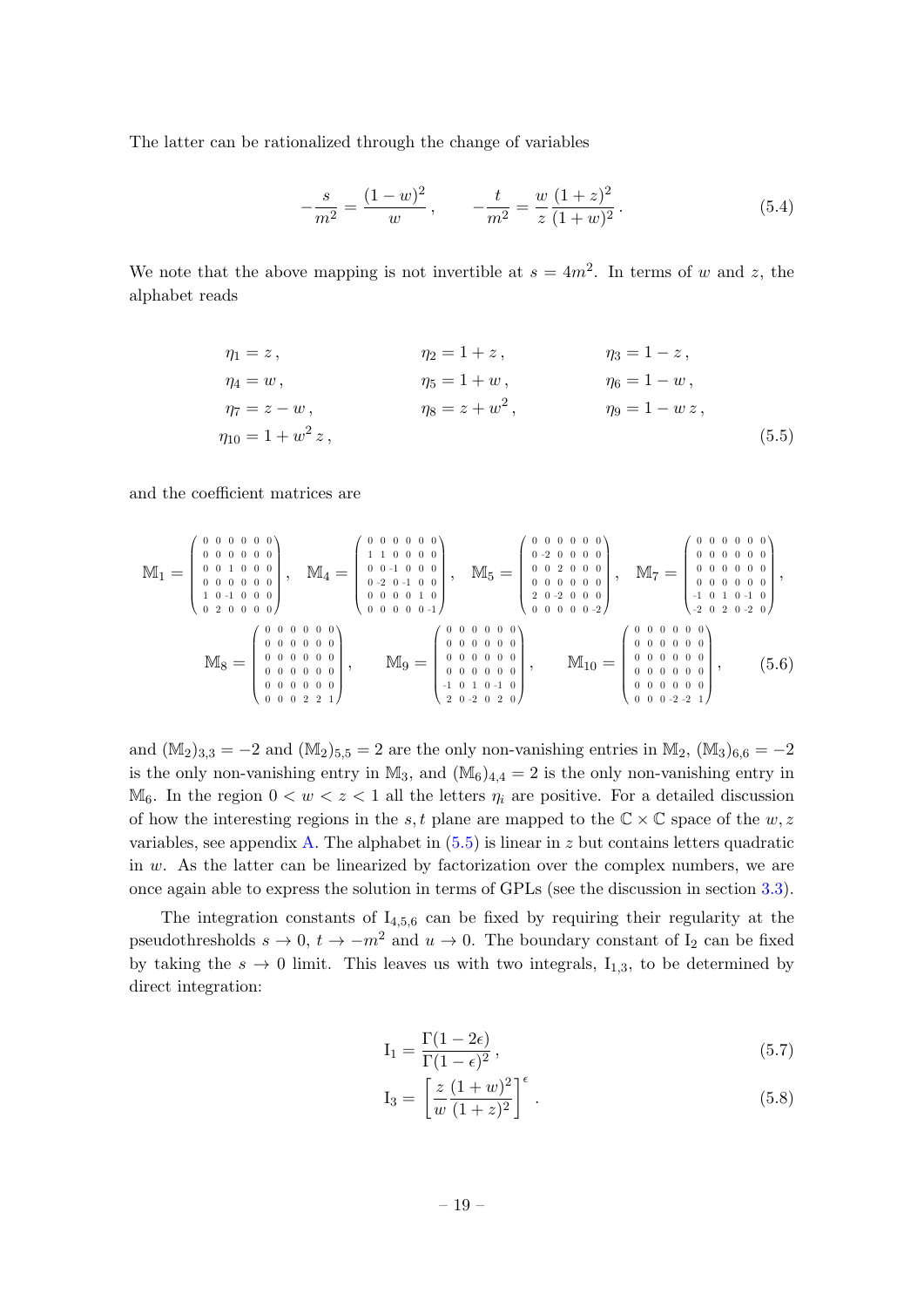<span id="page-20-1"></span>

<span id="page-20-0"></span>**Figure 6:** Two-loop two-mass MIs  $\mathcal{T}_{1,\dots,36}$ . The conventions are as in figure [3.](#page-15-0)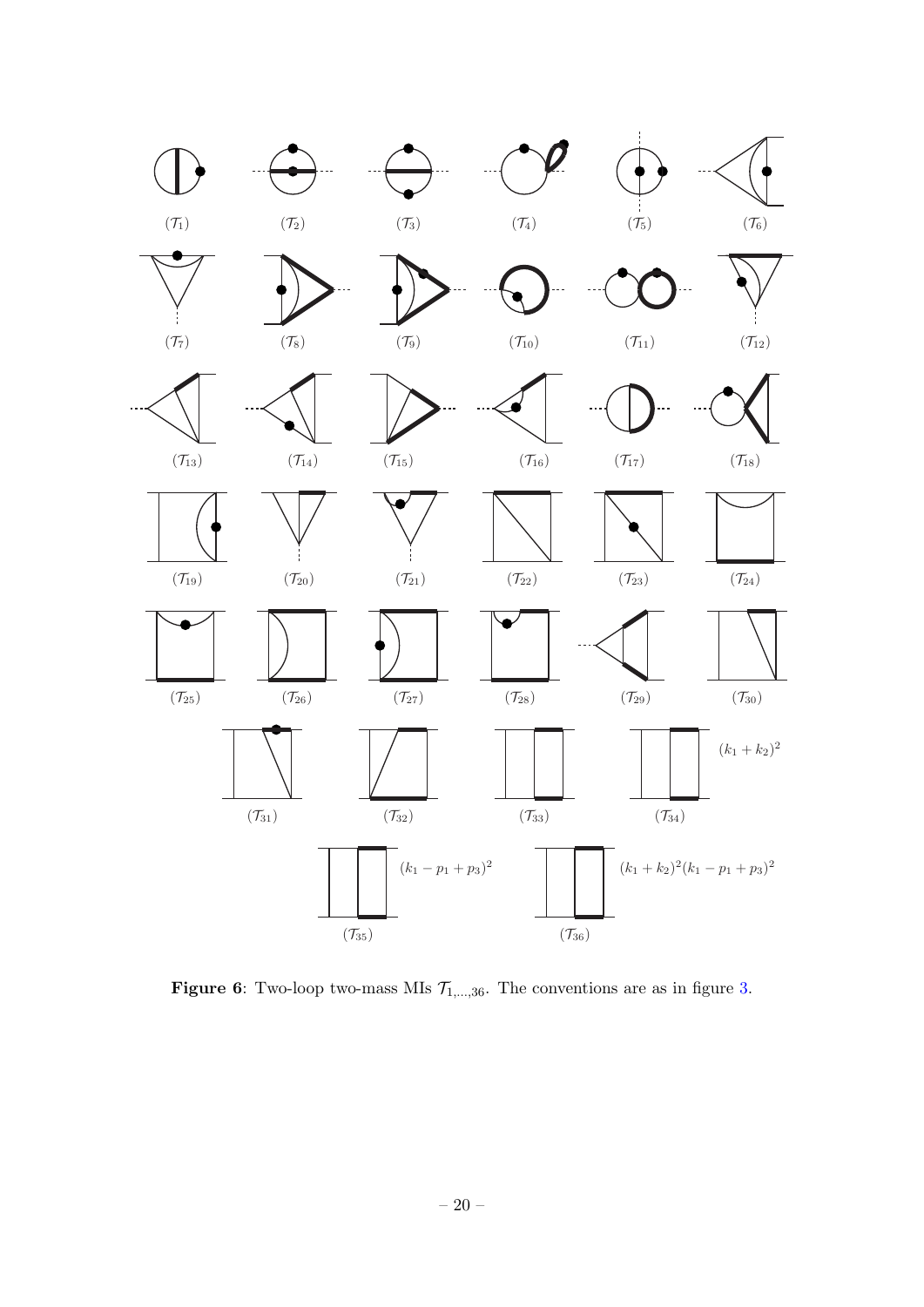#### 5.2 Two-loop

At the two-loop order we start with the set of MIs

F<sub>1</sub> = (1 - 
$$
\epsilon
$$
)  $\epsilon^2$  T<sub>1</sub>,  
\nF<sub>2</sub> =  $\epsilon^2$  T<sub>2</sub>,  
\nF<sub>3</sub> =  $\epsilon^2$  T<sub>3</sub>,  
\nF<sub>4</sub> =  $\epsilon^2$  T<sub>4</sub>,  
\nF<sub>7</sub> =  $\epsilon^3$  T<sub>7</sub>,  
\nF<sub>8</sub> =  $\epsilon^3$  T<sub>8</sub>,  
\nF<sub>9</sub> =  $\epsilon^2$  T<sub>9</sub>,  
\nF<sub>10</sub> = (1 - 2 $\epsilon$ )  $\epsilon^2$  T<sub>10</sub>,  
\nF<sub>11</sub> =  $\epsilon^2$  T<sub>11</sub>,  
\nF<sub>12</sub> =  $\epsilon^3$  T<sub>12</sub>,  
\nF<sub>13</sub> =  $\epsilon^4$  T<sub>13</sub>,  
\nF<sub>16</sub> =  $\epsilon^3$  T<sub>16</sub>,  
\nF<sub>17</sub> = (1 - 2 $\epsilon$ )  $\epsilon^3$  T<sub>17</sub>,  
\nF<sub>18</sub> =  $\epsilon^3$  T<sub>18</sub>,  
\nF<sub>19</sub> =  $\epsilon^3$  T<sub>19</sub>,  
\nF<sub>20</sub> =  $\epsilon^4$  T<sub>20</sub>,  
\nF<sub>21</sub> =  $\epsilon^3$  T<sub>18</sub>,  
\nF<sub>22</sub> =  $\epsilon^4$  T<sub>22</sub>,  
\nF<sub>23</sub> =  $\epsilon^3$  T<sub>23</sub>,  
\nF<sub>24</sub> = (1 - 2 $\epsilon$ )  $\epsilon^3$  T<sub>21</sub>,  
\nF<sub>25</sub> =  $\epsilon^3$  T<sub>25</sub>,  
\nF<sub>26</sub> = (1 - 2 $\epsilon$ )  $\epsilon^3$  T<sub>26</sub>,  
\nF<sub>30</sub> =  $\epsilon^4$ 

where the  $\mathcal{T}_i$  are shown in figure [6.](#page-20-1) The MIs **F** admit  $\epsilon$ -linear differential equations, except for one of them. We have indeed

$$
d\mathbf{F} = d\mathbb{K}\,\mathbf{F}, \qquad \mathbb{K} = \mathbb{K}_0 + \epsilon \,\mathbb{K}_1 + \frac{1}{1 - 2\epsilon} \mathbb{K}_2 \,, \tag{5.10}
$$

where  $\mathbb{K}_0, \mathbb{K}_1$  and  $\mathbb{K}_2$  do not depend on  $\epsilon$ , and  $\mathbb{K}_2$  is non-vanishing only in the inhomogeneous part of the differential equation for  $F_{36}$ . In a first step we apply the Magnus algorithm on  $\mathbb{K}_0 + \epsilon \mathbb{K}_1$  in order to remove  $\mathbb{K}_0$ , and in a second step we apply an ad-hoc transformation in order to remove the remaining non-linear piece.

The corresponding canonical basis reads

$$
I_1 = F_1, \tI_2 = -s F_2, \tI_3 = m^2 (2F_2 + F_3) - s F_3, \tI_4 = -s F_4,
$$
  
\n
$$
I_5 = -t F_5, \tI_6 = -s F_6, \tI_7 = -t F_7, \tI_8 = -s F_8,
$$
  
\n
$$
I_9 = -\sqrt{1 - \frac{4m^2}{s}} \left(\frac{3}{2} F_8 + m^2 F_9\right) - \frac{3}{2} s F_8,
$$
  
\n
$$
I_{10} = \frac{1}{4} \left(1 + \sqrt{\frac{-s}{4m^2 - s}}\right) \left(-2F_1 + (m^2 - s) (F_2 + F_3) + m^2 F_2\right)
$$
  
\n
$$
+s F_{10} - s \sqrt{1 - \frac{4m^2}{s}} (F_2 + F_{10})\right),
$$
  
\n
$$
I_{11} = s^2 \sqrt{1 - \frac{4m^2}{s}} F_{11}, \tI_{12} = -t F_{12}, \tI_{13} = -s F_{13},
$$
  
\n
$$
I_{14} = s^2 F_{14}, \tI_{15} = -s F_{15}, \tI_{16} = -m^2 s F_{16},
$$
  
\n
$$
I_{17} = -s F_{17}, \tI_{18} = s^2 F_{18}, \tI_{19} = s t F_{19},
$$
  
\n
$$
I_{20} = -t F_{20}, \tI_{21} = -m^2 t F_{21}, \tI_{22} = u F_{22},
$$
  
\n
$$
I_{23} = (s - m^2) t F_{23}, \tI_{24} = -t F_{24}, \tI_{25} = (s - m^2) t F_{25},
$$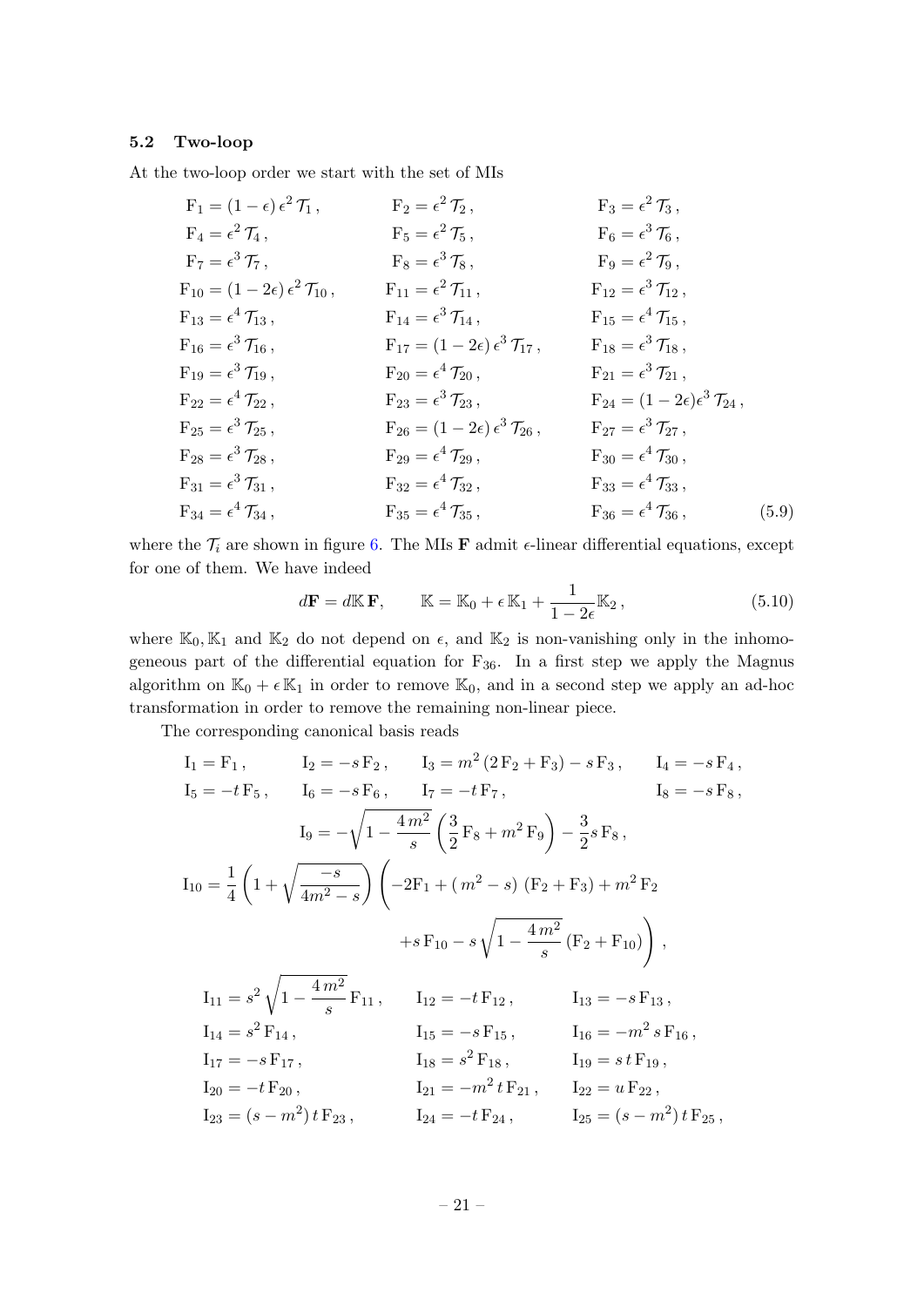$$
I_{26} = -s F_{26}, \qquad I_{27} = st \sqrt{1 - \frac{4m^2}{s} \left(1 + \frac{m^2}{t}\right)} F_{27},
$$
  
\n
$$
I_{28} = st \sqrt{1 - \frac{4m^2}{s} \left(1 + \frac{m^2}{t}\right)} (F_{25} + m^2 F_{28}) + t (m^2 - s) F_{25},
$$
  
\n
$$
I_{29} = s^2 \sqrt{1 - \frac{4m^2}{s}} F_{29}, \qquad I_{30} = st F_{30},
$$
  
\n
$$
I_{31} = -m^2 s (2F_{30} + (m^2 + t) F_{31}), \qquad I_{32} = st \sqrt{1 + \frac{m^4}{t^2} - \frac{2m^2}{s} \left(1 - \frac{u}{t}\right)} F_{32},
$$
  
\n
$$
I_{33} = -s^2 t \sqrt{1 - \frac{4m^2}{s} \left(1 + \frac{m^2}{t}\right)} F_{33}, \qquad I_{34} = s^2 F_{34},
$$
  
\n
$$
I_{35} = s \sqrt{1 - \frac{4m^2}{s} \left(2t F_{32} - st F_{33} + s F_{35}\right) - s^2 t \sqrt{1 + \frac{4m^2}{s} \left(1 + \frac{m^2}{t}\right)} F_{33},
$$
  
\n
$$
I_{36} = \frac{s}{2(1 - 2\epsilon)} F_{17} - st \left(1 - \sqrt{1 - \frac{4m^2}{s}}\right) F_{32} - st F_{18} - 2t F_{22}
$$
  
\n
$$
- \frac{2m^2 s}{2 - \frac{s}{m^2} \left(1 - \sqrt{1 - \frac{4m^2}{s}}\right)} (F_{29} + t F_{33} - F_{35}) - s F_{36}.
$$
  
\n(5.11)

As compared to the one-loop case [\(5.3\)](#page-18-3) we encounter one additional square root in the canonical dlog-form

$$
\sqrt{1 + \frac{m^4}{t^2} - \frac{2m^2}{s} \left(1 - \frac{u}{t}\right)},\tag{5.12}
$$

which is not rationalized by the change of variables in eq.  $(5.4)$ . In terms of w and z, the alphabet reads

$$
\eta_1 = z, \qquad \eta_2 = 1 + z, \qquad \eta_3 = 1 - z, \n\eta_4 = w, \qquad \eta_5 = 1 + w, \qquad \eta_6 = 1 - w, \n\eta_7 = 1 - w + w^2, \qquad \eta_8 = 1 - wz, \qquad \eta_9 = z - w, \n\eta_{10} = 1 + w^2 z, \qquad \eta_{11} = z + w^2, \n\eta_{12} = 4(1 + z)^4 w^3 + (1 - w)^2 \kappa_+^2(w, z), \qquad \eta_{13} = (1 + w)\sqrt{\rho} + (1 - w) \kappa_-(w, z), \n\eta_{14} = (1 + w)\sqrt{\rho} - (1 - w) \kappa_-(w, z), \qquad \eta_{15} = (1 + w)\sqrt{\rho} + (1 - w) \kappa_+(w, z), \n\eta_{16} = \frac{c_1 + c_2 \sqrt{\rho}}{c_3 + c_4 \sqrt{\rho}}, \n\eta_{17} = 2(1 - w)^2 wz^2 + \kappa_-^2(-w, z) + (z + w)(1 + wz)\sqrt{\rho},
$$
\n(5.13)

where

<span id="page-22-0"></span>
$$
\kappa_{\pm}(a,b) \equiv a\,(1+b)^2 \pm b\,(1+a)^2\,,\tag{5.14}
$$

the argument of the square root entering  $\eta_{13,\dots,17}$  is

$$
\rho = 4wz^{2}(1+w)^{2} - \kappa_{+}(w,z)\kappa_{+}(-w,-z), \qquad (5.15)
$$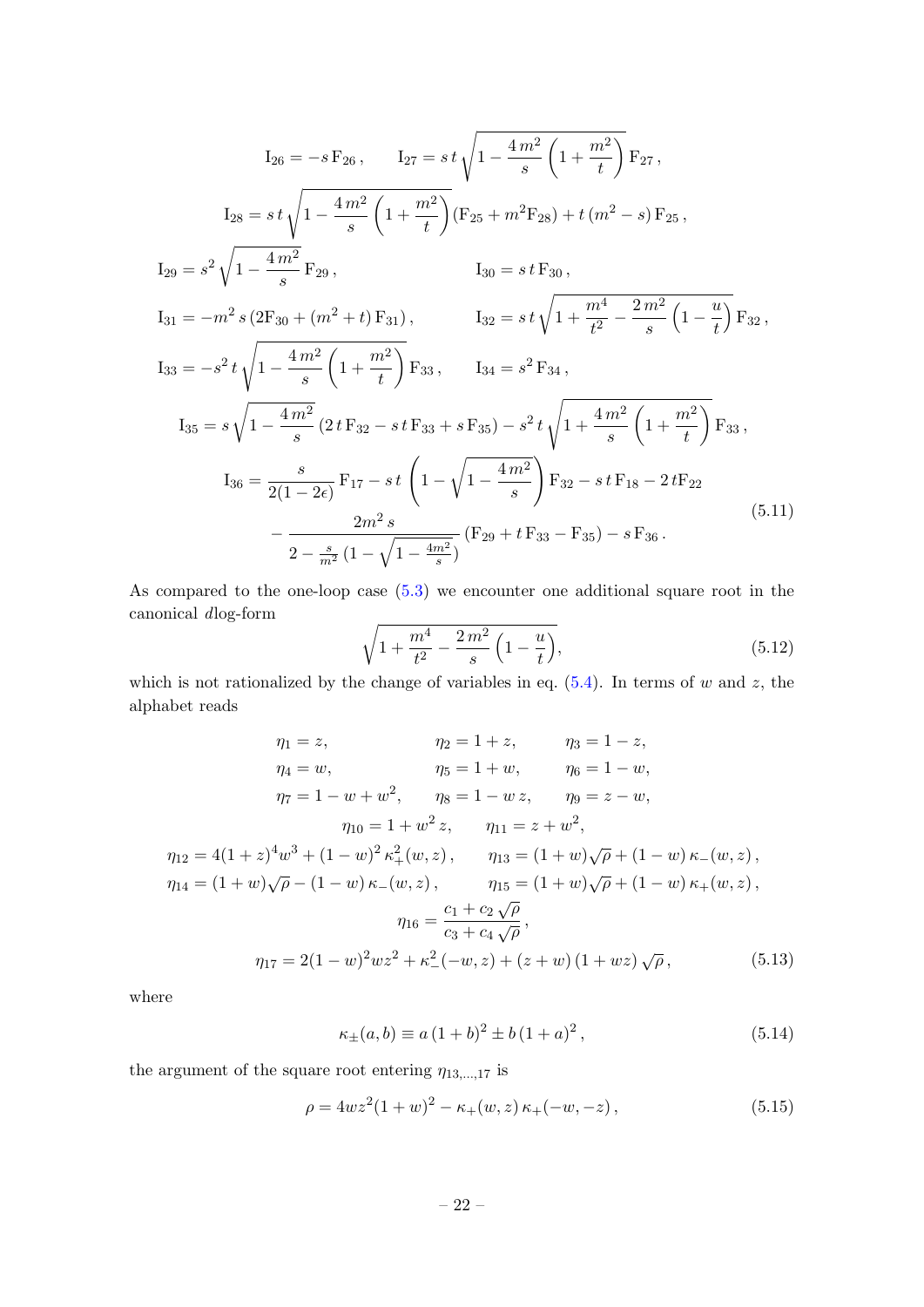and the four coefficients in  $\eta_{16}$  are given by

$$
c_1 = (1+w)^2 (1-4w+w^2) z^2 (1+z)^2 + w^2 (1+z)^6 + 2w (1-w+w^2) z(1+z)^4 - 2(1+w)^4 z^3,
$$
(5.16)

$$
c_2 = (1 - z^2) \kappa_+(w, z),
$$
  
\n
$$
c_2 = 2w^8 z^4 + 2w^7 z^3 (z^2 + 6z + 1) - w^6 (z - 1)^2 z^2 (z^2 + 4z + 1)
$$
\n(5.17)

$$
c_3 = 2w^8 z^4 + 2w^7 z^3 (z^2 + 6z + 1) - w^6 (z - 1)^2 z^2 (z^2 + 4z + 1)
$$
  
\n
$$
- 2w^5 z (z^6 - z^5 - 8z^4 - 8z^3 - 8z^2 - z + 1)
$$
  
\n
$$
+ w^4 (z^8 - 2z^7 - 2z^6 + 6z^5 - 10z^4 + 6z^3 - 2z^2 - 2z + 1)
$$
  
\n
$$
- 2w^3 z (z^6 - z^5 - 8z^4 - 8z^3 - 8z^2 - z + 1)
$$
  
\n
$$
- w^2 (z - 1)^2 z^2 (z^2 + 4z + 1) + 2w z^3 (z^2 + 6z + 1) + 2z^4,
$$
 (5.18)

$$
c_4 = -w(1-z^2)(z-w)(1-wz)\left(\kappa_-(-w,-z)+(1+w)^2 z\right). \tag{5.19}
$$

In the region  $0 < w < z < 1$  all the letters  $\eta_i$  are positive.

As already stressed, the alphabet is not rational in  $w$  and  $z$ . This prevents us from expressing the complete solution in terms of GPLs. In particular, the structure of the coefficient matrices  $\mathbb{M}_i$  is such that the solution for  $I_{32}^{(3)}$  and for  $I_{32,\dots,36}^{(4)}$ , see eqs.  $(3.13)$ , [\(3.14\)](#page-10-5), involves path integration over dlog's with non rational arguments. Nevertheless, the MIs  $I_{1,\dots,31}$  admit a representation in terms of GPLs which is convenient for their numerical evaluation. As for the remaining MIs, we followed the procedure outlined in section [3.3:](#page-12-0) we express the solution up to weight 2 for  $I_{32}$  and up to weight 3 for  $I_{33,...,36}$ in terms of GPLs and then obtain an 1-fold integral representation for the higher weights (for  $I_{32,...,36}^{(4)}$  we use eq.  $(3.29)$ ).

We hereby list the conditions imposed to integrals  $I_{1,\dots,31}$  for determining their boundary constants;

- independent input:  $I_{1,4,...,7,13,14,20,25}$ ,
- regularity at  $s \to 0$ :  $I_{24}$ ,
- regularity at  $t \to -m^2$ : I<sub>12,21</sub>,
- regularity at  $u \rightarrow 0$ :  $I_{19,30,31}$ ,
- limit  $s \to 0$ :  $I_{2,3,6,...,10,15...18,29}$ ,
- limit  $t \to -m^2$  and  $s \to 0$ : I<sub>28</sub>,
- regularity at  $s \to 0$  and matching to independent input:  $I_{22,23}$ .

For the MIs I<sub>32,...,36</sub> we observe that regularity at  $u = s = t = 0$ , corresponding to  $\vec{x}_0$  =  $(w_0, z_0) = (1, -1)$ , implies

$$
I_{32,\dots,36}(\epsilon, \vec{x}_0) = 0, \tag{5.20}
$$

that we choose as initial condition of our solution in terms of iterated integrals.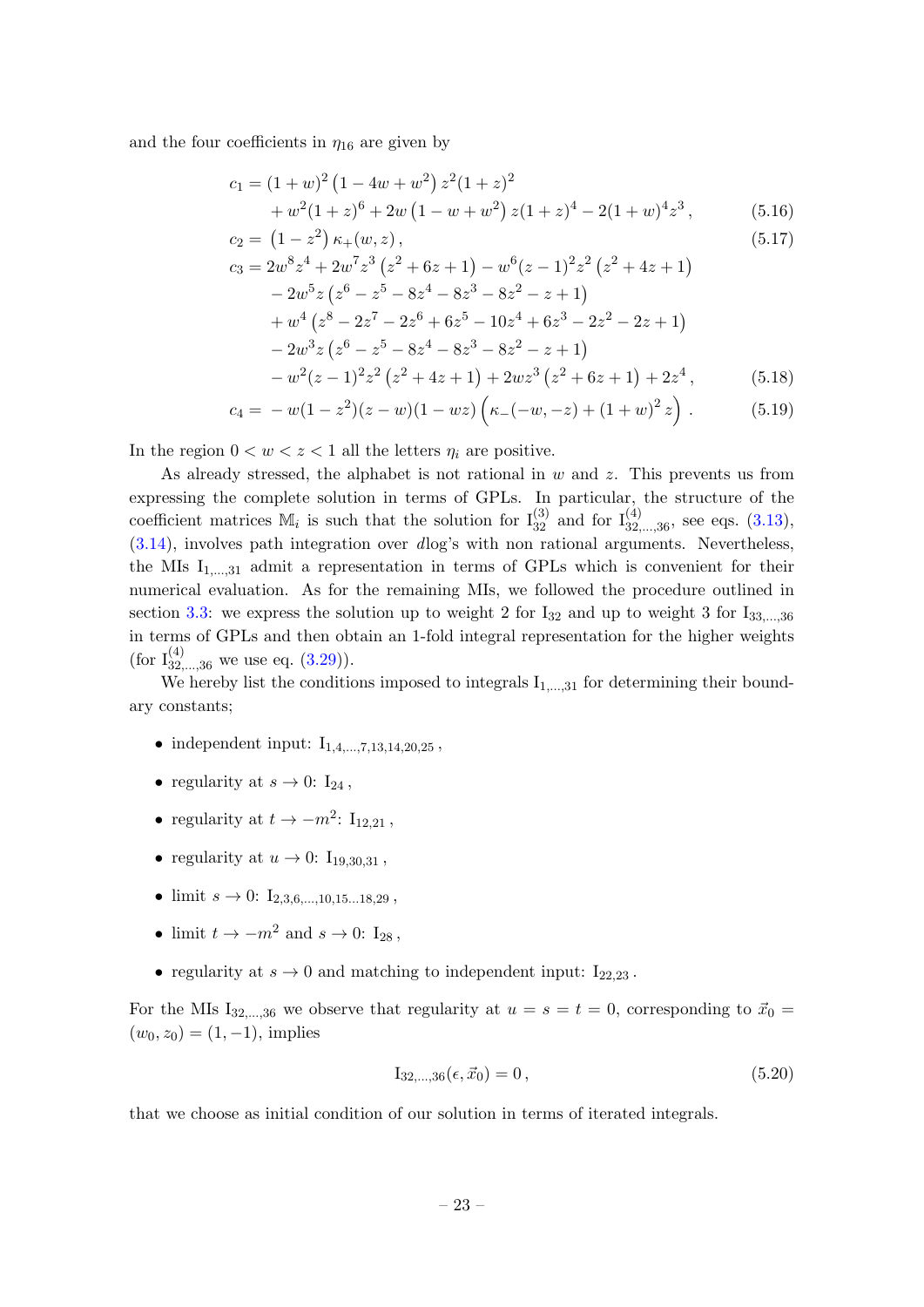The MIs  $I_{1,\dots,31}$  are represented in terms of GPLs, and can be computed on the whole  $(s, t)$  plane (except for the line  $s = 4m^2$ , see appendix [A](#page-25-0) for further comments).

The explicit evaluation of  $I_{32,...,36}$  requires a careful choice of the integration path, in such a way that no branch cuts are crossed. We successfully checked our results in the unphysical region  $s < 0$  (see appendix [A\)](#page-25-0) against the numerical values obtained with SecDec. The evaluation of our analytic result relies on the use of GiNaC for the computation of the GPLs and on a one-dimensional integration for the cases where non-rational weights appear in the most external iteration, according to the eq. [\(3.29\)](#page-12-1). As for the latter, we exploited the propriety of path-independence to choose simple paths (that avoid the singularities on the way from the basepoint to the chosen endpoints). Let us remark that in this work we did not focus on the the computing performances of the numerical evaluation of the mixed Chen-Goncharov iterated integrals appearing in our analytic expression. This aspect, together with a study of the analytic properties of our solutions in the whole phase-space, requires a dedicated future investigation.

The analytic expressions of all the MIs are explicitly given in electronic form in ancillary files that can be obtained from the arXiv version of this paper.

# <span id="page-24-0"></span>6 Conclusions

In this article, we presented the calculation of the master integrals (MIs) needed for the virtual QCD×EW two-loop corrections to the Drell-Yan scattering processes,

$$
q + \bar{q} \to l^- + l^+ , \qquad q + \bar{q}' \to l^- + \overline{\nu} ,
$$

for massless external particles. Besides the exchange of massless gauge bosons, such as gluons and photons, the relevant Feynman diagrams involve also the presence of  $W$  and  $Z$ propagators. Given the small difference between the masses of the W and Z bosons, in the diagrams containing both virtual particles at the same time, we performed a series expansion in the difference of the squared masses. Owing to this approximation, we distinguished three types of diagrams, according to the presence of massive internal lines: the no-mass type, the one-mass type, and the two-mass type, where all massive propagators, when occurring, contain the same mass value. The evaluations of the four point functions with one and two internal massive propagators are the main novel results of this communication.

To achieve it, we identified a basis of 49 MIs and evaluated them with the method of the differential equations. With the help of the Magnus exponential, the MIs were found to obey a canonical system of differential equations. Boundary conditions were imposed either by matching the solutions onto simpler integrals in special kinematic configurations, or by requiring the regularity of the solution at pseudo-thresholds. The canonical MIs were given as Taylor series around  $d = 4$  space-time dimensions, up to order four, whose coefficients were given in terms of iterated integrals up to weight four. The solution could be expressed in terms of Chen's iterated integrals, yet, we adopted a mixed representation in terms of Chen-Goncharov iterated integrals, suitable for their numerical evaluation. Further studies concerning the analytic properties of the presented MIs in the whole phase-space, and the optimization of their numerical evaluation will be the subject of a forthcoming publication.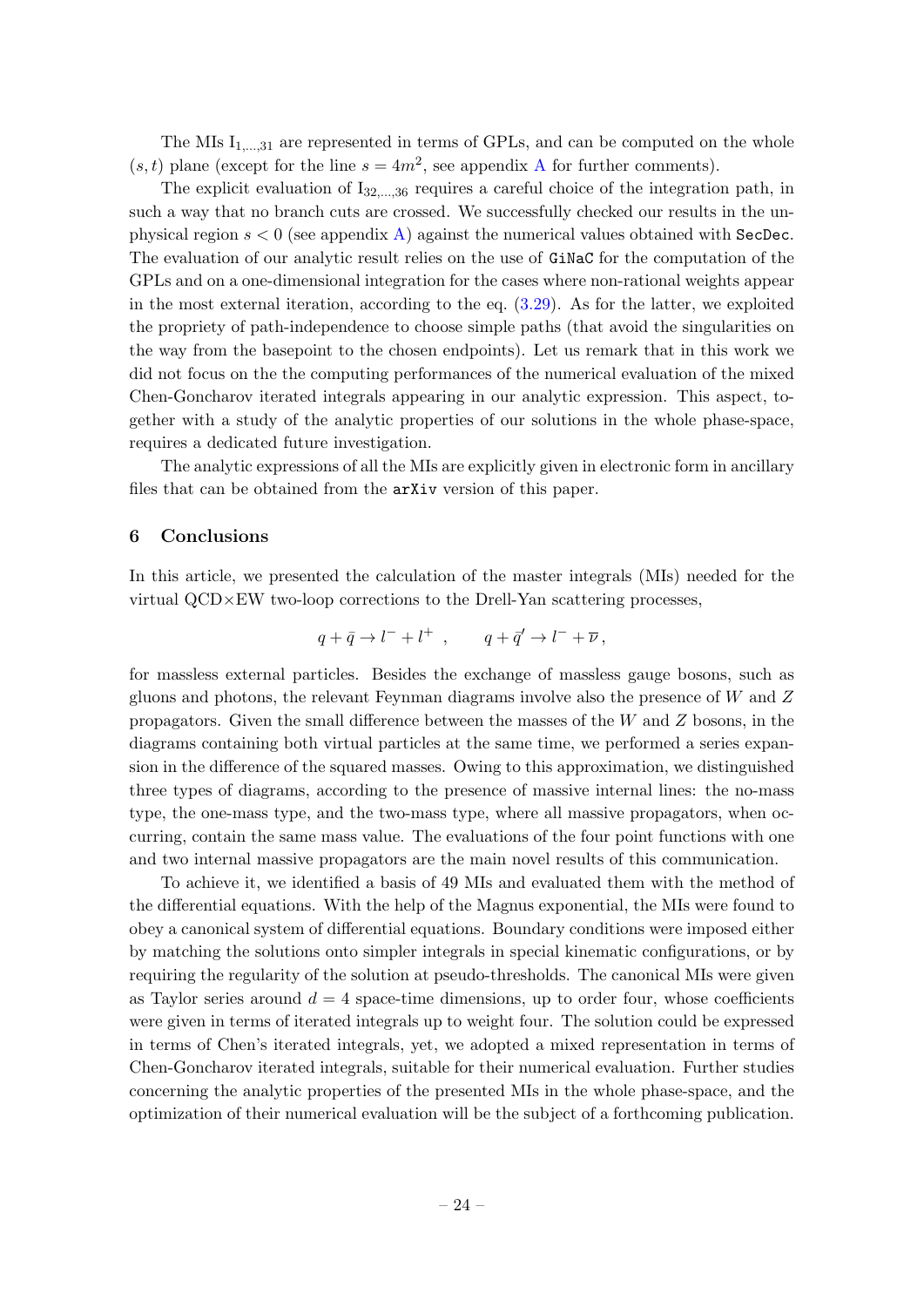#### Acknowledgments

We would like to thank Valery Yundin for his contribution during the early stages of this project. We thank Lorenzo Tancredi for clarifying discussions and Matthias Kerner for technical support on SecDec. Some of the algebraic manipulations required in this work were carried out with FORM [\[101\]](#page-45-9). Some of the Feynman diagrams were generated by FeynArts [\[102,](#page-45-10) [103\]](#page-45-11) and drawn with Axodraw [\[104\]](#page-45-12). The work of R.B. was partly supported by European Community Seventh Framework Programme FP7/2007-2013, under grant agreement N.302997. The work of P.M. and U.S. was supported by the Alexander von Humboldt Foundation, in the framework of the Sofja Kovalevskaja Award 2010, endowed by the German Federal Ministry of Education and Research. R.B. and S.D.V. would like to thank the Galileo Galilei Institute for Theoretical Physics for hospitality during the initial part of this work.

#### <span id="page-25-0"></span>A Variables for the one-mass and two-mass integrals

In this section we discuss the domain of the variables employed in the analytic expressions of the MIs for the Drell-Yan process, both in the case with one massive propagator and in the one with two massive propagators.

#### <span id="page-25-1"></span>A.1 One-mass type

For the evaluation of the one-mass MIs we simply rescale by the squared mass the Mandelstam invariants. All the analytic results are given in terms of two-dimensional generalized polylogarithms, functions of the variables

$$
x = -\frac{s}{m^2}, \quad y = -\frac{t}{m^2}.
$$
 (A.1)

In the unphysical region  $s < 0$ , x is real and positive. Correspondingly, y can be either positive or negative.

The analytic continuation to the physical region requires the Feynman prescription on the invariants. There, s becomes positive, with a positive vanishing imaginary part,  $s + i0^+$ . Accordingly, x is negative:

$$
x \to -x' - i0^+, \tag{A.2}
$$

with

$$
x' = \frac{s}{m^2} > 0.
$$
 (A.3)

On the other hand, t is negative (with a positive vanishing imaginary part) and ranges between 0 and  $-s$ ,  $-s < t < 0$ .

The numeric evaluation of the MIs expressed in terms of GPLs of the variables  $x$  and y can be done in the whole s, t plain using the routines in [\[79\]](#page-44-7) expressing our analytic formulas in terms of GPLs evaluated in 1 and giving the explicit imaginary part to the Mandelstam variables (see for instance [\[105\]](#page-45-13)).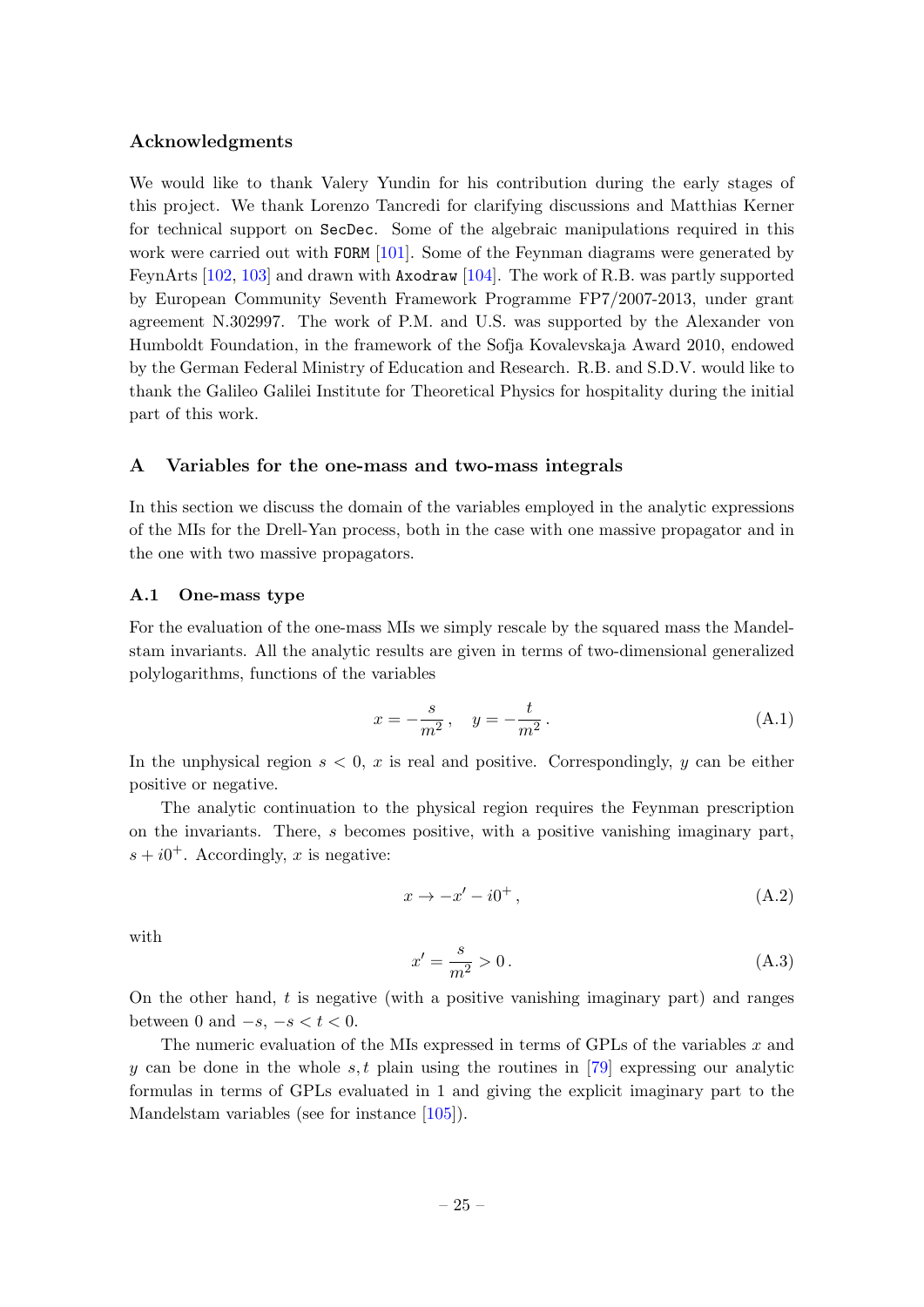## <span id="page-26-0"></span>A.2 Two-mass type

For the evaluation of the two-mass MIs, see section [5,](#page-18-0) we find it convenient to introduce the reduced variables  $w$  and  $z$  defined by

<span id="page-26-3"></span>
$$
-\frac{s}{m^2} = \frac{(1-w)^2}{w}, \qquad -\frac{t}{m^2} = \frac{w}{z} \frac{(1+z)^2}{(1+w)^2}.
$$
 (A.4)

We note that the above mapping allows the evaluation of our results everywhere in the  $(s, t)$  plane, with the exception of the value  $w = -1$  (corresponding to  $s = 4m^2$ ). For that specific value of w, the t dependence in z gets lost by construction, and  $z = -1$ independently on t.

The evaluation of the solution at  $s = 4m^2$  requires further investigations and it will be addressed in a forthcoming publication.

#### <span id="page-26-1"></span>A.2.1 Range of values for  $w$

For w, defined by the first of eqs.  $(A.4)$ , we choose the following root:

<span id="page-26-4"></span>
$$
w = \frac{\sqrt{4m^2 - s - i0^+} - \sqrt{-s - i0^+}}{\sqrt{4m^2 - s - i0^+} + \sqrt{-s - i0^+}},
$$
\n(A.5)

where we explicitly used the Feynman prescription  $s + i0^+$ .

- 1. If  $s < 0$ , we have positive w and  $0 < w < 1$ . In particular, when  $s \to -\infty$ ,  $w \to 0$ , while for  $s \to 0$ ,  $w \to 1$ .
- 2. If  $0 < s < 4m^2$ , w becomes a phase. In fact

$$
w = \frac{\sqrt{4m^2 - s} + i\sqrt{s}}{\sqrt{4m^2 - s} - i\sqrt{s}} = e^{i\phi},
$$
\n(A.6)

where

$$
\phi = 2 \arctan \sqrt{\frac{s}{4m^2 - s}} \tag{A.7}
$$

and  $0 < \phi < \pi$ .

3. If  $s > 4m^2$ , w becomes negative (with a positive vanishing imaginary part)

$$
w = -\frac{\sqrt{s} - \sqrt{s - 4m^2}}{\sqrt{s} + \sqrt{s - 4m^2}} = -w' + i0^+,
$$
 (A.8)

and  $1 > w' > 0$  when  $4m^2 < s < +\infty$ .

#### <span id="page-26-2"></span>A.2.2 Range of values for z

The variable  $z$  depends both on  $s$  and  $t$ . In order to study the different regimes, we define the following function of s

$$
t_* \equiv -m^2 \frac{w}{(1+w)^2}
$$
  
=  $-\frac{m^4}{4m^2 - s}$ . (A.9)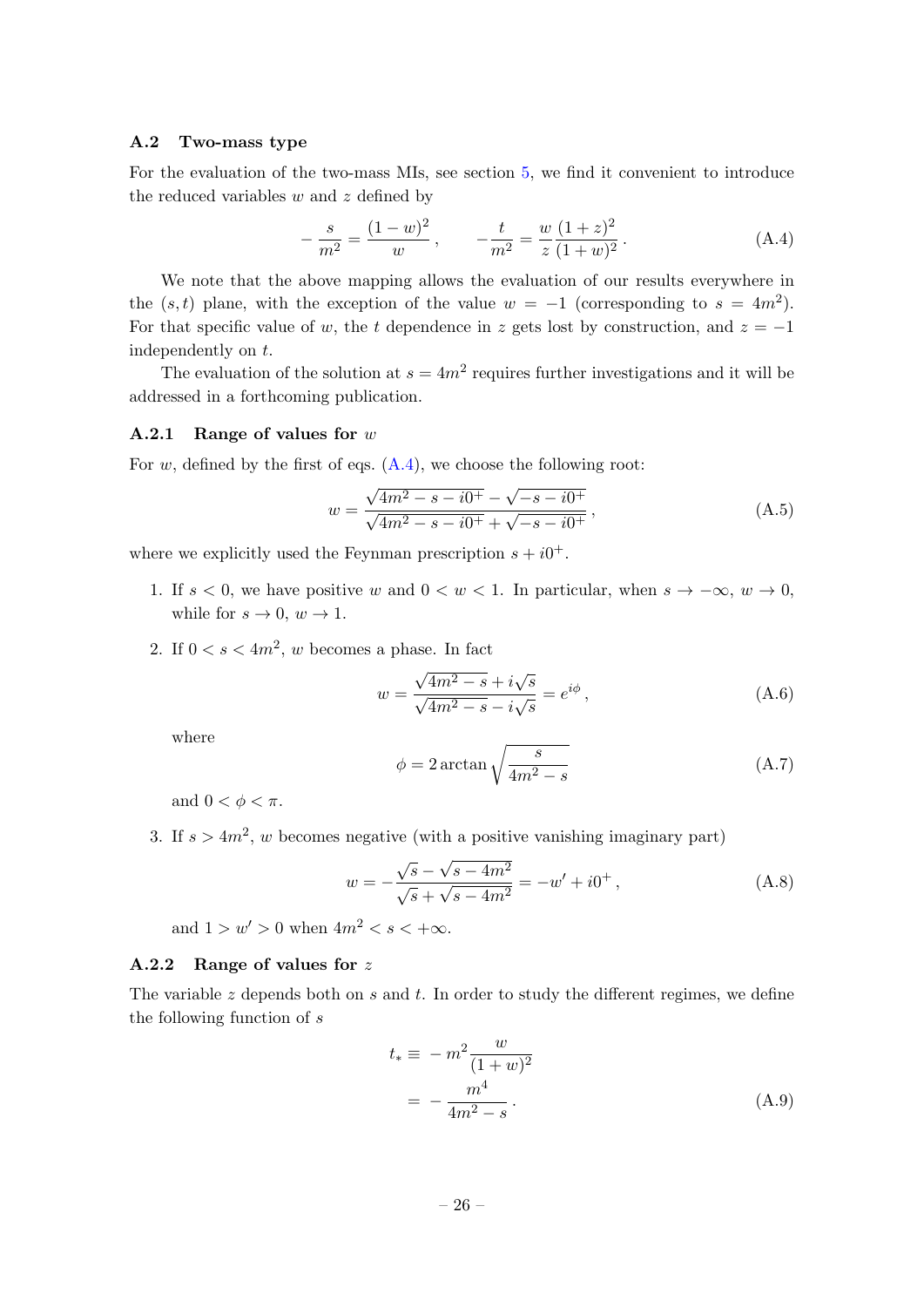where the second equality follows from eq.  $(A.5)$ . We also define the ratio

<span id="page-27-1"></span>
$$
K \equiv \frac{t}{t_*},\tag{A.10}
$$

so that the second of eqs.  $(A.4)$  reads

<span id="page-27-0"></span>
$$
K = \frac{(1+z)^2}{z} \,. \tag{A.11}
$$

We choose the following root of the above equation

$$
z = \frac{\sqrt{K} - \sqrt{K - 4}}{\sqrt{K} + \sqrt{K - 4}}.
$$
\n(A.12)

Note that eq.  $(A.12)$  contains square-roots of K. Therefore, in order to compute z when  $K < 4$ , we have to keep track of the vanishing imaginary parts of the quantities entering eq.  $(A.10)$ . Region by region in the  $(s, t)$  plane, the correct sign of the vanishing imaginary part (if present) is determined by the Feynman prescription on  $s, t, u$ , i.e.  $s+i0^+$ when  $s > 0$ , and likewise for t and u.

Depending on the value of  $K$ , we distinguish three cases (here we keep the prescription for the vanishing imaginary part of  $K$  arbitrary):

1.  $K > 4$ 

All the square roots in eq.  $(A.12)$  are real, so z is real with  $0 < z < 1$ .

2.  $0 < K < 4$ 

For a given prescription  $K \pm i0^+$ , one obtains from eq. [\(A.12\)](#page-27-0)

<span id="page-27-2"></span>
$$
z = \frac{\sqrt{K} \mp i\sqrt{4 - K}}{\sqrt{K} \pm i\sqrt{4 - K}},
$$
\n(A.13)

which is solved by

$$
z = e^{\mp i\psi}, \qquad \psi = 2\arctan\sqrt{\frac{4-K}{K}}, \qquad 0 < \psi < \pi. \tag{A.14}
$$

3.  $K < 0$ 

For a given prescription  $K \pm i0^+$ , one obtains from eq. [\(A.12\)](#page-27-0)

<span id="page-27-3"></span>
$$
z = \frac{\sqrt{-|K| \pm i0^{+}} - \sqrt{-|K| - 4 \pm i0^{+}}}{\sqrt{-|K| \pm i0^{+}} + \sqrt{-|K| - 4 \pm i0^{+}}}
$$
  
= 
$$
\frac{\sqrt{|K|} - \sqrt{|K| + 4}}{\sqrt{|K|} + \sqrt{|K| + 4}} \mp i0^{+}
$$
  
= 
$$
-z' \mp i0^{+},
$$
 (A.15)

with  $0 < z' < 1$ .

Note that, since K is a function of s and t, each case can arise from multiple regions in the  $(s, t)$  plane. In table [1](#page-28-2) we summarize the solution for z in the different regions of the  $(s, t)$  plane, by displaying also the appropriate sign for the  $i0<sup>+</sup>$  prescription (if a vanishing imaginary part is present).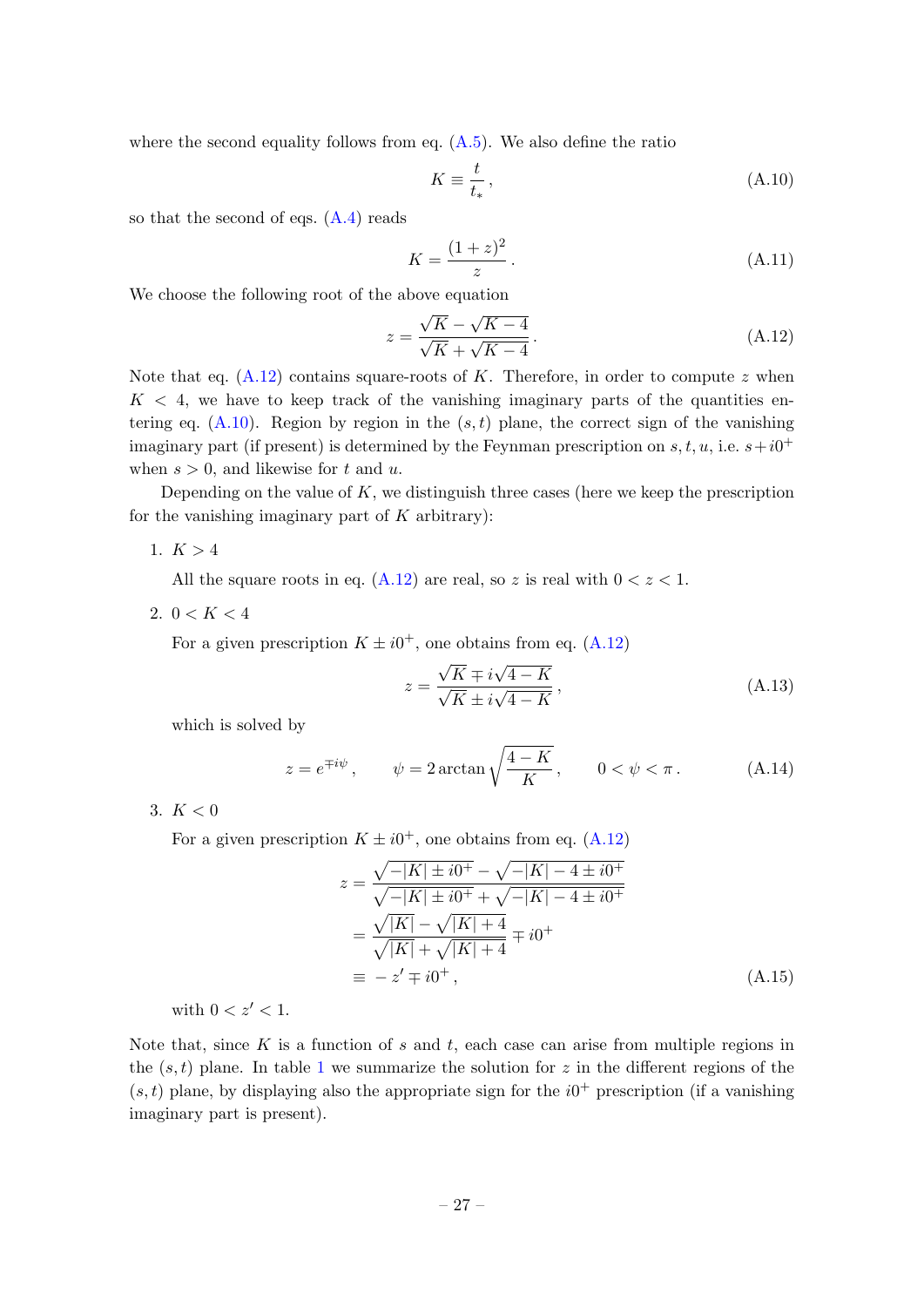<span id="page-28-2"></span>

|                | $t < -4 t_* $                           |              |              | $-4 t_*  < t < 0$ $0 < t <  t_* $ $ t_*  < t < 4 t_* $ $t >  4t_* $ |              |
|----------------|-----------------------------------------|--------------|--------------|---------------------------------------------------------------------|--------------|
| s<0            | $\begin{array}{ccc} \hline \end{array}$ | $e^{-i\psi}$ | $-z' + i0^+$ | $-z' + i0^+$                                                        | $-z' + i0^+$ |
| $0 < s < 4m^2$ | $\overline{z}$                          | $e^{i\psi}$  | $-z' + i0^+$ | $-z'-i0^+$                                                          | $-z'-i0^+$   |
|                | $s > 4m^2$ $-z' + i0^+$                 | $-z' + i0^+$ | $e^{-i\psi}$ | $e^{-i\psi}$                                                        | z            |

**Table 1:** We show the solution for z in each region of the  $(s, t)$  plane, as in eqs.  $(A.12)$ ,  $(A.14)$ , and  $(A.15)$ . The boldface entries are the solutions in the regions that contain a part of the physical s-channel scattering region,  $s > 0$  with  $-s < t < 0$ .

# <span id="page-28-0"></span>B Two-Loop dlog-forms

In this appendix we give explicitly the coefficient matrices of the dlog-forms, eq. [\(3.4\)](#page-8-4), for the one-mass and the two-mass two-loop MIs, discussed respectively in sections [4](#page-14-1) and [5.](#page-18-0)

### <span id="page-28-1"></span>B.1 One-mass

For the one-mass case at the two-loop order, the dlog-form is

$$
dA = M_1 \ dlog(1+x) + M_2 \ dlog(x) + M_3 \ dlog(y) + M_4 \ dlog(1-y) + M_5 \ dlog(x+y) + M_6 \ dlog(x+y+xy)
$$
 (B.1)

with

M<sup>1</sup> = 0 0 0 0 0 0 0 0 0 0 0 0 0 0 0 0 0 0 0 0 0 0 0 0 0 0 0 0 0 0 0 0 1 0 0 0 0 0 0 0 0 0 0 0 0 0 0 0 0 0 0 0 0 0 0 0 0 0 0 0 0 0 0 4 0 0 0 0 0 0 0 0 0 0 0 0 0 0 0 0 0 0 0 0 0 0 0 0 0 0 0 0 0 0 0 0 <sup>−</sup>1 0 0 0 0 0 0 0 0 0 0 0 0 0 0 0 0 0 0 0 0 0 0 0 0 0 0 0 0 0 0 0 <sup>−</sup>2 0 0 0 0 0 0 0 0 0 0 0 0 0 0 0 0 0 0 0 0 0 0 0 0 0 0 0 0 0 0 0 0 0 0 0 0 0 0 0 0 0 0 0 0 0 0 0 0 0 0 0 0 0 0 0 0 0 0 0 0 0 0 0 <sup>−</sup>2 0 0 0 0 0 0 0 0 0 0 0 0 0 0 0 0 0 0 0 0 0 0 0 0 0 0 0 0 0 0 0 0 0 0 0 0 0 0 0 0 0 0 0 0 0 0 0 0 0 0 0 0 0 0 0 0 0 0 0 0 0 0 0 1 0 0 0 0 0 0 0 0 0 0 0 0 0 0 0 0 0 0 0 0 0 0 1 0 0 0 <sup>−</sup> 0 0 0 0 1 0 0 0 0 0 0 0 0 0 0 0 0 0 0 0 0 0 0 0 0 0 0 0 0 0 0 0 0 0 0 0 0 0 0 0 0 0 0 0 0 0 0 0 0 0 0 0 0 0 0 0 0 0 0 0 0 0 0 0 0 0 0 0 0 0 0 0 0 0 0 0 0 0 0 0 0 0 0 0 0 0 0 0 − <sup>−</sup>1 0 0 0 0 0 0 0 0 0 1 1 0 0 0 0 0 0 0 0 0 0 0 0 0 0 0 0 0 0 0 0 0 0 0 0 0 0 0 0 0 0 0 0 0 0 0 0 0 0 0 0 0 0 0 0 0 0 0 0 <sup>−</sup>1 0 0 0 <sup>1</sup> 0 0 0 2 <sup>−</sup>1 0 0 0 0 0 0 0 0 0 0 0 0 0 0 0 0 0 0 0 0 0 0 0 0 0 0 0 <sup>−</sup>3 0 0 0 0 0 0 0 0 <sup>−</sup>1 0 0 0 0 0 0 0 0 0 0 0 0 0 0 0 0 0 0 0 0 0 0 0 0 0 0 0 0 0 0 0 <sup>−</sup>2 0 0 0 0 0 0 0 0 0 0 0 0 0 0 0 0 0 0 0 0 0 0 0 0 0 0 0 0 0 0 0 0 0 0 0 0 0 0 0 0 0 0 0 0 0 0 0 0 0 0 0 0 0 0 0 0 0 0 0 0 0 0 0 0 0 0 0 0 0 0 0 0 0 0 0 0 − <sup>−</sup> 0 0 <sup>−</sup> 0 0 0 0 0 <sup>−</sup> 0 0 0 0 0 0 0 <sup>−</sup> 0 0 0 0 0 0 0 0 0 0 − 0 0 <sup>−</sup> 0 0 0 0 0 <sup>−</sup>3 0 0 0 0 0 0 0 <sup>−</sup><sup>3</sup> 0 0 0 0 0 0 0 0 0 0 0 0 0 0 <sup>−</sup> 0 0 0 0 0 0 0 0 0 0 0 0 0 0 0 <sup>−</sup>2 0 0 0 0 0 0 0 0 0 0 0 0 0 0 <sup>−</sup>1 0 0 <sup>−</sup>3 0 0 <sup>−</sup>2 0 0 0 0 0 0 0 0 0 0 2 0 0 0 0 0 0 0 0 0 0 0 0 0 0 0 <sup>−</sup> 0 0 0 0 0 0 0 0 0 0 0 0 0 0 0 <sup>−</sup> <sup>−</sup> 0 0 0 0 0 0 0 0 0 0 0 0 0 <sup>3</sup> 0 0 0 0 0 0 0 0 0 0 0 0 0 0 0 <sup>3</sup> 0 0 0 0 0 0 0 0 0 0 0 0 0 0 0 0 0 0 0 0 0 0 2 0 <sup>−</sup>1 0 0 0 0 0 0 1 0 0 0 0 0 − <sup>−</sup> 0 0 <sup>1</sup> 0 0 0 0 0 <sup>1</sup> 0 1 0 0 0 <sup>−</sup>1 0 <sup>3</sup> <sup>−</sup> 0 0 0 0 0 <sup>−</sup>1 0 0 0 0 − <sup>−</sup> 0 0 <sup>1</sup> 0 0 0 0 0 1 0 2 0 0 0 <sup>−</sup>2 0 3 <sup>−</sup> 0 0 0 0 0 0 <sup>−</sup>1 0 0 0 <sup>−</sup>3 0 0 0 2 0 0 0 5 <sup>−</sup>3 0 1 0 0 <sup>−</sup>1 0 0 <sup>−</sup>1 0 0 0 3 <sup>−</sup>1 0 0 0 0 0 1 0 0 <sup>−</sup>1 <sup>−</sup> <sup>−</sup>1 0 <sup>3</sup> 0 0 <sup>−</sup>6 2 <sup>−</sup>2 0 0 0 0 <sup>−</sup>2 0 0 0 0 0 <sup>−</sup>6 0 0 0 0 <sup>−</sup>2 1 0 0 <sup>−</sup><sup>2</sup> <sup>−</sup> <sup>−</sup> <sup>−</sup> <sup>−</sup> <sup>0</sup> <sup>−</sup>3 1 2 <sup>1</sup> 0 0 0 <sup>−</sup> 0 <sup>−</sup> 0 0 0 0 0 <sup>1</sup> <sup>−</sup> 0 0 0 , (B.2)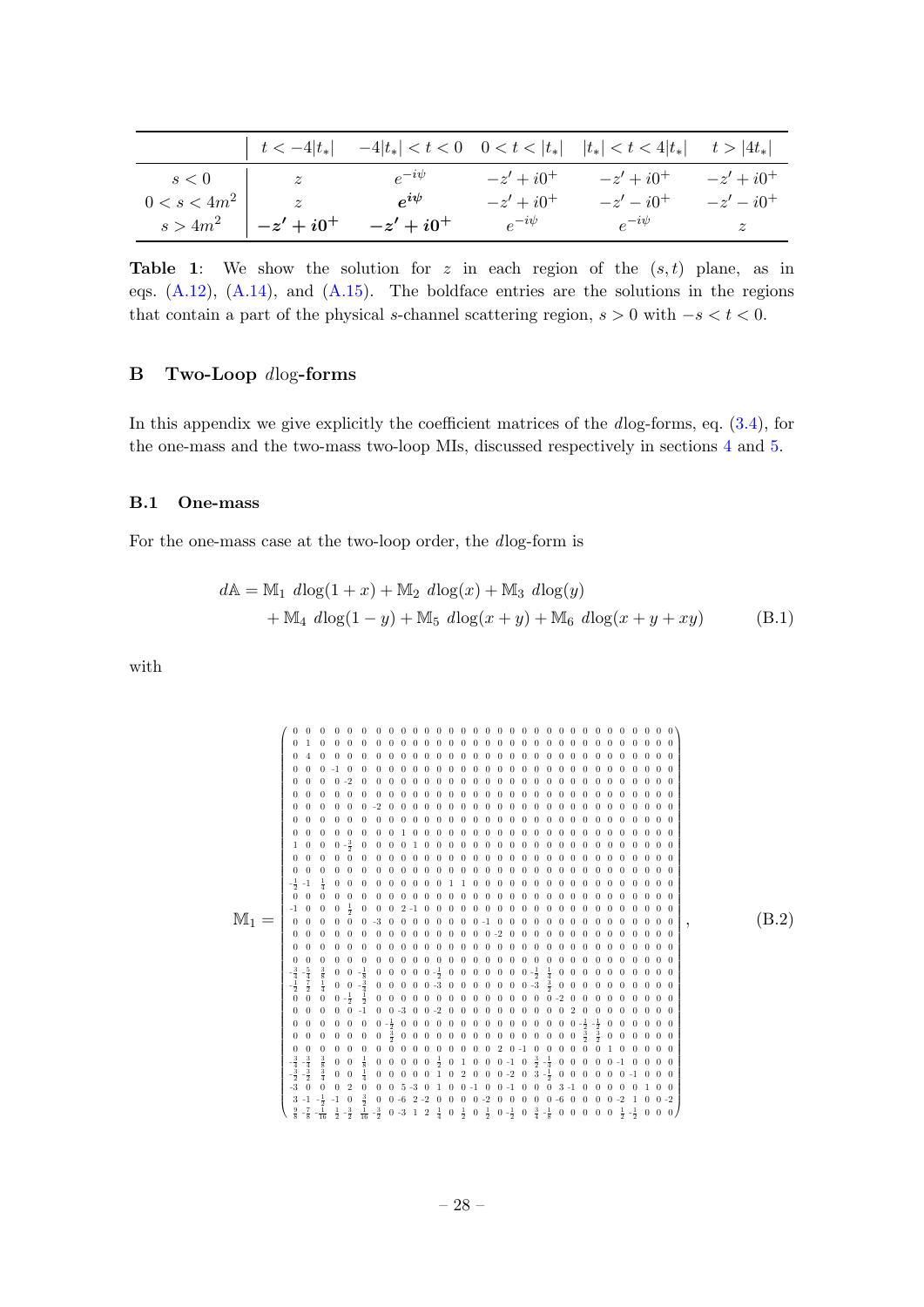

 $(B.3)$ 

 $(B.4)$ 

0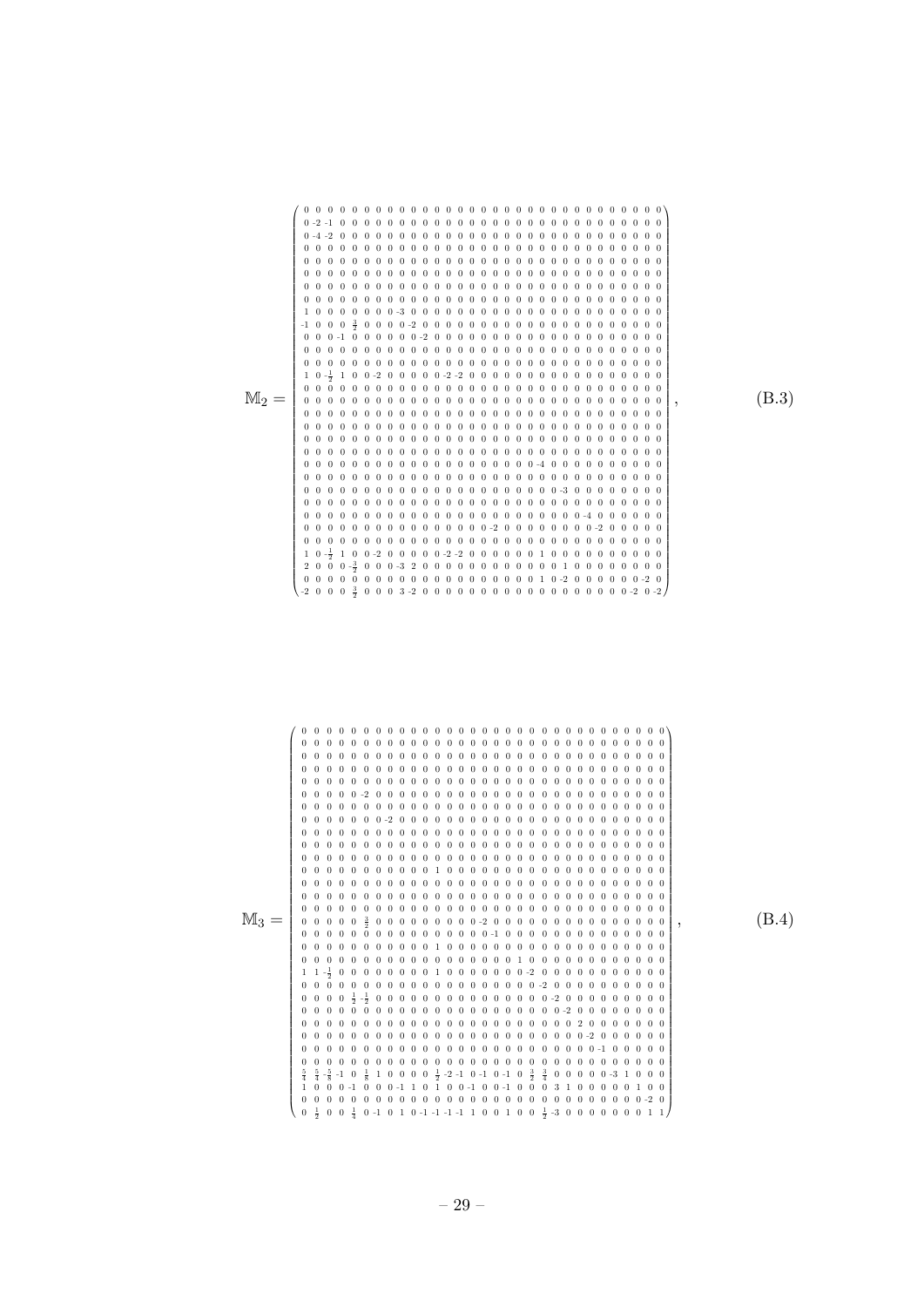

 $(B.5)$ 

 $(B.6)$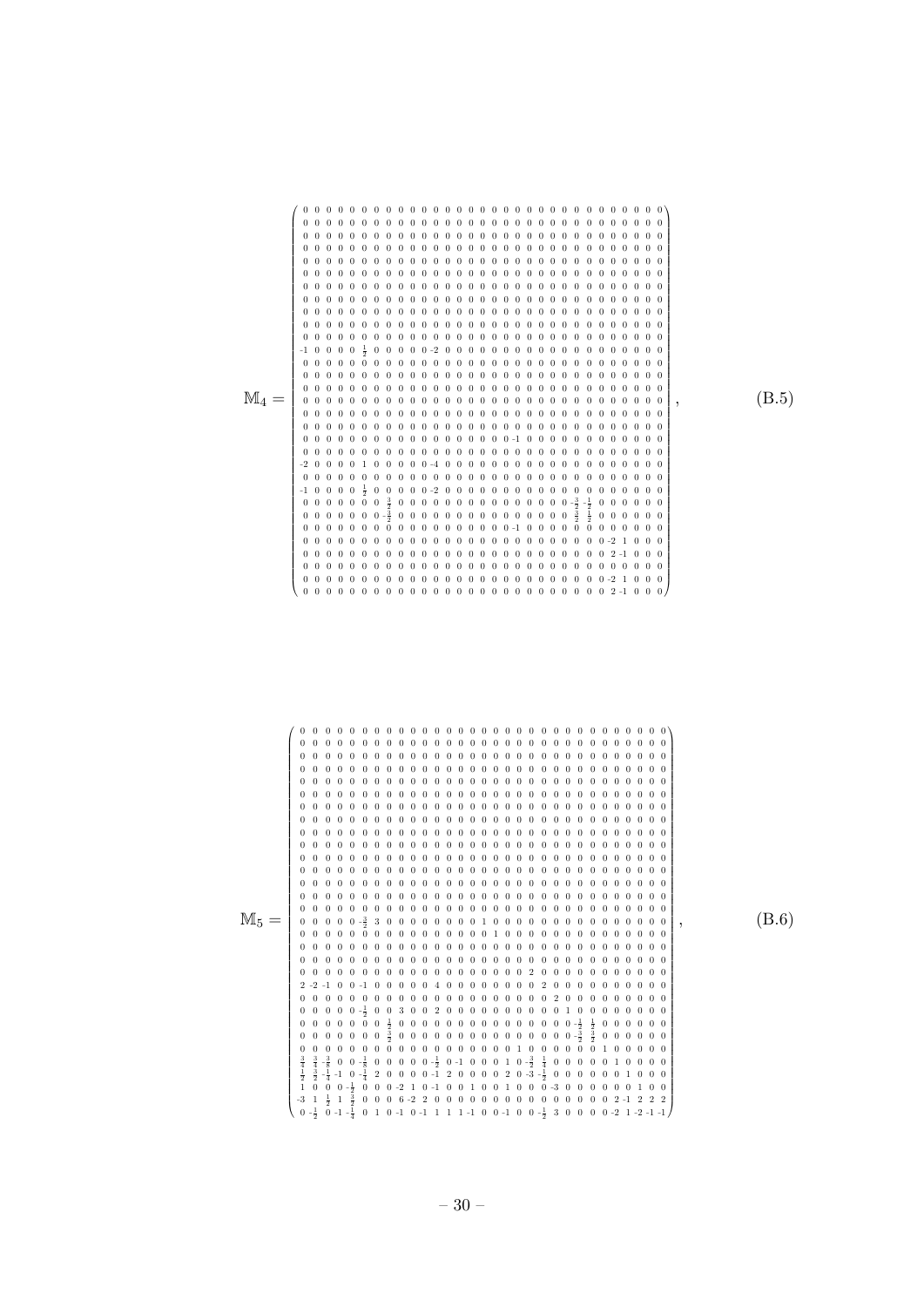

 $(B.7)$ 

#### <span id="page-31-0"></span> $B.2$ Two-mass

For the two-mass case, at the two-loop order, the dlog-form is

$$
dA = M_1 dlog(z) + M_2 dlog(1 + z) + M_3 dlog(1 - z) + M_4 dlog(w)
$$
  
+ M<sub>5</sub>  $dlog(1 + w) + M_6 dlog(1 - w) + M_7 dlog(1 - w + w^2)$   
+ M<sub>8</sub>  $dlog(1 - w z) + M_9 dlog(z - w) + M_{10} dlog(1 + w^2 z)$   
+ M<sub>11</sub>  $dlog(w^2 + z) + M_{12} dlog((1 + z)^4 w^3 + (1 - w)^2 \kappa_+^2 (w, z))$   
+ M<sub>13</sub>  $dlog((1 + w)\sqrt{\rho} + (1 - w) \kappa_-(w, z))$   
+ M<sub>14</sub>  $dlog((1 + w)\sqrt{\rho} - (1 - w) \kappa_-(w, z))$   
+ M<sub>15</sub>  $dlog((1 + w)\sqrt{\rho} + (1 - w) \kappa_+(w, z))$   
+ M<sub>16</sub>  $dlog\left(\frac{c_1 + c_2 \sqrt{\rho}}{c_3 + c_4 \sqrt{\rho}}\right)$   
+ M<sub>17</sub>  $dlog(2(1 - w)^2 wz^2 + \kappa_+^2(-w, z) + (z + w)(1 + wz)\sqrt{\rho})$  (B.8)

where we used the abbreviations introduced below eq.  $(5.13)$ . The coefficient matrices are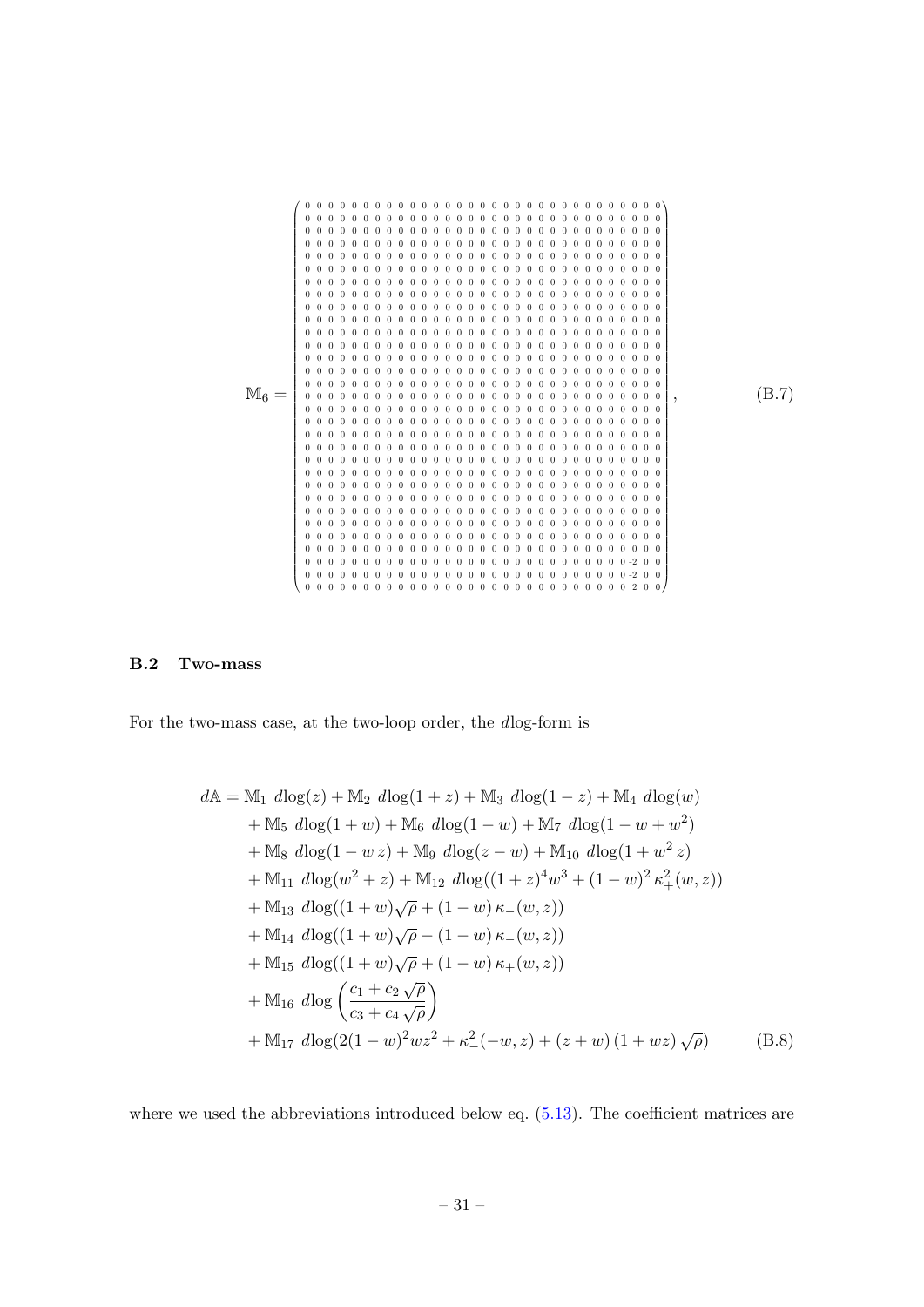|                  | $0\quad 0$<br>$\bf{0}$<br>$0 \quad 0$<br>$M_1 = \begin{bmatrix} 0 & 0 \\ 0 & 0 \\ 0 & 0 \end{bmatrix}$<br>0 0 0 0 0 3 -2 0 0 0 0 0 0 0 0 0 0 0 0 0 0 0 0 0 1 0 0 0 0 0 0 0 0 0<br>$\frac{3}{8}$ 0 $\frac{1}{8}$ 0 0 0 0 0 0 0 $\frac{1}{2}$ 0 1 0 0 0 0 0 -1 0 $\frac{3}{2}$ -4 0 0 0 0 0 0 1 -1 0 0 0 0 0 0 0 $\frac{1}{8}$ -3 0 0 0 0 0 0 $\frac{1}{2}$ 0 1 0 0 0 0 0 1 -1 0 $\frac{3}{2}$ -4 0 0 0 0 0 0 0 1 -1 0 0 0 0 0 0<br>$1\  \  0\  \  0\  \  0\  \  0\  \  6\  \  4\  \  4\  \  2\  \  0\  \  0\  \  0\  \  0\  \  0\  \  0\  \  0\  \  0\  \  0\  \  0\  \  0\  \  0\  \  0\  \  0\  \  0\  \  0\  \  0\  \  0\  \  4\  \  4\  \  0\  \  -2\  \  0$<br>$1\  \  0\  \  0\  \  0\  \  0\  \  6\  \  4\  \  4\  \  2\  \  0\  \  0\  \  0\  \  0\  \  0\  \  0\  \  0\  \  0\  \  0\  \  0\  \  0\  \  0\  \  0\  \  0\  \  2\  \  0\  \  0\  \  0\  \  8\  \  8\  \  0\  \  4\  \  0$<br>$\overline{2}$<br>$\frac{7}{8}$ 1 $\frac{1}{8}$ -1 0 0 0 0 0 $\frac{3}{2}$ 0 1 0 0 -1 -1 $\frac{1}{3}$ -1 0 $\frac{3}{2}$ - $\frac{1}{4}$ 0 0 1 1 0 0 1 -1 -2 -2 0 1 0 | (B.9)  |
|------------------|---------------------------------------------------------------------------------------------------------------------------------------------------------------------------------------------------------------------------------------------------------------------------------------------------------------------------------------------------------------------------------------------------------------------------------------------------------------------------------------------------------------------------------------------------------------------------------------------------------------------------------------------------------------------------------------------------------------------------------------------------------------------------------------------------------------------------------------------------------------------------------------------------------------------------------------------------------------------------------------------------------------------------------------------------------------------------|--------|
| $\mathbb{M}_2 =$ | $0\quad 0$<br>$0\quad 0$<br>$\overline{0}$<br>$\overline{0}$<br>2 0 0 0 0 0 1 -4 -2 0 0 0 0 -2 -2 0 3 $\frac{3}{2}$ 0 0 0 0 0 0 -6 2 0 0 0 0 0<br>$-2\frac{1}{4}$<br>$0-\frac{1}{2}$ 0 0 0 0 0 0 2 0 0 0 4 0 0 0 0 0 6 1 0 0 6 0 0 0 0 0 2 0 0 0 0<br>$\frac{7}{4} \quad 2 \quad \frac{1}{4} \quad -2 \quad 0 \quad 2 \quad 0 \quad 0 \quad 0 \quad 1 \quad 4 \quad 2 \quad 0 \quad -4 \quad 0 \quad 0 \quad \frac{2}{3} \quad -2 \quad 0 \quad -5 \quad -\frac{1}{2} \quad 0 \quad 0 \quad -4 \quad 0 \quad 0 \quad -2 \quad 2 \quad -2 \quad -8 \quad -2 \quad -2 \quad 2 \quad 4$<br>0 0 0 0 0 0 0 0 0 0 0 0 0 0 0 0 1 0 0 0 0 0 0 0 0 0 0 0 0 0 -4 0 0 0 2                                                                                                                                                                                                                                                                                                                                                                                                            | (B.10) |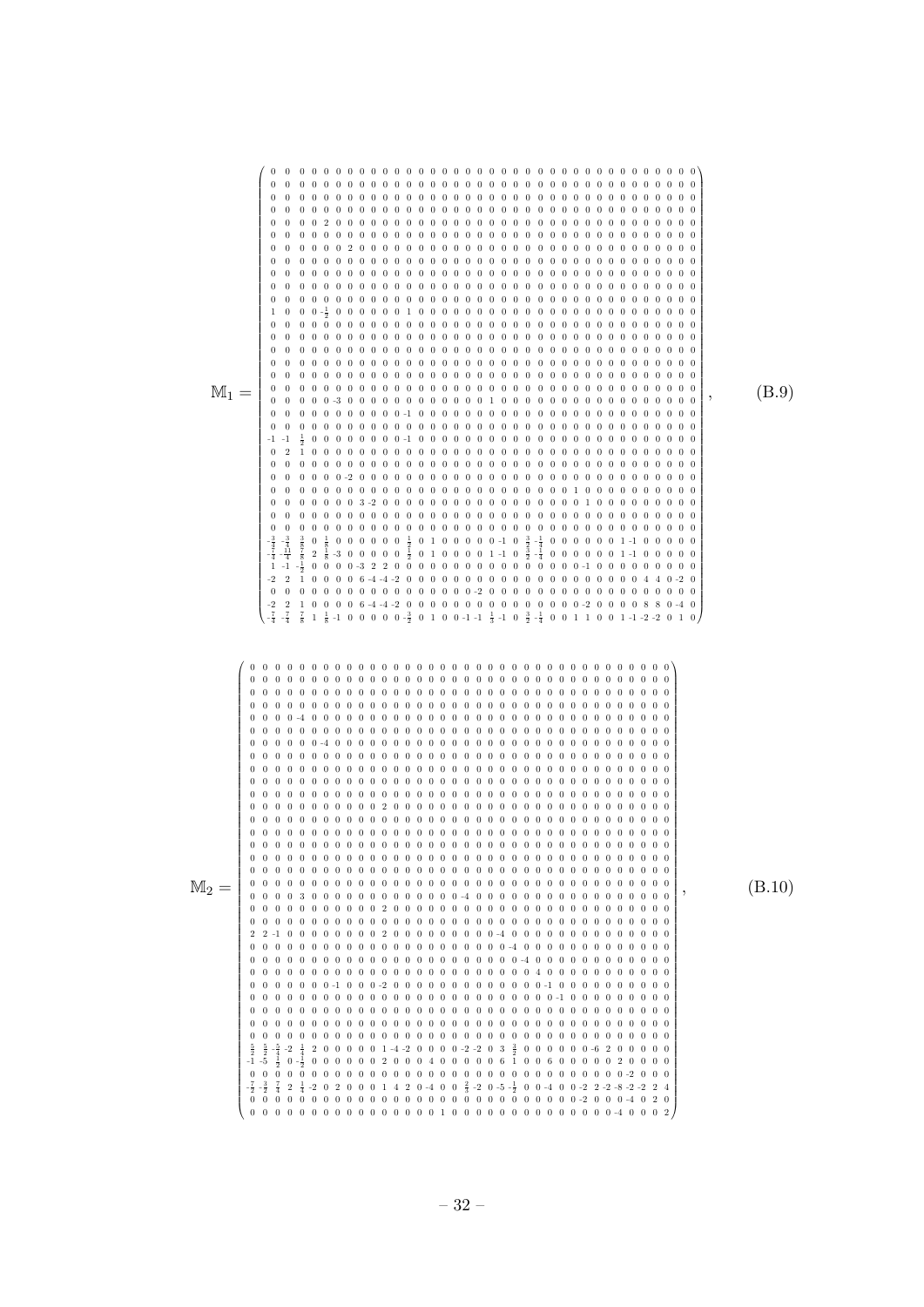| $\mathbb{M}_3 =$ |                                                                                                                                                                                                                                                                                                                                                                                                                                                                                                                                                                                                                                                                                                                                                                          | (B.11) |
|------------------|--------------------------------------------------------------------------------------------------------------------------------------------------------------------------------------------------------------------------------------------------------------------------------------------------------------------------------------------------------------------------------------------------------------------------------------------------------------------------------------------------------------------------------------------------------------------------------------------------------------------------------------------------------------------------------------------------------------------------------------------------------------------------|--------|
| $\mathbb{M}_4 =$ | $\mathbf{0}$<br>$\overline{0}$<br>-1<br>$\theta$<br>$\mathbf{0}$<br>$\boldsymbol{0}$<br>$0\quad 0$<br>$rac{3}{2}$<br>$0\quad 0$<br>$\mathbf{0}$<br>$\frac{5}{4}$ – $\frac{1}{4}$<br>$\frac{5}{4}$<br>$\frac{17}{4}$<br>$\frac{1}{8}$<br>$-1$<br>$0 - \frac{3}{8}$<br>$\boldsymbol{0}$<br>$\boldsymbol{0}$<br>$\begin{array}{r} -\frac{7}{2} \\ -\frac{17}{4} \\ -\frac{3}{4} \end{array}$<br>2 $\frac{1}{4}$ -2 0 -4 4 4 2 1 4 2 0 -4 0 0 $\frac{2}{3}$ -2 0 -5 $\frac{1}{2}$ 0 0 -4 0 0 -4 2 -2 -6 -4 -2 4 4<br>-1 $-\frac{1}{8}$ 1 0 0 0 0 0 $\frac{7}{2}$ 4 5 -2 0 0 -2 $-\frac{1}{3}$ -3 0 $\frac{5}{2}$ $\frac{1}{4}$ 0 0 2 0 0 -4 -3 1 2 -4 0 2 4<br>1 $\frac$<br>$\frac{-\frac{3}{2}}{-\frac{5}{4}}$<br>$\frac{-\frac{3}{4}}{-\frac{3}{4}}$<br>$-1 - \frac{1}{8}$ | (B.12) |

 $-33-$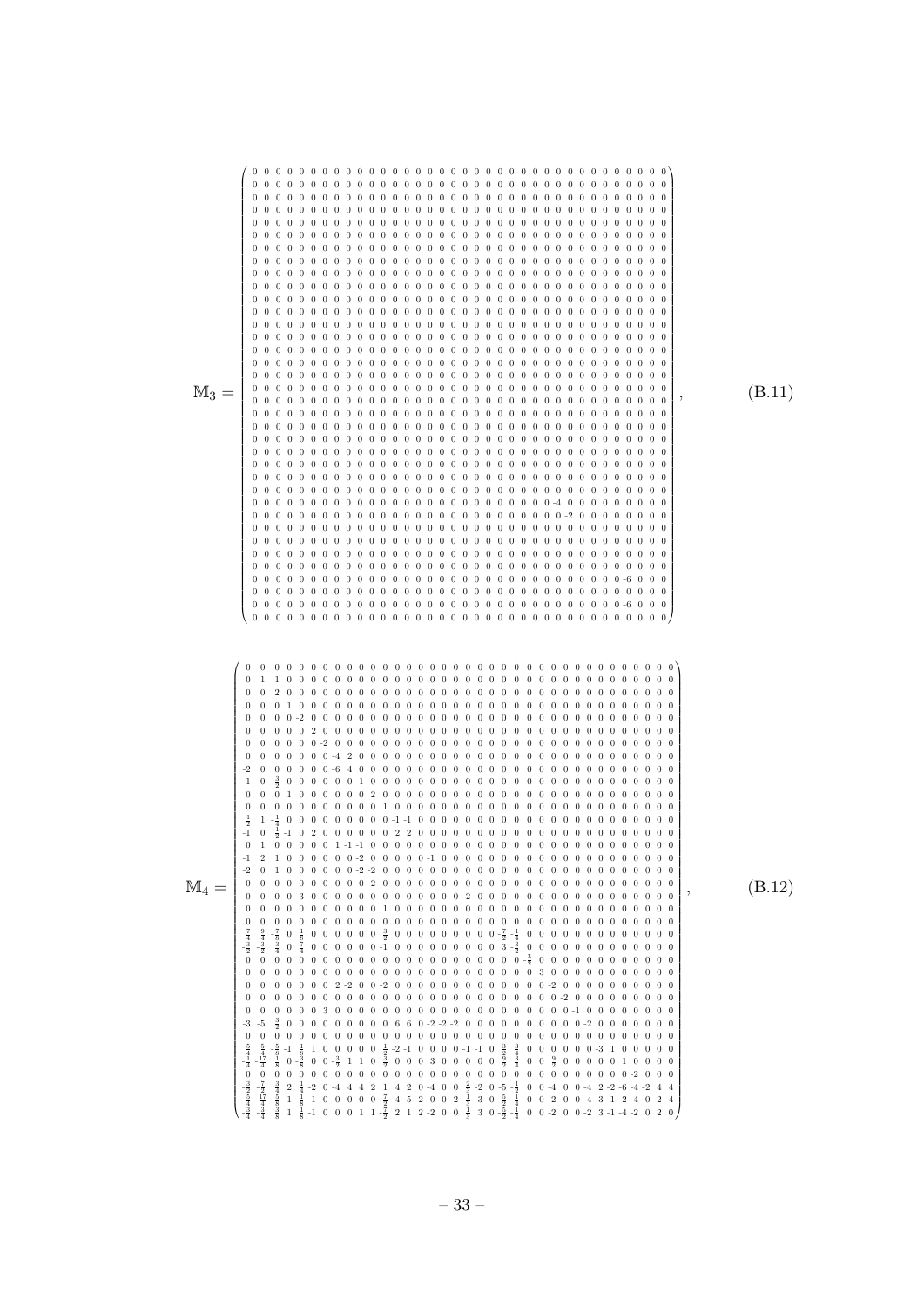|                  | $\mathbf{0}$<br>$\mathbf{1}$<br>-1<br>$\theta$<br>$\bf{0}$<br>$\overline{0}$                                                                                                                                                                                                                                                                                                                                                                                                                                                                                                                                                                                                                                   | (B.13) |
|------------------|----------------------------------------------------------------------------------------------------------------------------------------------------------------------------------------------------------------------------------------------------------------------------------------------------------------------------------------------------------------------------------------------------------------------------------------------------------------------------------------------------------------------------------------------------------------------------------------------------------------------------------------------------------------------------------------------------------------|--------|
| $\mathbb{M}_6 =$ | $\boldsymbol{0}$<br>$\mathbf{0}$<br>$\mathbf{0}$<br>$\mathbf{0}$<br>$\overline{0}$<br>$\bf{0}$<br>$\overline{0}$<br>$\overline{0}$<br>$\boldsymbol{0}$<br>-3<br>$\bf{0}$<br>$\theta$<br>$\overline{0}$<br>-1<br>$^{-1}$<br>$\mathbf{0}$<br>$0-\frac{1}{4}$ 0 0 0 0 0 0 -1 0 0 0 0 0 0 0 0 0 -1 $\frac{1}{2}$ 0 0 0 0 0 0 0 0 0 0 0 0 0 0<br>$0-\frac{3}{2}$ 0 0 0 0 0 0 -6 0 0 0 0 0 0 0 0 0 -6 3 0 0 0 0 0 0 0 0 0 0 0 0 0 0<br>0<br>$0 \frac{1}{2}$ 0 0 0 0 0 0 2 0 4 0 0 0 0 0 -4 0 6 -1 0 0 0 0 0 0 0 -2 0 0 0 0 0<br>$-3$<br>$\bf{0}$<br>$\boldsymbol{0}$<br>$\frac{11}{8}$ 1 $\frac{1}{8}$ -1 0 0 0 0 0 $\frac{1}{2}$ -2 1 -2 2 -2 -2 $\frac{1}{3}$ -5 0 $\frac{11}{2}$ -4 0 0 4 0 0 1 -1 -1 -2 -1 0 1 0 | (B.14) |

– 34 –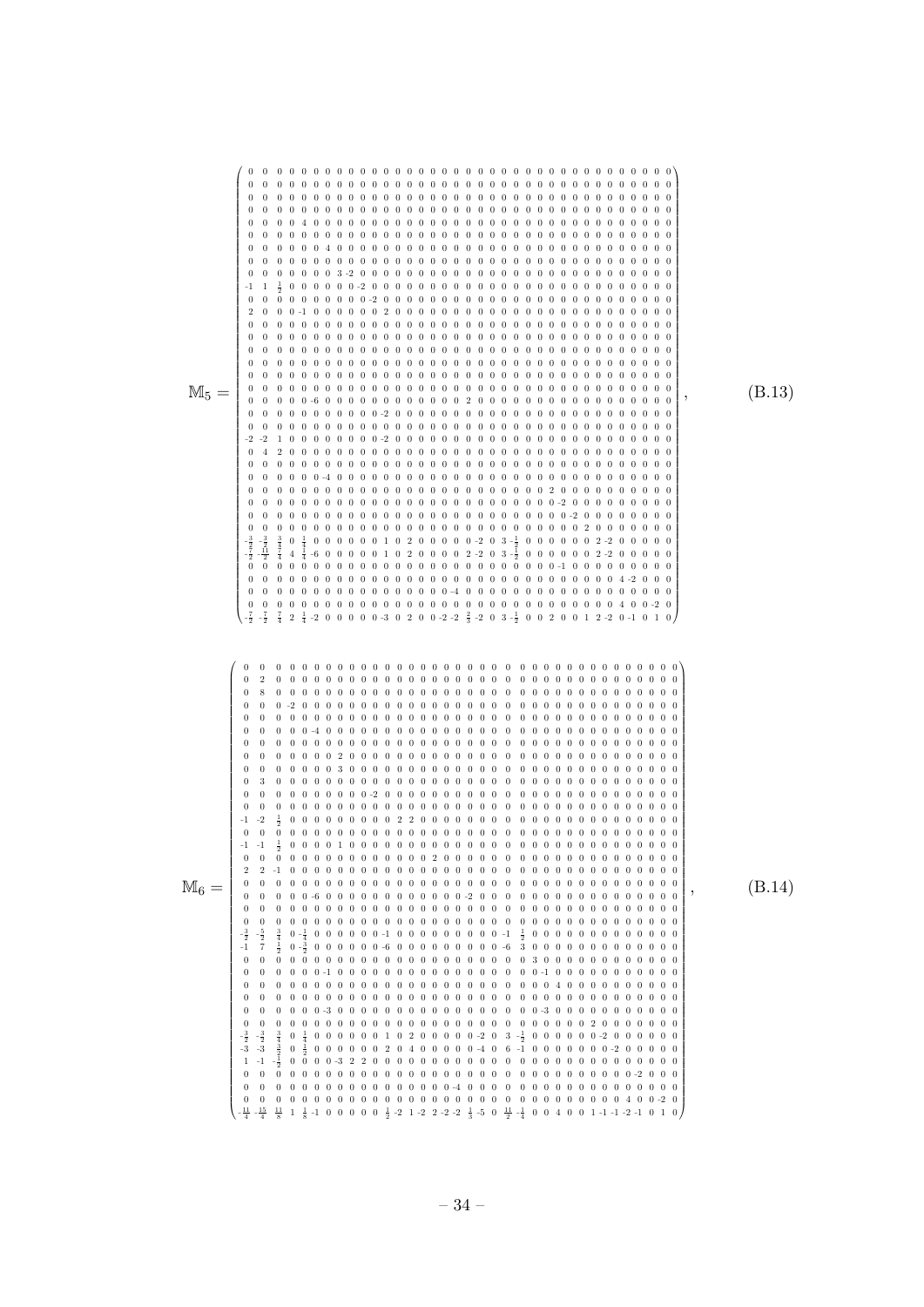| $M_7 =$ |                                                                                  | (B.15) |
|---------|----------------------------------------------------------------------------------|--------|
| $M_8 =$ | $0\quad 0$<br>$0\quad 0\quad 0\quad 0$<br>$0\quad 0$<br>$0\quad 0$<br>$0\quad 0$ | (B.16) |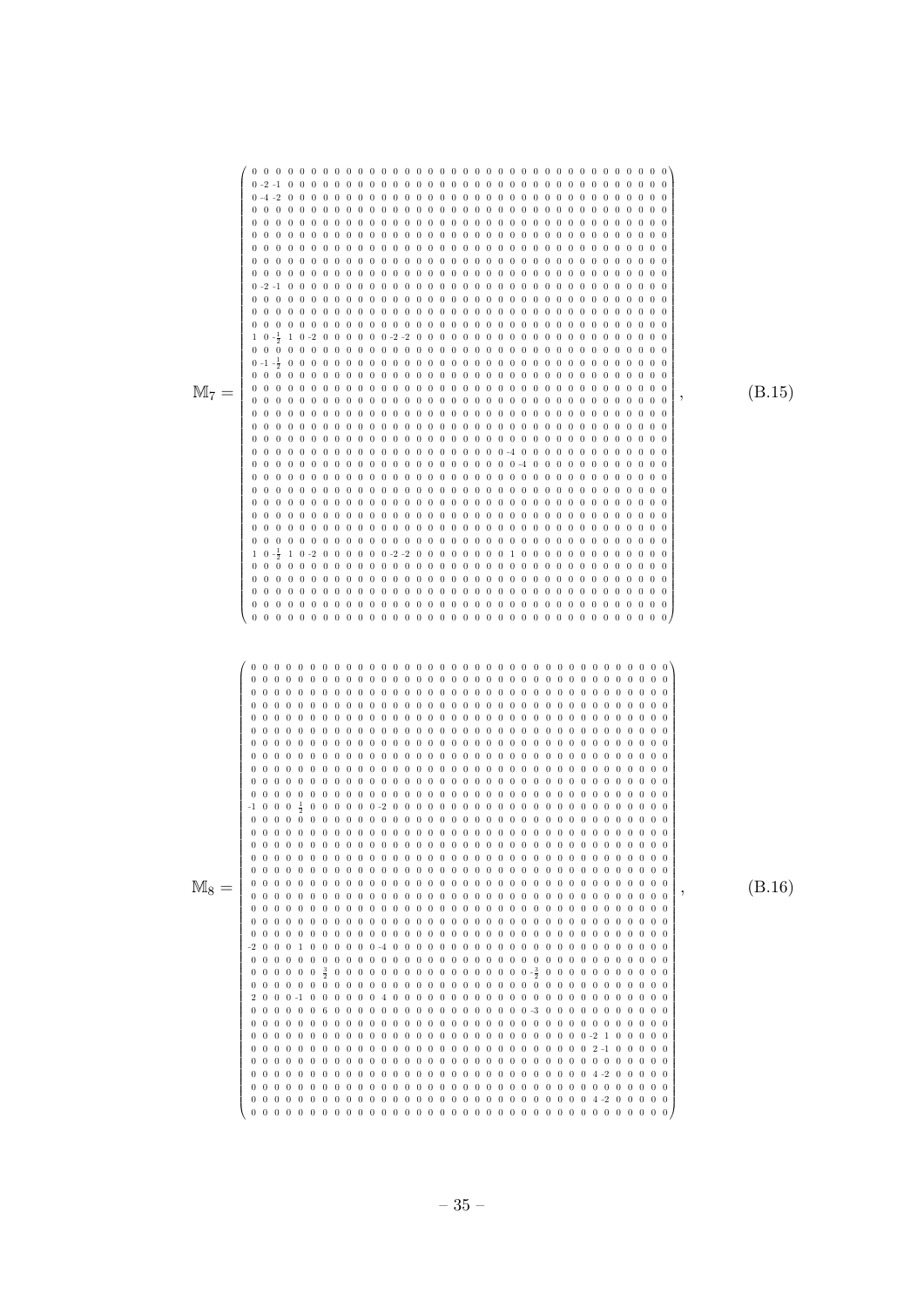| $M_9 =$             | 0 0 0 0 0 0 $\frac{3}{2}$ 0 0 0 0 0 0 0 0 0 0 0 0 0 0 0 0 0 $\frac{3}{2}$ 0 0 0 0 0 0 0 0 0 0 0 0                                                                                                                                                                                                                                                                                                                                                                                                                                                                                                                                                                                                                                                                                                                                        | (B.17) |
|---------------------|------------------------------------------------------------------------------------------------------------------------------------------------------------------------------------------------------------------------------------------------------------------------------------------------------------------------------------------------------------------------------------------------------------------------------------------------------------------------------------------------------------------------------------------------------------------------------------------------------------------------------------------------------------------------------------------------------------------------------------------------------------------------------------------------------------------------------------------|--------|
| $\mathbb{M}_{10} =$ | $\overline{0}$<br>$0\quad 0$<br>$\overline{0}$<br>$0 \t 0 -\frac{3}{2}$<br>$0\quad 0$<br>$0\quad 0$<br>$\overline{0}$<br>$0\  \  \, 0\  \  \, 0\  \  \, 0\  \  \, 0\  \  \, 0\  \  \, 0\  \  \, 0\  \  \, 0\  \  \, 0\  \  \, 0\  \  \, 0\  \  \, 0\  \  \, 0\  \  \, 0\  \  \, 0\  \  \, 0\  \  \, 0\  \  \, 1\  \  \, 0\  \  \, 0\  \  \, 0\  \  \, 0\  \  \, 0\  \  \, 0\  \  \, 0\  \  \, 0\  \  \, 0\  \$<br>$rac{3}{4}$<br>$rac{1}{2}$<br>$0 - \frac{1}{8}$<br>$\frac{-\frac{3}{8}}{-\frac{1}{4}}$<br>$-1$ $-\frac{1}{4}$<br>$\boldsymbol{0}$<br>$\boldsymbol{0}$<br>$\frac{13}{4}$ $\frac{7}{4}$ $\frac{13}{4}$ $\frac{7}{4}$<br>$\begin{array}{r} -\frac{13}{8} \ \ -1 \ \ -\frac{3}{8} \\ -\frac{7}{8} \ \ -1 \ \ -\frac{1}{8} \\ -\frac{13}{8} \ \ -1 \ \ -\frac{3}{8} \\ -\frac{7}{8} \ \ -1 \ \ -\frac{1}{8} \\ \end{array}$ | (B.18) |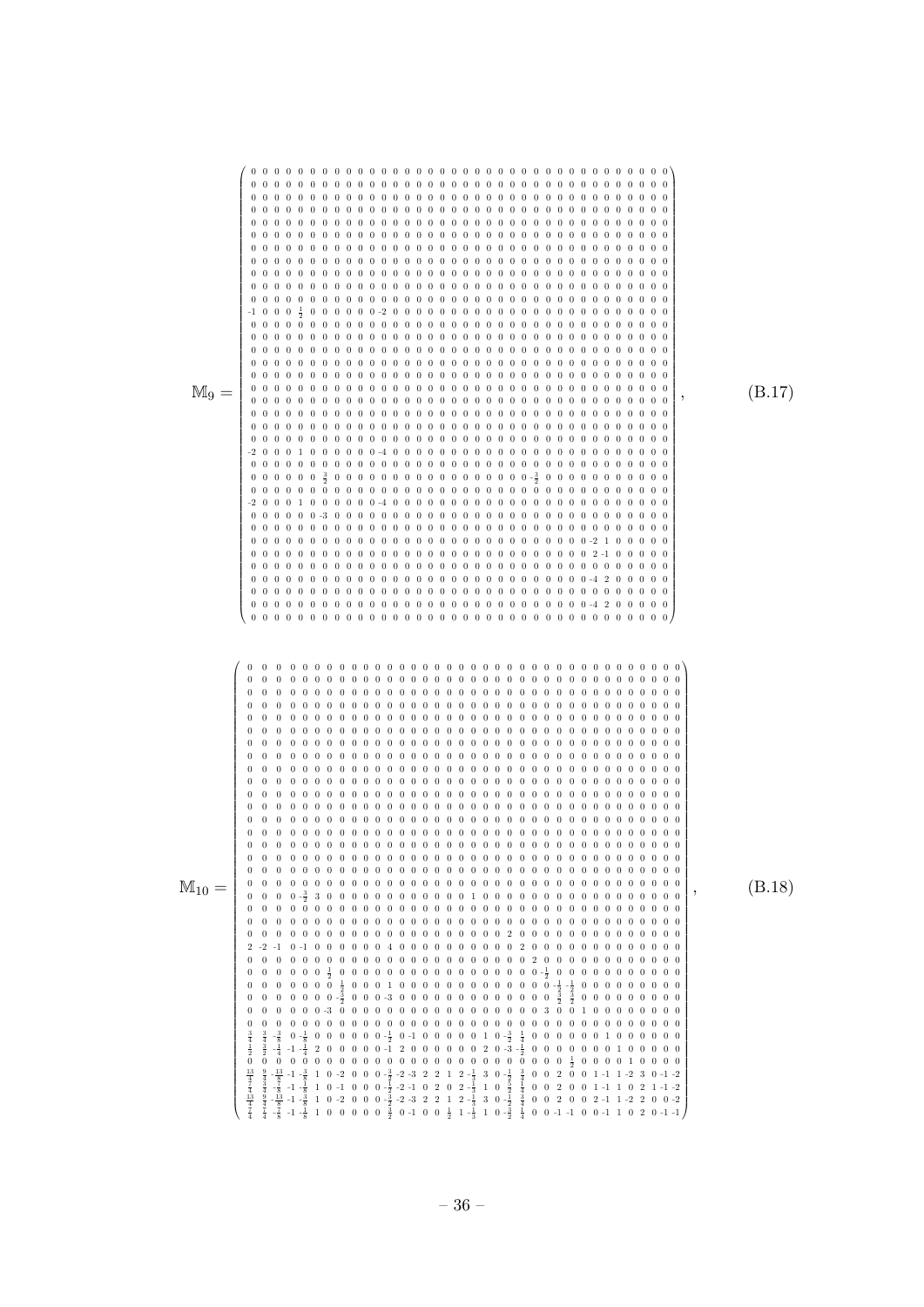| $\theta$<br>0<br>$\overline{0}$<br>$\bf{0}$<br>$\bf{0}$<br>0<br>$\bf{0}$<br>$\bf{0}$<br>$\mathbf{0}$<br>$\overline{0}$<br>0<br>$0\; \; 0\; \; 0\; \; 0\; \; 0\; \; 0\; \; 0\; \; 0\; \; 0\; \; 0\; \; 0\; \; 0\; \; 0\; \; 0\; \; 0\; \; 0\; \; 0\; \; 0\; \; 0\; \; 0\; \; 0\; \; 0\; \; 0\; \; 0\; \; 0\; \; 0\; \; 0\; \; 0\; \; 0\; \; 0\; \; 0\; \; 0\; \; 0\; \; 0\; \; 0\; \; 0\; \; 0\; \$<br>$\overline{0}$<br>$\bf{0}$<br>$0 \t 0 -\frac{3}{2}$<br>$0\quad 0$<br>0 0 0 0 0 0 0 0 0 0 0 0 0 0 0 0 0 0 2 0 0 0 0 0 0 0 0 0 0 0 0 0 0<br>0 0 0 0 $\frac{1}{2}$ 0 0 0 0 0 0 0 0 0 0 0 0 0 0 0 0 0 $\frac{1}{2}$ 0 0 0 0 0 0 0 0 0 0 0 0<br>$\overline{0}$<br>$\theta$<br>$\bf{0}$<br>$\theta$<br>$\theta$<br>$\theta$<br>$\theta$<br>0 0 0 0 0 0 $-\frac{1}{2}$ 0 -1 0 0 0 0 0 1 0 $-\frac{3}{2}$ $\frac{1}{4}$ 0 0 0 0 0 0 1 0 0 0 0 0 0 0<br>$0 - \frac{1}{8}$<br>2 0 0 0 0 0 -1 2 0 0 0 0 0 0 0 2 0 -3 - $\frac{1}{2}$ 0 0 0 0 0 0 0 0 1 0 0 0 0 0 0<br>$\bf{0}$<br>$\bf{0}$<br>$-\frac{9}{4}$<br>$-\frac{3}{4}$<br>$-\frac{3}{4}$<br>$\frac{3}{4}$<br>$\frac{4}{7}$<br>$\begin{array}{r} 13 \\ \frac{13}{8} \\ -\frac{7}{8} \\ -1 \\ \frac{13}{8} \\ -\frac{7}{8} \\ -1 \\ -\frac{1}{8} \end{array}$<br>$\frac{13}{4}$ | (B.19) |
|----------------------------------------------------------------------------------------------------------------------------------------------------------------------------------------------------------------------------------------------------------------------------------------------------------------------------------------------------------------------------------------------------------------------------------------------------------------------------------------------------------------------------------------------------------------------------------------------------------------------------------------------------------------------------------------------------------------------------------------------------------------------------------------------------------------------------------------------------------------------------------------------------------------------------------------------------------------------------------------------------------------------------------------------------------------------------------------------------------------------------------------------------------------------------------------------------------------------------------|--------|
| $0\quad0$<br>$0\quad 0$                                                                                                                                                                                                                                                                                                                                                                                                                                                                                                                                                                                                                                                                                                                                                                                                                                                                                                                                                                                                                                                                                                                                                                                                          | (B.20) |

 $-37-$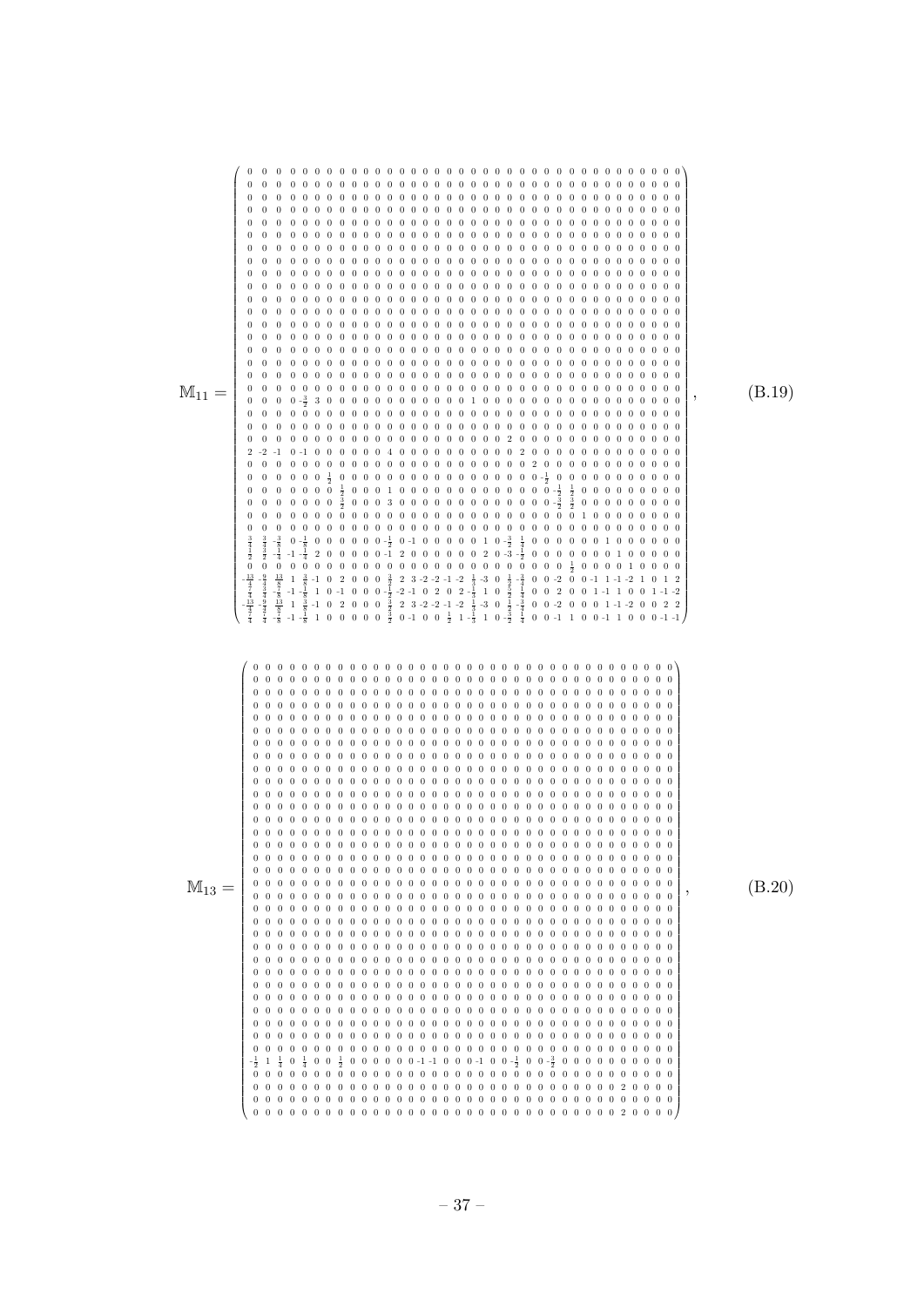| $\mathbb{M}_{14} =$ | $\frac{1}{2}$ -1 - $\frac{1}{4}$ 0 - $\frac{1}{4}$ 0 0 - $\frac{1}{2}$ 0 0 0 0 0 0 0 1 1 0 0 0 1 0 0 $\frac{1}{2}$ 0 0 $\frac{3}{2}$ 0 0 0 0 0 0 0 0 0 0 0 0 | (B.21) |
|---------------------|--------------------------------------------------------------------------------------------------------------------------------------------------------------|--------|
| $M_{15} =$          |                                                                                                                                                              | (B.22) |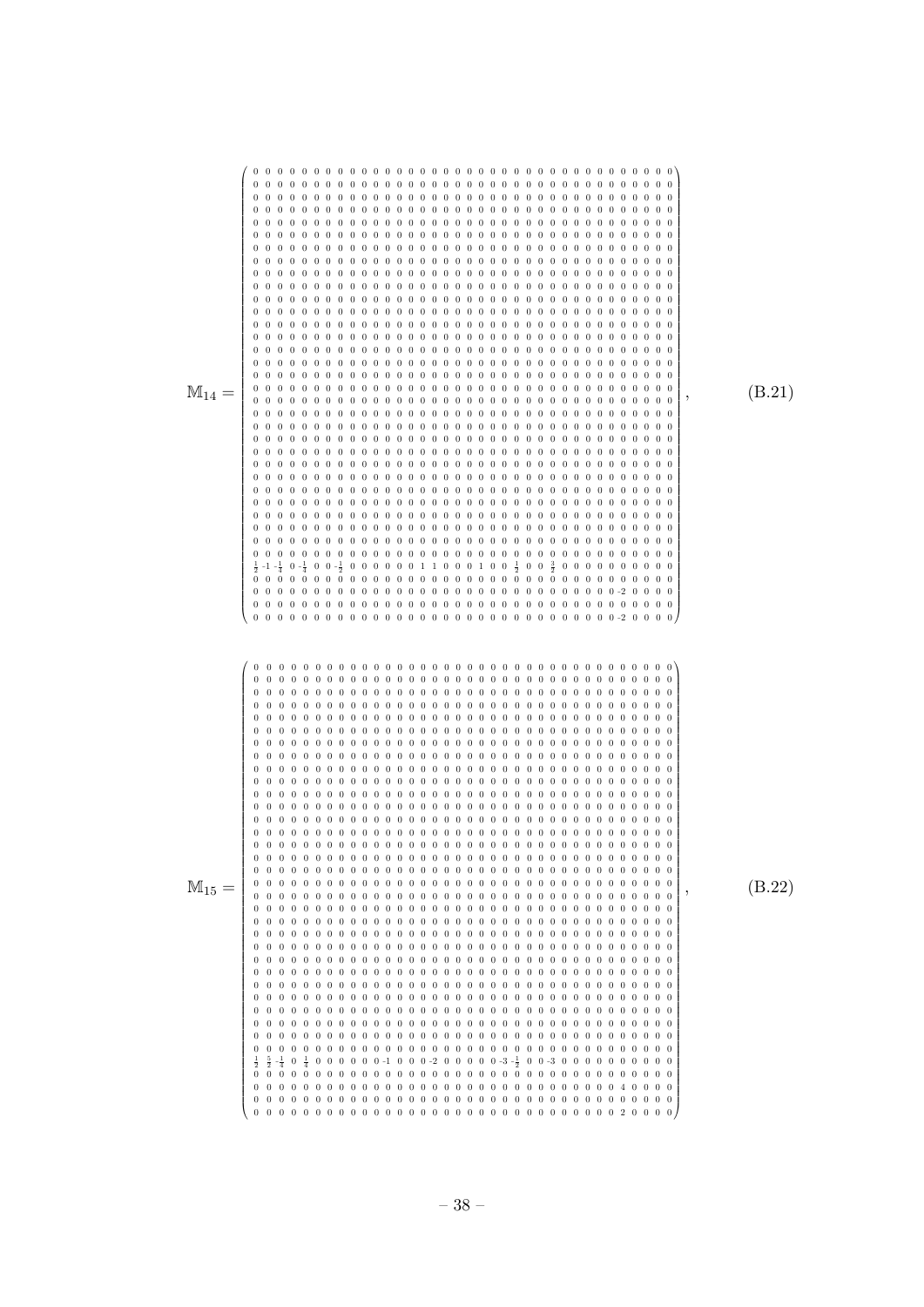

and  $(\mathbb{M}_{12})_{32,32} = -1$  is the only non vanishing entry in  $\mathbb{M}_{12}$ .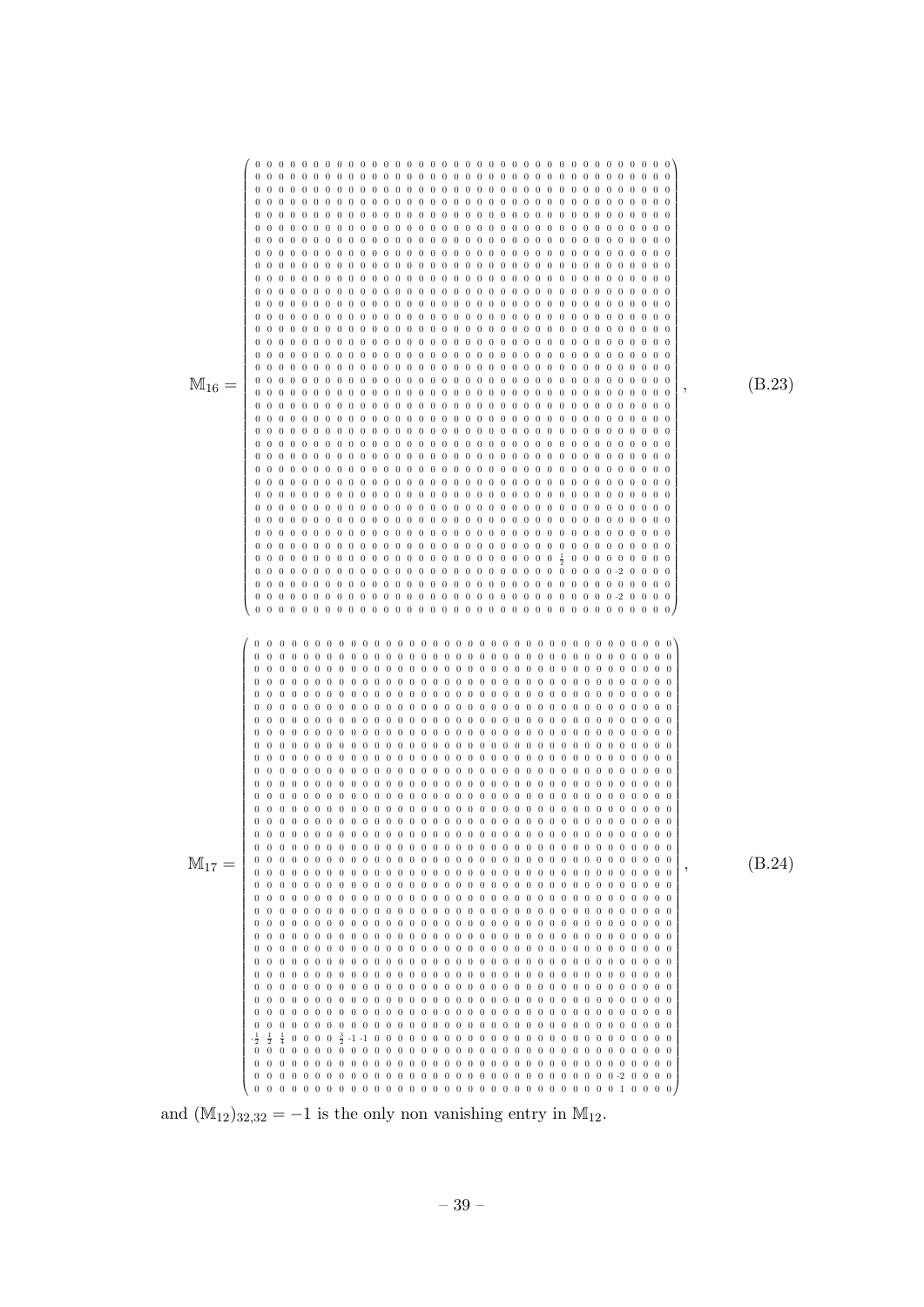#### References

- <span id="page-40-0"></span>[1] S. D. Drell and T.-M. Yan, Massive Lepton Pair Production in Hadron-Hadron Collisions at High-Energies, Phys. Rev. Lett. 25 (1970) 316–320. [Erratum: Phys. Rev. Lett.25,902(1970)].
- <span id="page-40-1"></span>[2] C. Anastasiou, C. Duhr, F. Dulat, F. Herzog, and B. Mistlberger, Higgs Boson Gluon-Fusion Production in QCD at Three Loops, Phys. Rev. Lett. 114 (2015) 212001, [[arXiv:1503.0605](http://arxiv.org/abs/1503.0605)].
- <span id="page-40-2"></span>[3] C. Anastasiou, C. Duhr, F. Dulat, E. Furlan, T. Gehrmann, F. Herzog, A. Lazopoulos, and B. Mistlberger, High precision determination of the gluon fusion Higgs boson cross-section at the LHC, [arXiv:1602.0069](http://arxiv.org/abs/1602.0069).
- <span id="page-40-3"></span>[4] T. Gehrmann, G. Heinrich, T. Huber, and C. Studerus, Master integrals for massless three-loop form-factors: One-loop and two-loop insertions, Phys.Lett. B640 (2006) 252–259, [[hep-ph/0607185](http://arxiv.org/abs/hep-ph/0607185)].
- [5] G. Heinrich, T. Huber, and D. Maitre, Master integrals for fermionic contributions to massless three-loop form-factors, Phys. Lett. B662 (2008) 344–352, [[arXiv:0711.3590](http://arxiv.org/abs/0711.3590)].
- [6] G. Heinrich, T. Huber, D. A. Kosower, and V. A. Smirnov, Nine-Propagator Master Integrals for Massless Three-Loop Form Factors, Phys. Lett. B678 (2009) 359–366, [[arXiv:0902.3512](http://arxiv.org/abs/0902.3512)].
- [7] P. A. Baikov, K. G. Chetyrkin, A. V. Smirnov, V. A. Smirnov, and M. Steinhauser, Quark and gluon form factors to three loops, Phys. Rev. Lett. 102 (2009) 212002, [[arXiv:0902.3519](http://arxiv.org/abs/0902.3519)].
- [8] R. Lee, A. Smirnov, and V. Smirnov, Analytic Results for Massless Three-Loop Form Factors, JHEP 1004 (2010) 020, [[arXiv:1001.2887](http://arxiv.org/abs/1001.2887)].
- <span id="page-40-4"></span>[9] T. Gehrmann, E. Glover, T. Huber, N. Ikizlerli, and C. Studerus, Calculation of the quark and gluon form factors to three loops in QCD, JHEP 1006 (2010) 094, [[arXiv:1004.3653](http://arxiv.org/abs/1004.3653)].
- <span id="page-40-5"></span>[10] J. R. Andersen et al., Les Houches 2013: Physics at TeV Colliders: Standard Model Working Group Report, [arXiv:1405.1067](http://arxiv.org/abs/1405.1067).
- <span id="page-40-6"></span>[11] G. Altarelli, R. K. Ellis, and G. Martinelli, Large Perturbative Corrections to the Drell-Yan Process in QCD, Nucl. Phys. B157 (1979) 461.
- <span id="page-40-7"></span>[12] G. Altarelli, R. K. Ellis, M. Greco, and G. Martinelli, Vector Boson Production at Colliders: A Theoretical Reappraisal, Nucl. Phys. B246 (1984) 12.
- <span id="page-40-8"></span>[13] T. Matsuura, S. C. van der Marck, and W. L. van Neerven, The Calculation of the Second Order Soft and Virtual Contributions to the Drell-Yan Cross-Section, Nucl. Phys. B319 (1989) 570.
- <span id="page-40-9"></span>[14] R. Hamberg, W. L. van Neerven, and T. Matsuura, A Complete calculation of the order  $\alpha - s^2$  correction to the Drell-Yan K factor, Nucl. Phys. **B359** (1991) 343–405. [Erratum: Nucl. Phys.B644,403(2002)].
- <span id="page-40-10"></span>[15] G. F. Sterman, Summation of Large Corrections to Short Distance Hadronic Cross-Sections, Nucl. Phys. B281 (1987) 310.
- [16] S. Catani and L. Trentadue, Resummation of the QCD Perturbative Series for Hard Processes, Nucl. Phys. B327 (1989) 323.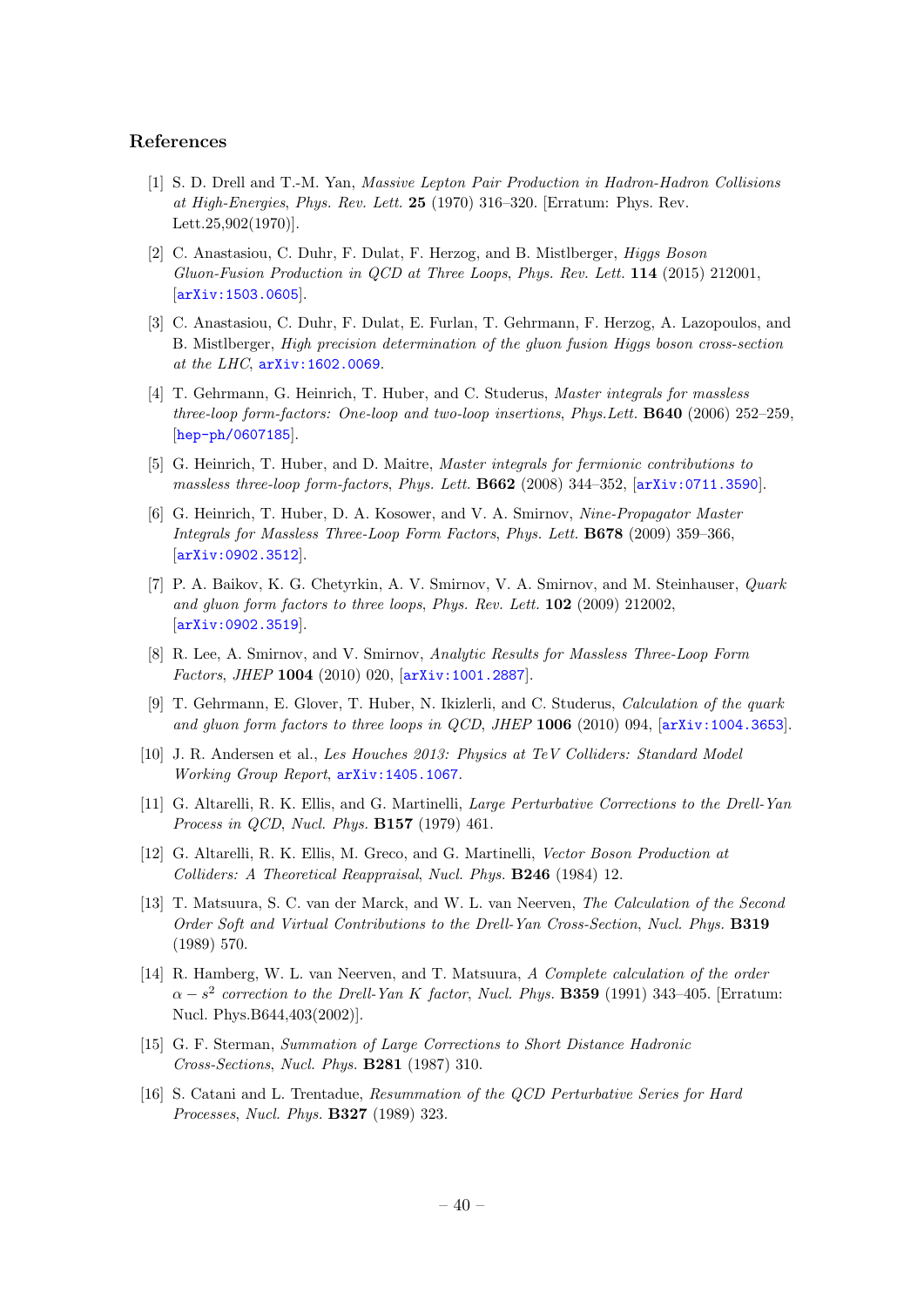- [17] S. Catani and L. Trentadue, Comment on QCD exponentiation at large x, Nucl. Phys. B353 (1991) 183–186.
- <span id="page-41-0"></span>[18] S. Moch and A. Vogt, Higher-order soft corrections to lepton pair and Higgs boson production, Phys. Lett. B631 (2005) 48–57, [[hep-ph/0508265](http://arxiv.org/abs/hep-ph/0508265)].
- <span id="page-41-1"></span>[19] D. Wackeroth and W. Hollik, Electroweak radiative corrections to resonant charged gauge boson production, Phys. Rev. D55 (1997) 6788–6818, [[hep-ph/9606398](http://arxiv.org/abs/hep-ph/9606398)].
- <span id="page-41-2"></span>[20] U. Baur, S. Keller, and W. K. Sakumoto, QED radiative corrections to Z boson production and the forward backward asymmetry at hadron colliders, Phys. Rev. D57 (1998) 199–215, [[hep-ph/9707301](http://arxiv.org/abs/hep-ph/9707301)].
- <span id="page-41-3"></span>[21] R. K. Ellis, G. Martinelli, and R. Petronzio, Lepton Pair Production at Large Transverse Momentum in Second Order QCD, Nucl. Phys. B211 (1983) 106.
- [22] P. B. Arnold and M. H. Reno, The Complete Computation of High  $p(t)$  W and Z Production in 2nd Order QCD, Nucl. Phys. **B319** (1989) 37. [Erratum: Nucl. Phys.B330,284(1990)].
- [23] R. J. Gonsalves, J. Pawlowski, and C.-F. Wai, *QCD Radiative Corrections to Electroweak* Boson Production at Large Transverse Momentum in Hadron Collisions, Phys. Rev. D40 (1989) 2245.
- [24] F. T. Brandt, G. Kramer, and S.-L. Nyeo, W, Z plus jet production at p anti-p colliders, Int. J. Mod. Phys. A6 (1991) 3973–3987.
- [25] W. T. Giele, E. W. N. Glover, and D. A. Kosower, Higher order corrections to jet cross-sections in hadron colliders, Nucl. Phys. B403 (1993) 633–670, [[hep-ph/9302225](http://arxiv.org/abs/hep-ph/9302225)].
- <span id="page-41-4"></span>[26] L. J. Dixon, Z. Kunszt, and A. Signer, Helicity amplitudes for O(alpha-s) production of  $W^+W^-, W^{\pm}Z, ZZ, W^{\pm}\gamma,$  or  $Z\gamma$  pairs at hadron colliders, Nucl. Phys. **B531** (1998) 3–23, [[hep-ph/9803250](http://arxiv.org/abs/hep-ph/9803250)].
- <span id="page-41-5"></span>[27] J. H. Kuhn, A. Kulesza, S. Pozzorini, and M. Schulze, Logarithmic electroweak corrections to hadronic  $Z+1$  jet production at large transverse momentum, Phys. Lett. **B609** (2005) 277–285, [[hep-ph/0408308](http://arxiv.org/abs/hep-ph/0408308)].
- <span id="page-41-6"></span>[28] T. Gehrmann and L. Tancredi, Two-loop QCD helicity amplitudes for  $q\bar{q} \rightarrow W^{\pm} \gamma$  and  $q\bar{q} \to Z^0 \gamma$ , JHEP 02 (2012) 004, [[arXiv:1112.1531](http://arxiv.org/abs/1112.1531)].
- <span id="page-41-7"></span>[29] P. B. Arnold and R. P. Kauffman, W and Z production at next-to-leading order: From large  $q(t)$  to small, Nucl. Phys. **B349** (1991) 381-413.
- [30] C. Balazs, J.-w. Qiu, and C. P. Yuan, Effects of QCD resummation on distributions of leptons from the decay of electroweak vector bosons, Phys. Lett. B355 (1995) 548–554, [[hep-ph/9505203](http://arxiv.org/abs/hep-ph/9505203)].
- [31] C. Balazs and C. P. Yuan, Soft gluon effects on lepton pairs at hadron colliders, Phys. Rev. D56 (1997) 5558–5583, [[hep-ph/9704258](http://arxiv.org/abs/hep-ph/9704258)].
- [32] R. K. Ellis, D. A. Ross, and S. Veseli, Vector boson production in hadronic collisions, Nucl. Phys. B503 (1997) 309–338, [[hep-ph/9704239](http://arxiv.org/abs/hep-ph/9704239)].
- [33] R. K. Ellis and S. Veseli, W and Z transverse momentum distributions: Resummation in  $q_T$ space, Nucl. Phys. **B511** (1998) 649-669, [[hep-ph/9706526](http://arxiv.org/abs/hep-ph/9706526)].
- [34] J.-w. Qiu and X.-f. Zhang, QCD prediction for heavy boson transverse momentum distributions, Phys. Rev. Lett. 86 (2001) 2724–2727, [[hep-ph/0012058](http://arxiv.org/abs/hep-ph/0012058)].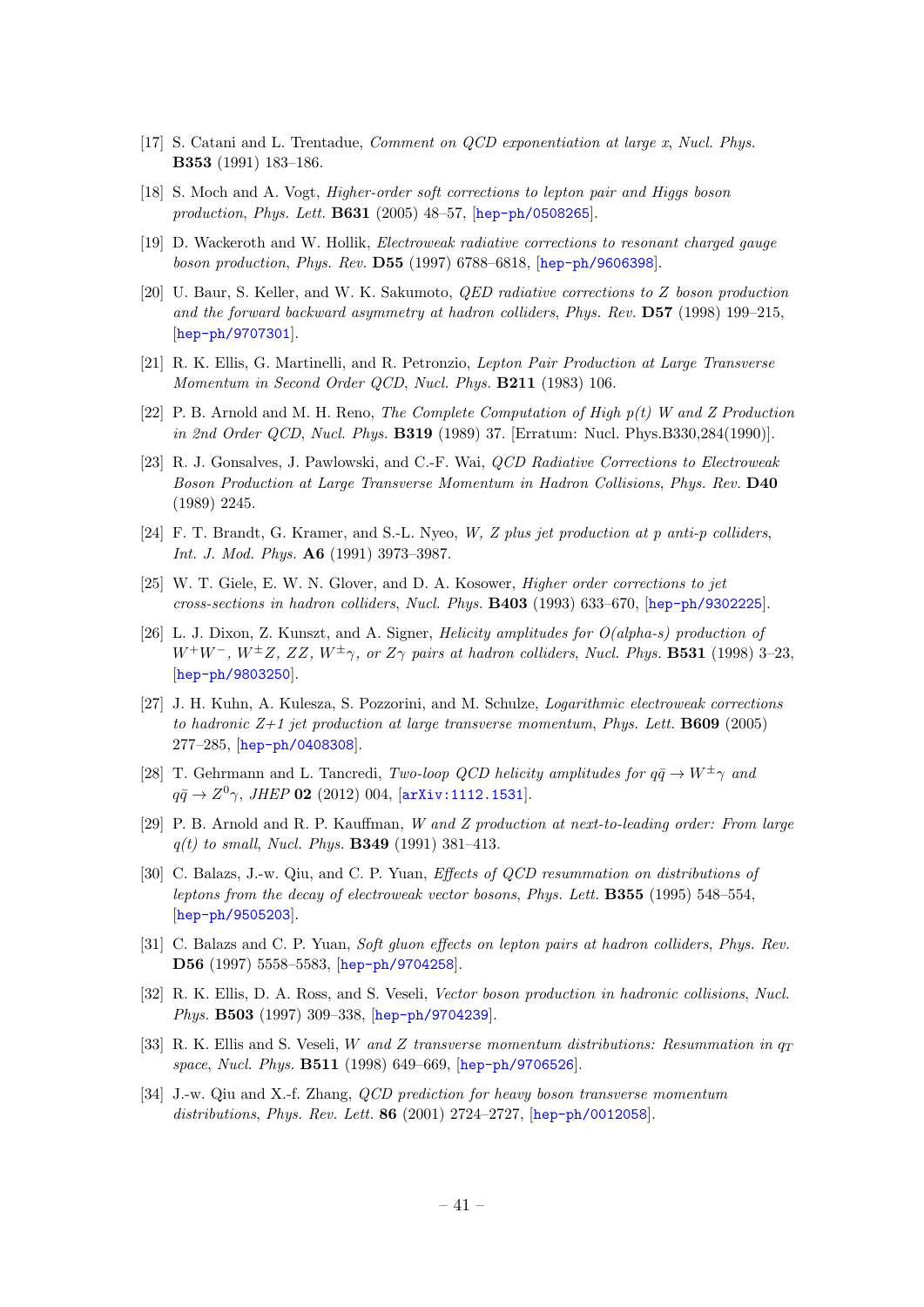- [35] J.-w. Qiu and X.-f. Zhang, Role of the nonperturbative input in QCD resummed Drell-Yan  $Q_T$  distributions, Phys. Rev. D63 (2001) 114011, [[hep-ph/0012348](http://arxiv.org/abs/hep-ph/0012348)].
- [36] A. Kulesza and W. J. Stirling, Soft gluon resummation in transverse momentum space for electroweak boson production at hadron colliders, Eur. Phys. J. C20 (2001) 349–356, [[hep-ph/0103089](http://arxiv.org/abs/hep-ph/0103089)].
- [37] A. Kulesza, G. F. Sterman, and W. Vogelsang, Joint resummation in electroweak boson production, Phys. Rev. D66 (2002) 014011, [[hep-ph/0202251](http://arxiv.org/abs/hep-ph/0202251)].
- [38] F. Landry, R. Brock, P. M. Nadolsky, and C. P. Yuan, Tevatron Run-1 Z boson data and Collins-Soper-Sterman resummation formalism, Phys. Rev. D67 (2003) 073016, [[hep-ph/0212159](http://arxiv.org/abs/hep-ph/0212159)].
- <span id="page-42-0"></span>[39] G. Bozzi, S. Catani, G. Ferrera, D. de Florian, and M. Grazzini, Production of Drell-Yan lepton pairs in hadron collisions: Transverse-momentum resummation at next-to-next-to-leading logarithmic accuracy, Phys. Lett. B696 (2011) 207–213, [[arXiv:1007.2351](http://arxiv.org/abs/1007.2351)].
- <span id="page-42-1"></span>[40] C. Anastasiou, L. J. Dixon, K. Melnikov, and F. Petriello, *Dilepton rapidity distribution in* the Drell-Yan process at NNLO in QCD, Phys. Rev. Lett. 91 (2003) 182002, [[hep-ph/0306192](http://arxiv.org/abs/hep-ph/0306192)].
- <span id="page-42-2"></span>[41] S. Frixione and B. R. Webber, Matching NLO QCD computations and parton shower simulations, JHEP 0206 (2002) 029, [[hep-ph/0204244](http://arxiv.org/abs/hep-ph/0204244)].
- <span id="page-42-3"></span>[42] S. Frixione, P. Nason, and C. Oleari, Matching NLO QCD computations with Parton Shower simulations: the POWHEG method, JHEP 11 (2007) 070, [[arXiv:0709.2092](http://arxiv.org/abs/0709.2092)].
- <span id="page-42-4"></span>[43] L. Barze, G. Montagna, P. Nason, O. Nicrosini, F. Piccinini, and A. Vicini, Neutral current Drell-Yan with combined QCD and electroweak corrections in the POWHEG BOX, Eur. Phys. J. C73 (2013), no. 6 2474,  $[arXiv:1302.4606]$  $[arXiv:1302.4606]$  $[arXiv:1302.4606]$ .
- <span id="page-42-5"></span>[44] C. M. Carloni Calame, G. Montagna, O. Nicrosini, and M. Treccani, Higher order QED corrections to W boson mass determination at hadron colliders, Phys. Rev. D69 (2004) 037301, [[hep-ph/0303102](http://arxiv.org/abs/hep-ph/0303102)].
- [45] C. M. Carloni Calame, S. Jadach, G. Montagna, O. Nicrosini, and W. Placzek, Comparisons of the Monte Carlo programs HORACE and WINHAC for single W boson production at hadron colliders, Acta Phys. Polon. B35 (2004) 1643-1674, [[hep-ph/0402235](http://arxiv.org/abs/hep-ph/0402235)].
- [46] D. Bardin, S. Bondarenko, S. Jadach, L. Kalinovskaya, and W. Placzek, Implementation of SANC EW corrections in WINHAC Monte Carlo generator, Acta Phys. Polon. B40 (2009) 75–92, [[arXiv:0806.3822](http://arxiv.org/abs/0806.3822)].
- <span id="page-42-6"></span>[47] W. Placzek, S. Jadach, and M. W. Krasny, Drell-Yan processes with WINHAC, Acta Phys. Polon. B44 (2013), no. 11 2171-2178,  $\alpha$ <sup>x</sup>iv:1310.5994.
- <span id="page-42-7"></span>[48] K. Melnikov and F. Petriello, The W boson production cross section at the LHC through  $O(\alpha_s^2)$ , *Phys. Rev. Lett.* **96** (2006) 231803, [[hep-ph/0603182](http://arxiv.org/abs/hep-ph/0603182)].
- <span id="page-42-8"></span>[49] Y. Li and F. Petriello, Combining QCD and electroweak corrections to dilepton production in FEWZ, Phys. Rev. D86 (2012) 094034, [[arXiv:1208.5967](http://arxiv.org/abs/1208.5967)].
- <span id="page-42-9"></span>[50] S. Catani and M. Grazzini, An NNLO subtraction formalism in hadron collisions and its application to Higgs boson production at the LHC, Phys. Rev. Lett. 98 (2007) 222002, [[hep-ph/0703012](http://arxiv.org/abs/hep-ph/0703012)].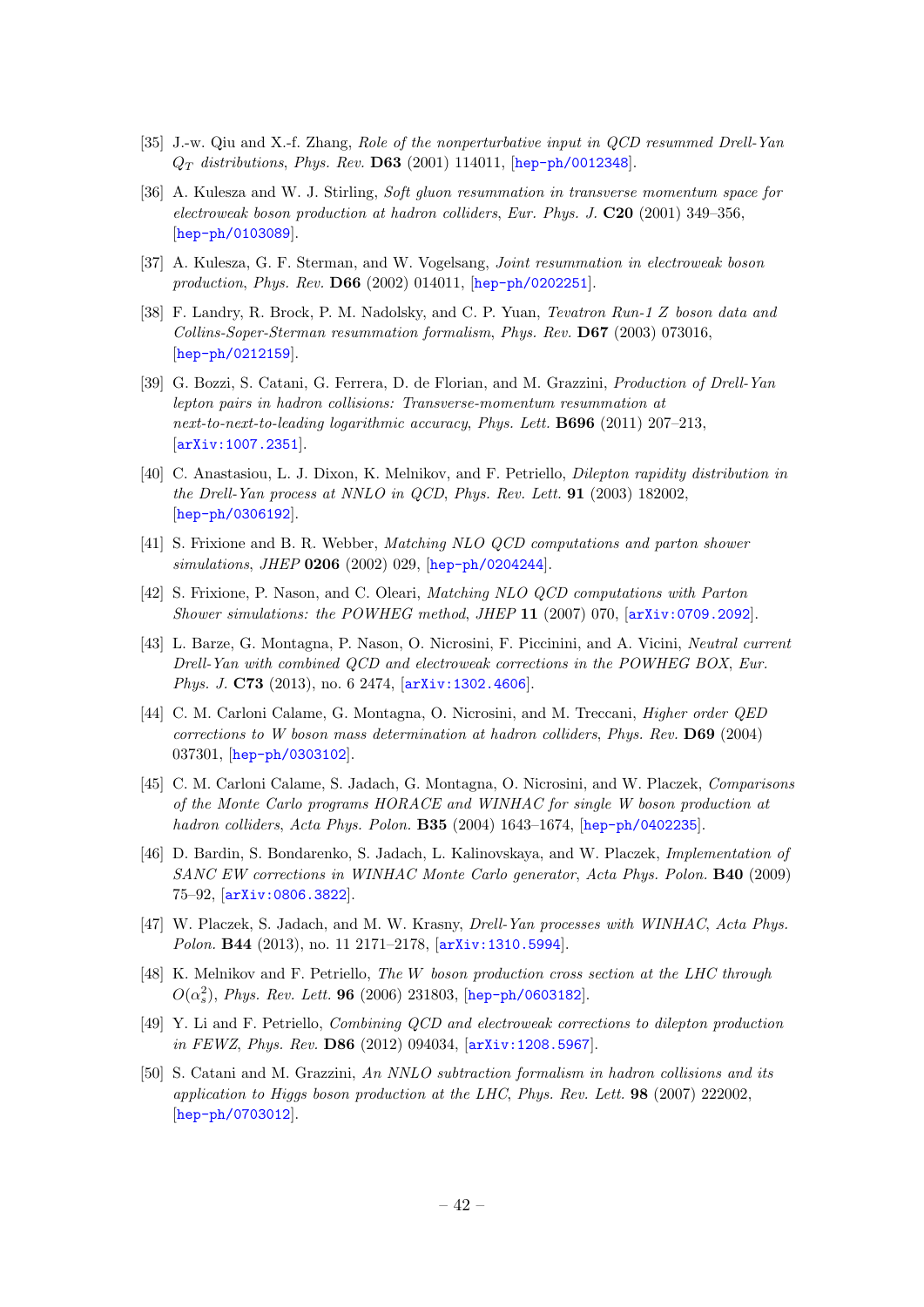- <span id="page-43-0"></span>[51] S. Catani, L. Cieri, G. Ferrera, D. de Florian, and M. Grazzini, Vector boson production at hadron colliders: a fully exclusive QCD calculation at NNLO, Phys. Rev. Lett. 103 (2009) 082001, [[arXiv:0903.2120](http://arxiv.org/abs/0903.2120)].
- <span id="page-43-1"></span>[52] W. B. Kilgore and C. Sturm, Two-Loop Virtual Corrections to Drell-Yan Production at order  $\alpha_s \alpha^3$ , Phys. Rev. D85 (2012) 033005, [[arXiv:1107.4798](http://arxiv.org/abs/1107.4798)].
- <span id="page-43-2"></span>[53] A. Kotikov, J. H. Kuhn, and O. Veretin, Two-Loop Formfactors in Theories with Mass Gap and Z-Boson Production, Nucl. Phys. B788 (2008) 47–62, [[hep-ph/0703013](http://arxiv.org/abs/hep-ph/0703013)].
- <span id="page-43-3"></span>[54] S. Dittmaier, A. Huss, and C. Schwinn, *Mixed QCD-electroweak*  $O(\alpha_s \alpha)$  corrections to Drell-Yan processes in the resonance region: pole approximation and non-factorizable corrections, Nucl. Phys. B885 (2014) 318–372, [[arXiv:1403.3216](http://arxiv.org/abs/1403.3216)].
- <span id="page-43-4"></span>[55] S. Dittmaier, A. Huss, and C. Schwinn, *Dominant mixed QCD-electroweak*  $O(\alpha_s \alpha)$ corrections to Drell-Yan processes in the resonance region, Nucl. Phys. B904 (2016) 216–252, [[arXiv:1511.0801](http://arxiv.org/abs/1511.0801)].
- <span id="page-43-5"></span>[56] R. Bonciani, Two-loop mixed QCD-EW virtual corrections to the Drell-Yan production of Z and W bosons, PoS EPS-HEP2011 (2011) 365.
- <span id="page-43-6"></span>[57] C. Studerus, Reduze-Feynman Integral Reduction in C++, Comput.Phys.Commun. 181 (2010) 1293–1300, [[arXiv:0912.2546](http://arxiv.org/abs/0912.2546)].
- <span id="page-43-7"></span>[58] A. von Manteuffel and C. Studerus, Reduze 2 - Distributed Feynman Integral Reduction, [arXiv:1201.4330](http://arxiv.org/abs/1201.4330).
- <span id="page-43-8"></span>[59] A. Kotikov, Differential equations method: New technique for massive Feynman diagrams calculation, Phys.Lett. B254 (1991) 158–164.
- [60] E. Remiddi, Differential equations for Feynman graph amplitudes, Nuovo Cim. A110 (1997) 1435–1452, [[hep-th/9711188](http://arxiv.org/abs/hep-th/9711188)].
- <span id="page-43-9"></span>[61] T. Gehrmann and E. Remiddi, Differential equations for two loop four point functions, Nucl.Phys. B580 (2000) 485–518, [[hep-ph/9912329](http://arxiv.org/abs/hep-ph/9912329)].
- <span id="page-43-10"></span>[62] M. Argeri and P. Mastrolia, Feynman Diagrams and Differential Equations, Int.J.Mod.Phys. A22 (2007) 4375–4436, [[arXiv:0707.4037](http://arxiv.org/abs/0707.4037)].
- <span id="page-43-11"></span>[63] J. M. Henn, Lectures on differential equations for Feynman integrals, J. Phys. A48 (2015) 153001, [[arXiv:1412.2296](http://arxiv.org/abs/1412.2296)].
- <span id="page-43-12"></span>[64] J. M. Henn, Multiloop integrals in dimensional regularization made simple, Phys.Rev.Lett. 110 (2013) 251601, [[arXiv:1304.1806](http://arxiv.org/abs/1304.1806)].
- <span id="page-43-13"></span>[65] M. Argeri, S. Di Vita, P. Mastrolia, E. Mirabella, J. Schlenk, et al., Magnus and Dyson Series for Master Integrals, JHEP 1403 (2014) 082, [[arXiv:1401.2979](http://arxiv.org/abs/1401.2979)].
- <span id="page-43-14"></span>[66] S. Di Vita, P. Mastrolia, U. Schubert, and V. Yundin, Three-loop master integrals for ladder-box diagrams with one massive leg, JHEP 09 (2014) 148,  $[\text{arXiv}:1408.3107]$ .
- <span id="page-43-15"></span>[67] J. M. Henn, A. V. Smirnov, and V. A. Smirnov, Evaluating single-scale and/or non-planar diagrams by differential equations, JHEP 1403 (2014) 088,  $[$ [arXiv:1312.2588](http://arxiv.org/abs/1312.2588)].
- [68] T. Gehrmann, A. von Manteuffel, L. Tancredi, and E. Weihs, The two-loop master integrals for  $q\bar{q} \to VV$ , JHEP 1406 (2014) 032,  $arXiv:1404.4853$ .
- <span id="page-43-16"></span>[69] R. N. Lee, Reducing differential equations for multiloop master integrals, JHEP 04 (2015) 108, [[arXiv:1411.0911](http://arxiv.org/abs/1411.0911)].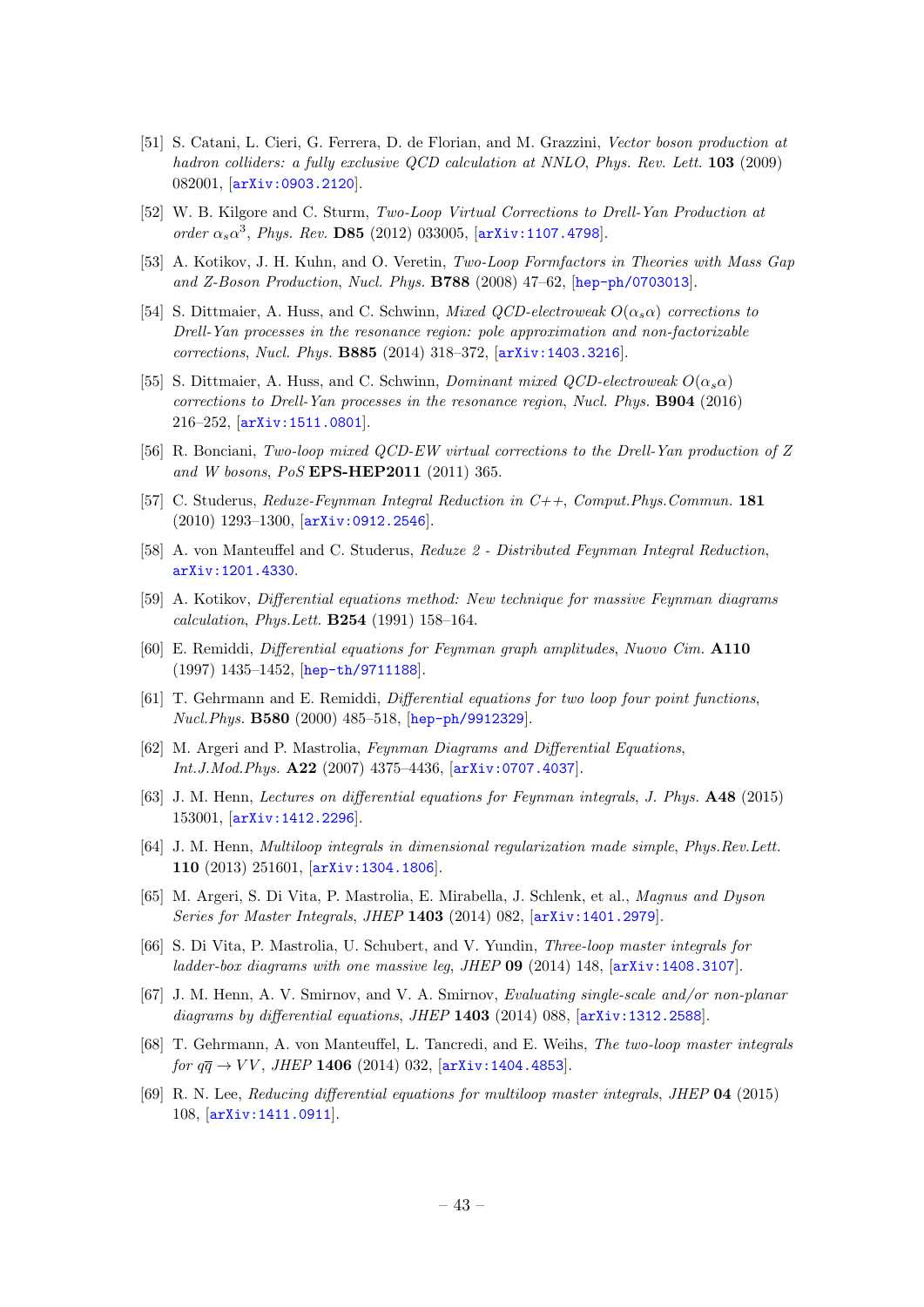- <span id="page-44-0"></span>[70] A. Goncharov, Polylogarithms in arithmetic and geometry, Proceedings of the International Congress of Mathematicians 1,2 (1995) 374387.
- <span id="page-44-1"></span>[71] A. B. Goncharov, Multiple polylogarithms and mixed tate motives, [math/0103059](http://arxiv.org/abs/math/0103059).
- <span id="page-44-2"></span>[72] V. A. Smirnov, Analytical result for dimensionally regularized massless on shell double box, Phys. Lett. B460 (1999) 397–404, [[hep-ph/9905323](http://arxiv.org/abs/hep-ph/9905323)].
- [73] J. Tausk, Nonplanar massless two loop Feynman diagrams with four on-shell legs, Phys.Lett. B469 (1999) 225–234, [[hep-ph/9909506](http://arxiv.org/abs/hep-ph/9909506)].
- <span id="page-44-3"></span>[74] C. Anastasiou, T. Gehrmann, C. Oleari, E. Remiddi, and J. Tausk, The Tensor reduction and master integrals of the two loop massless crossed box with lightlike legs, Nucl.Phys. B580 (2000) 577–601, [[hep-ph/0003261](http://arxiv.org/abs/hep-ph/0003261)].
- <span id="page-44-4"></span>[75] J. Carter and G. Heinrich, SecDec: A general program for sector decomposition, Comput. Phys. Commun. 182 (2011) 1566–1581, [[arXiv:1011.5493](http://arxiv.org/abs/1011.5493)].
- [76] S. Borowka, J. Carter, and G. Heinrich, Numerical Evaluation of Multi-Loop Integrals for Arbitrary Kinematics with SecDec 2.0, Comput. Phys. Commun. 184 (2013) 396–408, [[arXiv:1204.4152](http://arxiv.org/abs/1204.4152)].
- <span id="page-44-5"></span>[77] S. Borowka, G. Heinrich, S. P. Jones, M. Kerner, J. Schlenk, and T. Zirke, SecDec-3.0: numerical evaluation of multi-scale integrals beyond one loop, Comput. Phys. Commun. 196 (2015) 470–491, [[arXiv:1502.0659](http://arxiv.org/abs/1502.0659)].
- <span id="page-44-6"></span>[78] S. Caron-Huot and J. M. Henn, *Iterative structure of finite loop integrals*, *JHEP* 1406 (2014) 114, [[arXiv:1404.2922](http://arxiv.org/abs/1404.2922)].
- <span id="page-44-7"></span>[79] J. Vollinga and S. Weinzierl, Numerical evaluation of multiple polylogarithms, Comput.Phys.Commun. 167 (2005) 177, [[hep-ph/0410259](http://arxiv.org/abs/hep-ph/0410259)].
- <span id="page-44-8"></span>[80] F. Tkachov, A Theorem on Analytical Calculability of Four Loop Renormalization Group Functions, Phys.Lett. B100 (1981) 65–68.
- <span id="page-44-9"></span>[81] K. Chetyrkin and F. Tkachov, Integration by Parts: The Algorithm to Calculate beta Functions in 4 Loops, Nucl.Phys. B192 (1981) 159–204.
- <span id="page-44-11"></span>[82] C. Anastasiou and A. Lazopoulos, Automatic integral reduction for higher order perturbative calculations, JHEP 07 (2004) 046, [[hep-ph/0404258](http://arxiv.org/abs/hep-ph/0404258)].
- [83] A. V. Smirnov, Algorithm FIRE Feynman Integral REduction, JHEP 10 (2008) 107, [[arXiv:0807.3243](http://arxiv.org/abs/0807.3243)].
- [84] A. V. Smirnov and V. A. Smirnov, FIRE4, LiteRed and accompanying tools to solve integration by parts relations, Comput. Phys. Commun. 184 (2013) 2820–2827, [[arXiv:1302.5885](http://arxiv.org/abs/1302.5885)].
- [85] A. V. Smirnov, FIRE5: a  $C++implementation$  of Feynman Integral REduction, Comput. Phys. Commun. 189 (2014) 182–191, [[arXiv:1408.2372](http://arxiv.org/abs/1408.2372)].
- [86] R. N. Lee, Presenting LiteRed: a tool for the Loop InTEgrals REDuction, [arXiv:1212.2685](http://arxiv.org/abs/1212.2685).
- <span id="page-44-12"></span>[87] R. N. Lee, LiteRed 1.4: a powerful tool for reduction of multiloop integrals, J. Phys. Conf. Ser. 523 (2014) 012059, [[arXiv:1310.1145](http://arxiv.org/abs/1310.1145)].
- <span id="page-44-10"></span>[88] J. Fleischer, A. V. Kotikov, and O. L. Veretin, Analytic two loop results for selfenergy type and vertex type diagrams with one nonzero mass, Nucl. Phys. B547 (1999) 343–374, [[hep-ph/9808242](http://arxiv.org/abs/hep-ph/9808242)].